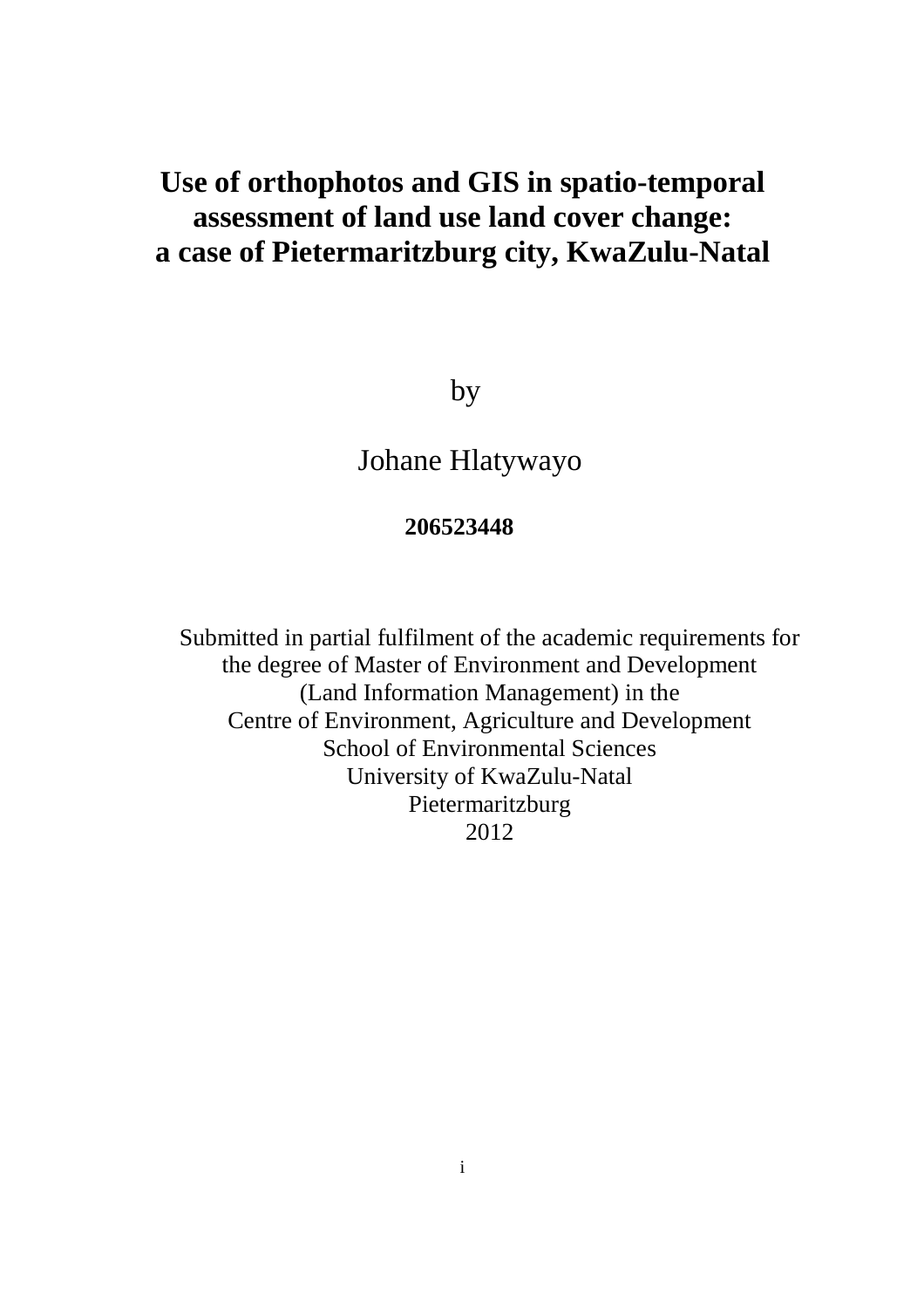#### **Declaration**

This document describes work undertaken as part of a programme of study at the Centre of Environment, Agriculture and Development (CEAD), University of KwaZulu-Natal, Pietermaritzburg, KwaZulu-Natal. It represents the original work of the author and any work taken from other authors is duly acknowledged within the text and references list.

Signature Althyway

……………………………………………………………………………..

Johane Hlatywayo (206523448) University of KwaZulu-Natal, Pietermaritzburg 2012

……………………………………………………………………………

Supervisor: Dr J. Odindi University of KwaZulu-Natal, Pietermaritzburg 2012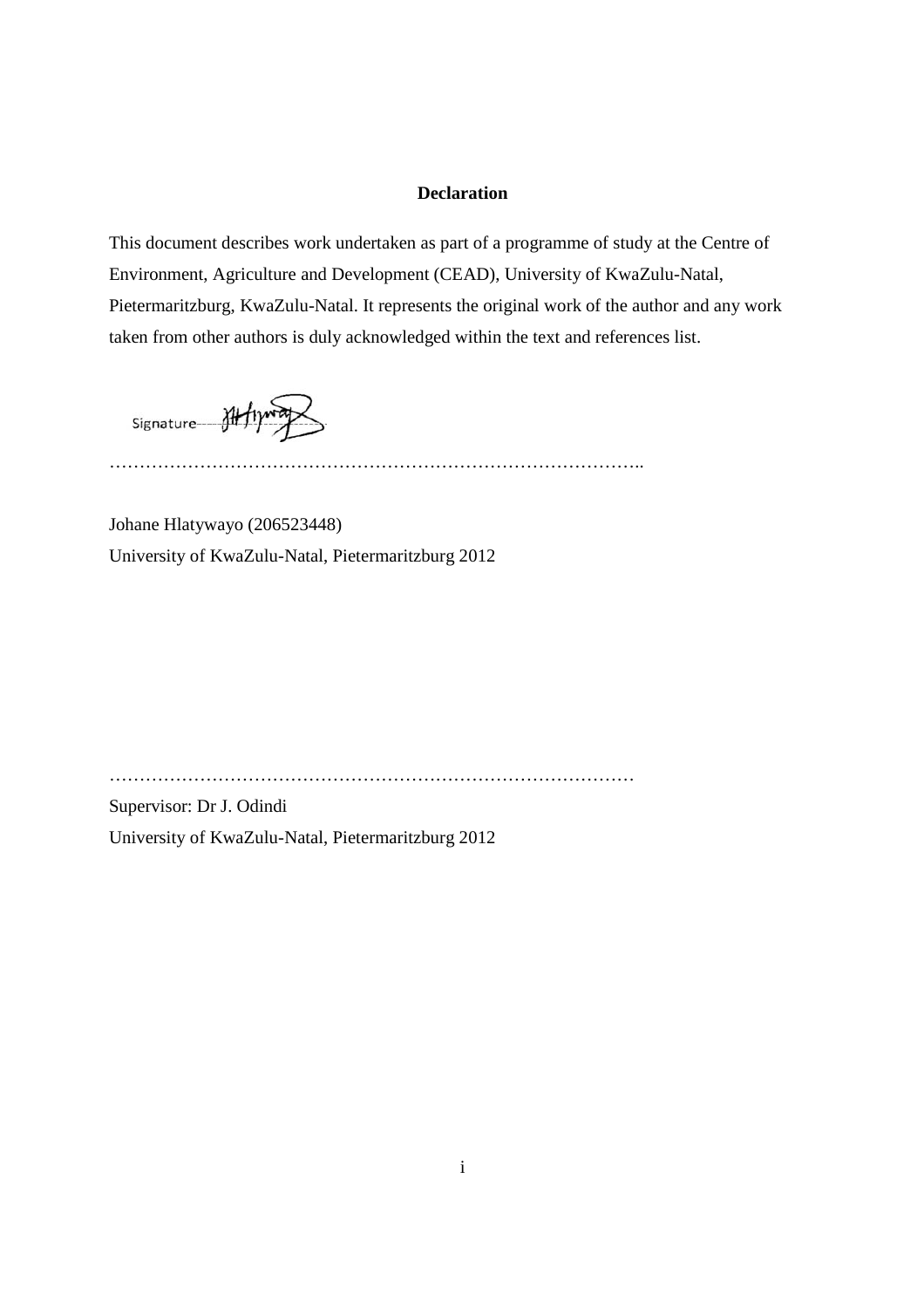#### **ABSTRACT**

In order to manage the often highly dynamic urban landscapes, it is important to map different themes from time to time. This study made use of Geographical Information System and aerial photographs to determine LULC transformation in the eastern suburbs of Pietermaritzburg in KwaZulu-Natal, South Africa. Land use land cover maps for the eastern suburbs (Copesville, Eastwood, Raisethorpe and Willowton) for the years 1989 to 2009 were generated and transformations based on twelve LULCs determined. Results in this study showed that the most significant increase were in residential (formal and informal) and industrial LULCs while the most significant decrease were recorded in the cultivated and open LULC. Generally, results in this study further show that urban LULC attributed to human influx has been at the expense of internal open green spaces and peripheral cultivated and uncultivated lands. The study concludes that aerial photographs in concert with GIS are valuable tools in mapping rapidly changing urban landscapes.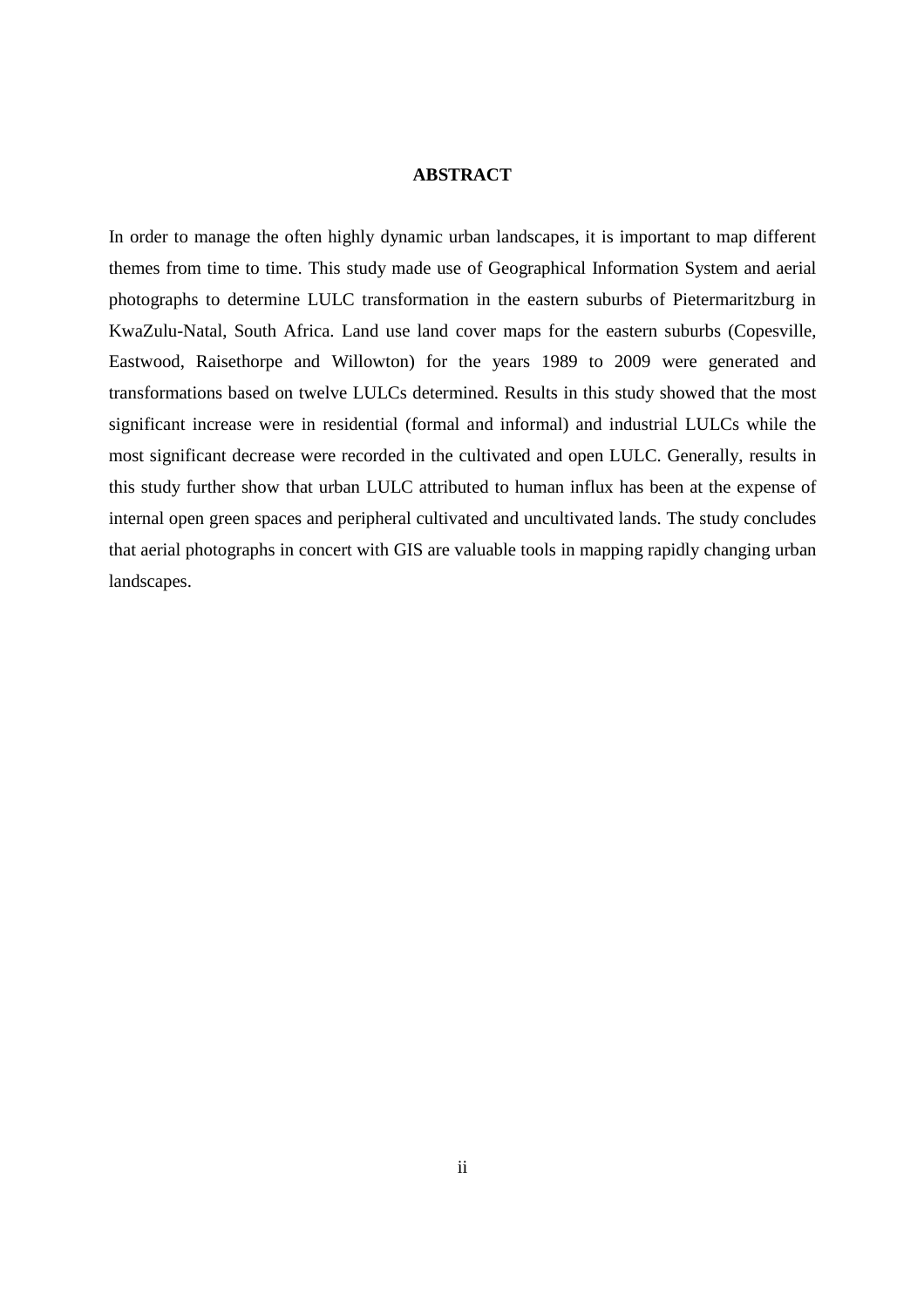### **Acknowledgements**

This research would not have been possible without the help and support of the following people:

My foremost complements in this dissertation go to my supervisor Dr John Odindi for the supervision and guidance. Your understanding and encouragement have brought me this far.

My friend Victor Bangamwabo for the technical support and encouragement rendered throughout the study period, without him this work would not have been possible.

To my family and brother Jairos, thank you for challenging and encouraging me to finish this dissertation.

To Hilde Hsjoset, your sacrificial effort was not a waste. Thank you very much for your immense support.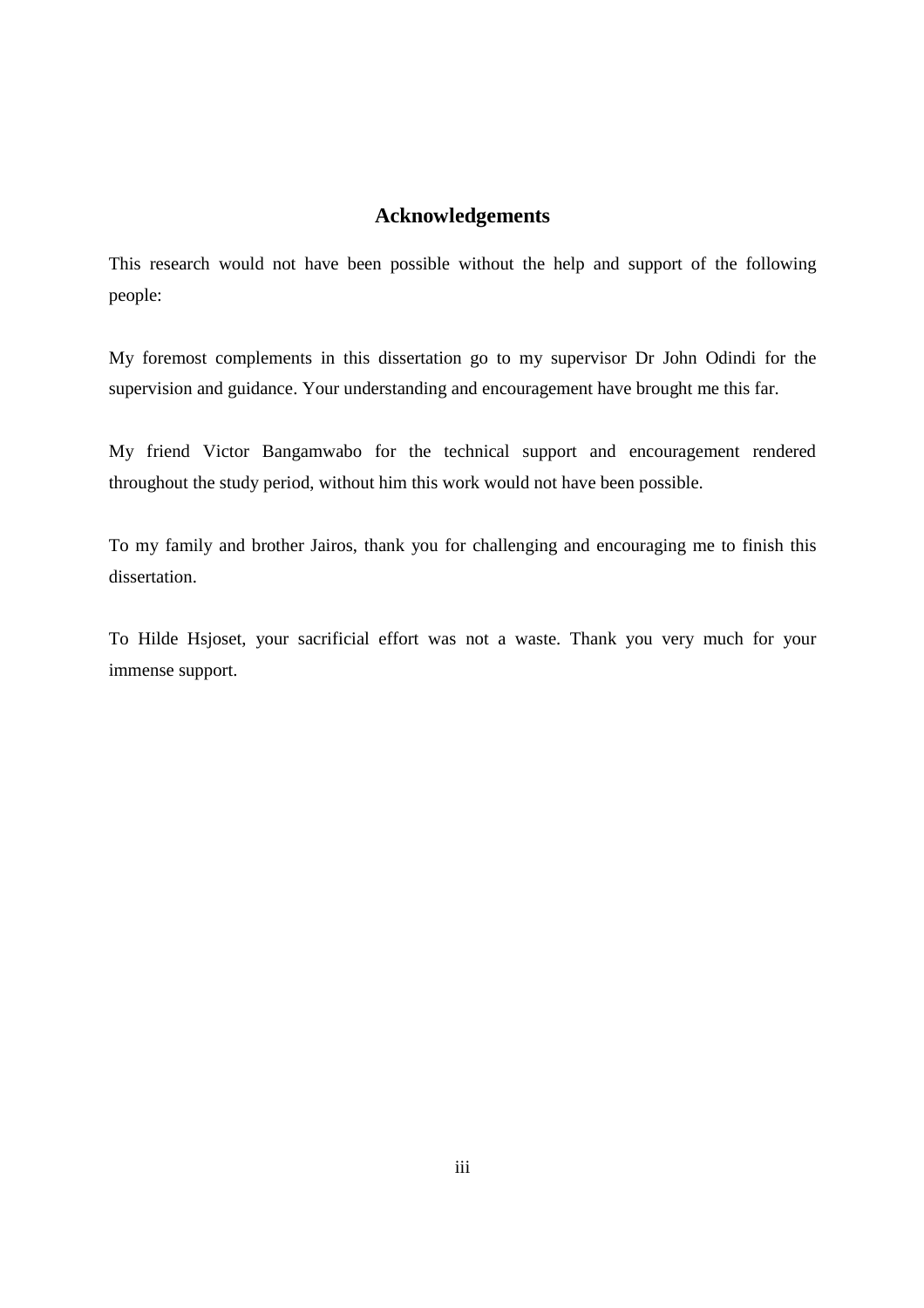## **Table of Contents**

| 1.1                                                                               |
|-----------------------------------------------------------------------------------|
| 1.2                                                                               |
| 1.3                                                                               |
| 1.3.1                                                                             |
| 1.3.2                                                                             |
| 1.3.3                                                                             |
| 1.4                                                                               |
| 1.5                                                                               |
|                                                                                   |
|                                                                                   |
| 2.1                                                                               |
| 2.2                                                                               |
| 2.3                                                                               |
| 2.4                                                                               |
| 2.5                                                                               |
| 2.6                                                                               |
| 2.7                                                                               |
| Land use and land cover change: a social and environmental perspective  11<br>2.8 |
| 2.9                                                                               |
| 2.10                                                                              |
| The Townships and Town Planning Ordinance (Act 15 of 1986) 13<br>2.10.1           |
| 2.10.2                                                                            |
| 2.10.3                                                                            |
| 2.10.4                                                                            |
| 2.12                                                                              |
| 2.13                                                                              |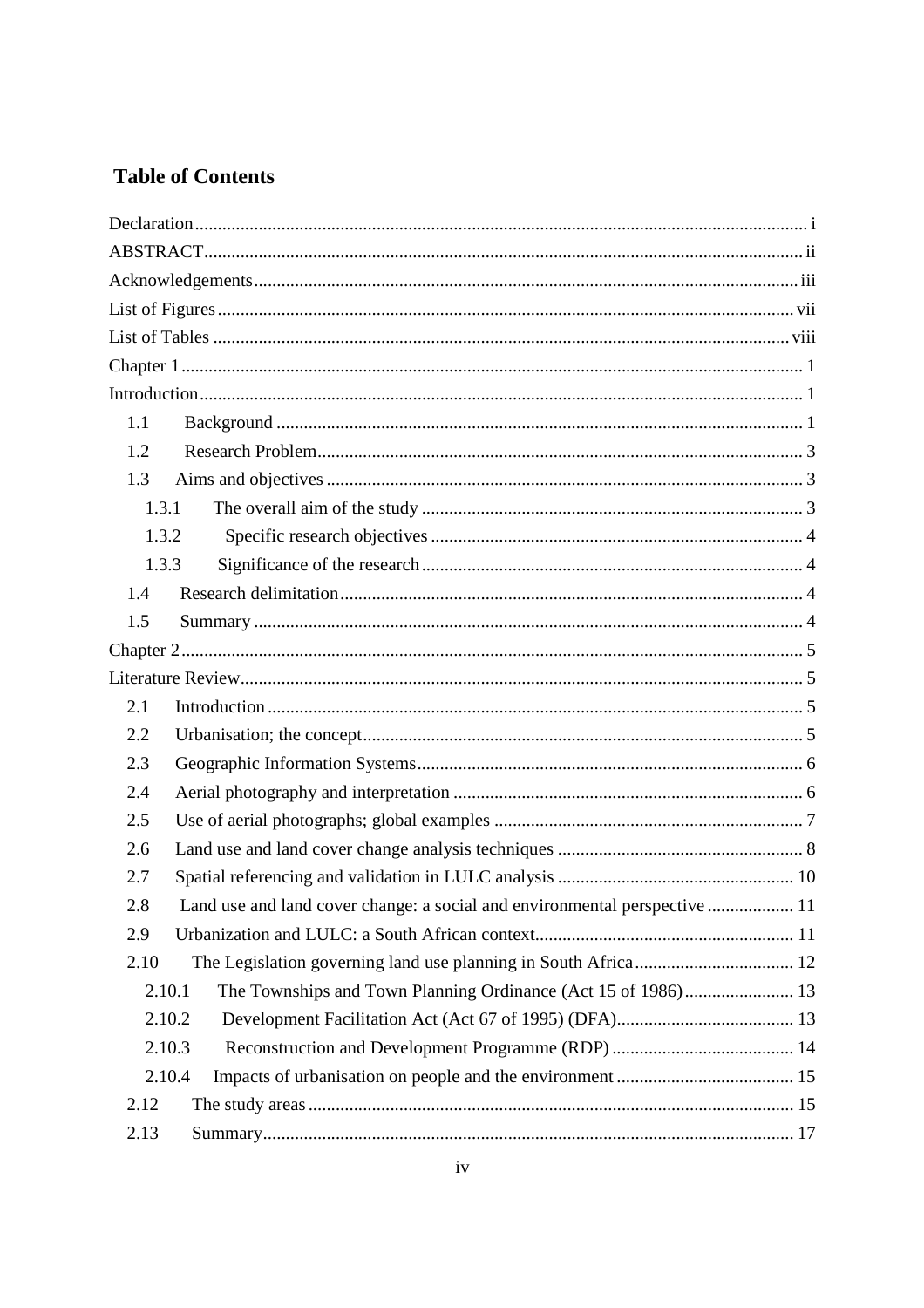| 3.1    |                                                                                   |  |
|--------|-----------------------------------------------------------------------------------|--|
| 3.2    |                                                                                   |  |
| 3.2.1  |                                                                                   |  |
| 3.2.2  |                                                                                   |  |
| 3.2.4  |                                                                                   |  |
| 3.2.7  |                                                                                   |  |
| 3.2.8  |                                                                                   |  |
| 3.2.9  |                                                                                   |  |
| 3.2.10 |                                                                                   |  |
| 3.2.11 |                                                                                   |  |
| 3.2.12 |                                                                                   |  |
| 3.3    |                                                                                   |  |
|        |                                                                                   |  |
|        |                                                                                   |  |
| 4.1    |                                                                                   |  |
| 4.2    |                                                                                   |  |
| 4.2.1  |                                                                                   |  |
| 4.2.2  |                                                                                   |  |
| 4.3    | Land use land cover changes in Copesville, Eastwood, Raisethorpe and Willowton 34 |  |
| 4.3.1  |                                                                                   |  |
| 4.3.2  |                                                                                   |  |
| 4.3.3  |                                                                                   |  |
| 4.3.4  |                                                                                   |  |
| 4.4.1  |                                                                                   |  |
| 4.4.2  |                                                                                   |  |
| 4.4.3  | Percentage changes between 1989 to 2009 (20 years period)  40                     |  |
|        |                                                                                   |  |
| 4.5.1  |                                                                                   |  |
|        |                                                                                   |  |
| 4.6.1  |                                                                                   |  |
| 4.6.2  |                                                                                   |  |
| 4.6.3  |                                                                                   |  |
|        |                                                                                   |  |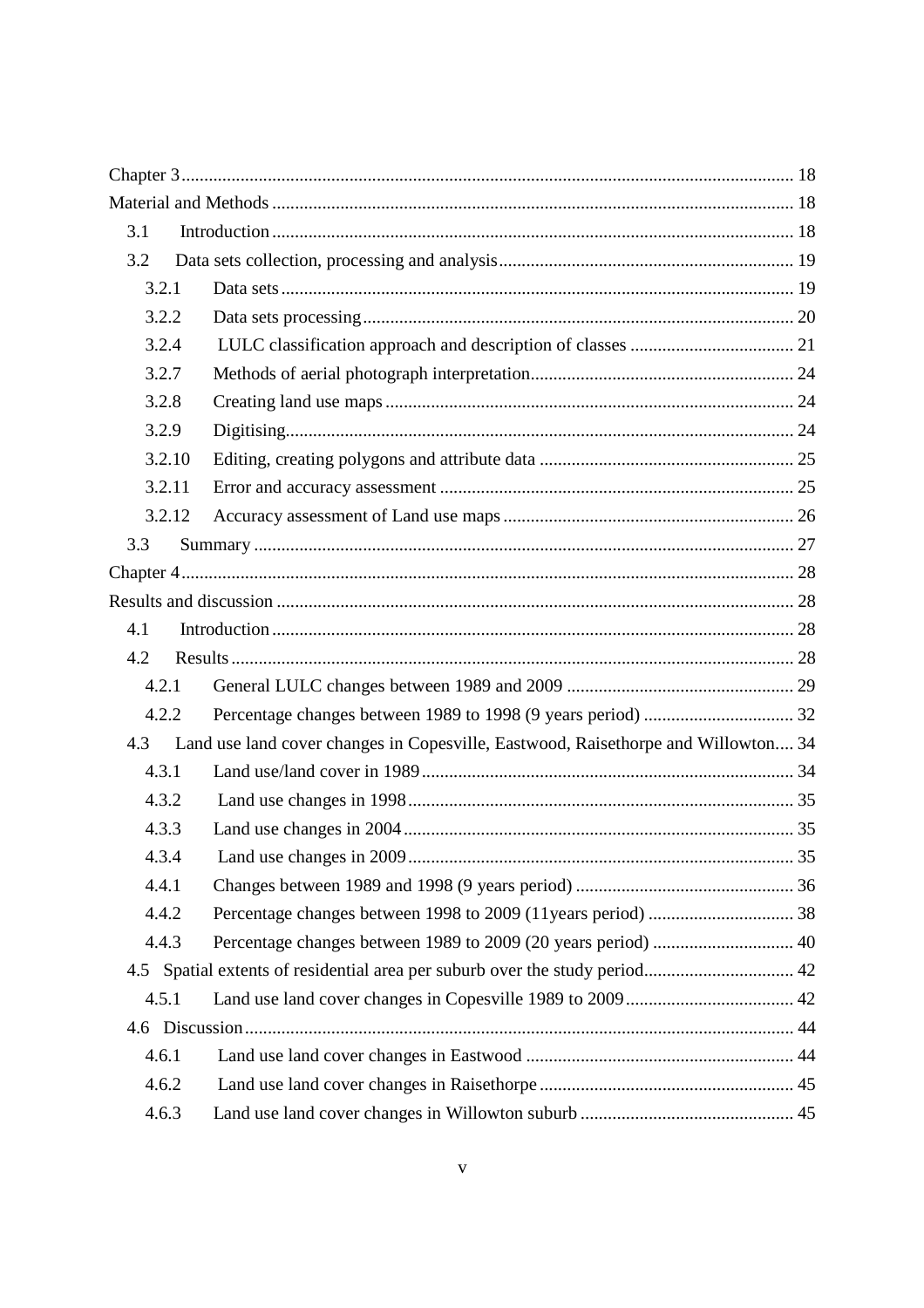| 4.7 |                                                                                            |  |
|-----|--------------------------------------------------------------------------------------------|--|
|     | 4.7.1                                                                                      |  |
|     |                                                                                            |  |
|     |                                                                                            |  |
|     |                                                                                            |  |
|     |                                                                                            |  |
|     |                                                                                            |  |
|     | APPENDIX 1: Area and percentage of each land use class in the eastern suburb over the time |  |
|     |                                                                                            |  |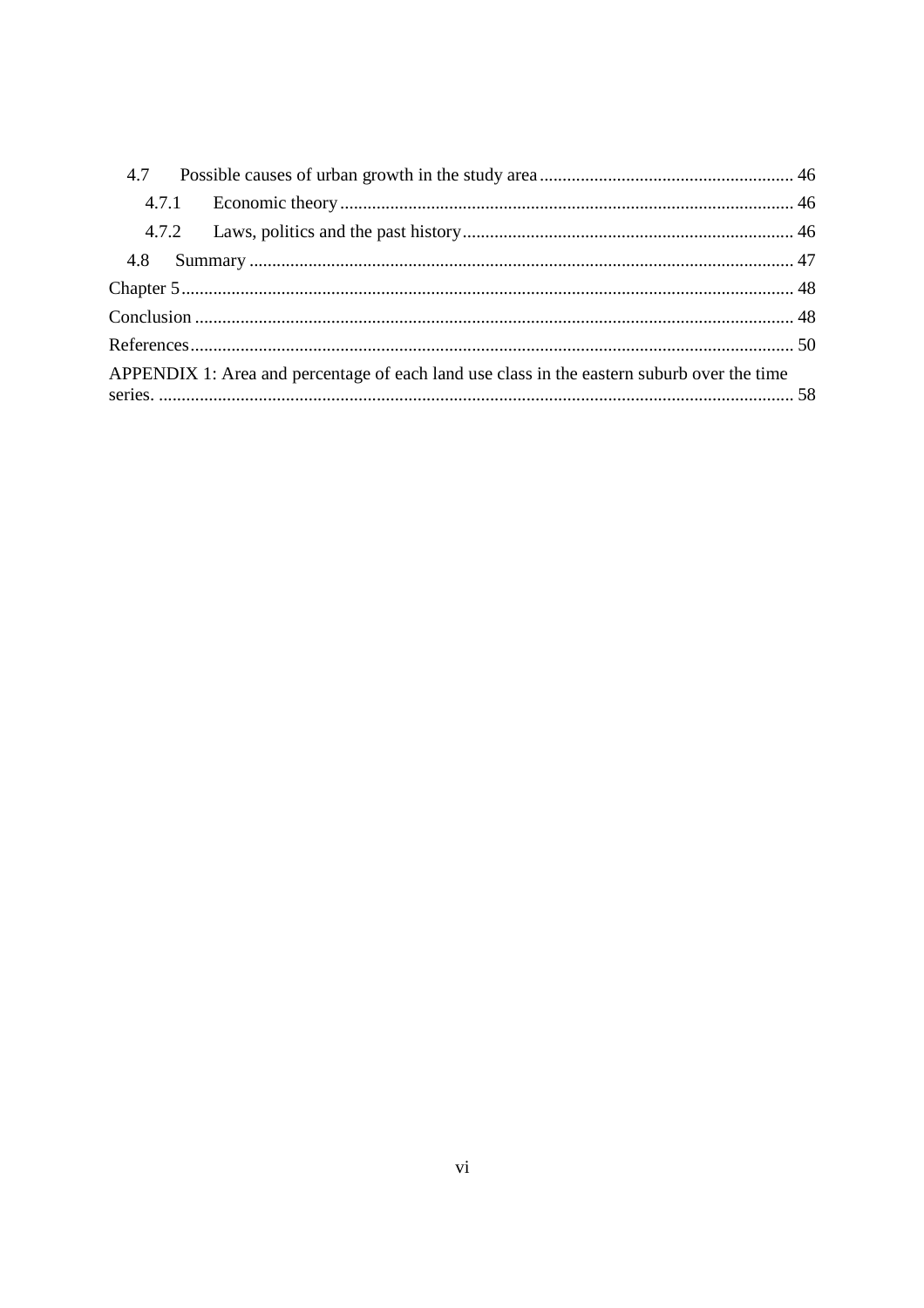# **List of Figures**

| Figure $2.1$ : |                                                                              |  |
|----------------|------------------------------------------------------------------------------|--|
| Figure 2.2:    |                                                                              |  |
| Figure 4.1:    | Digitized LULC maps of the study area (1989 to 2009)30                       |  |
| Figure 4.2:    |                                                                              |  |
| Figure 4.3:    |                                                                              |  |
| Figure $4.4$ : |                                                                              |  |
| Figure $4.5$ : |                                                                              |  |
| Figure $4.6$ : |                                                                              |  |
| Figure 4.7:    |                                                                              |  |
| Figure $4.8$ : | The extent of the formal, informal and planned undeveloped residential areas |  |
|                |                                                                              |  |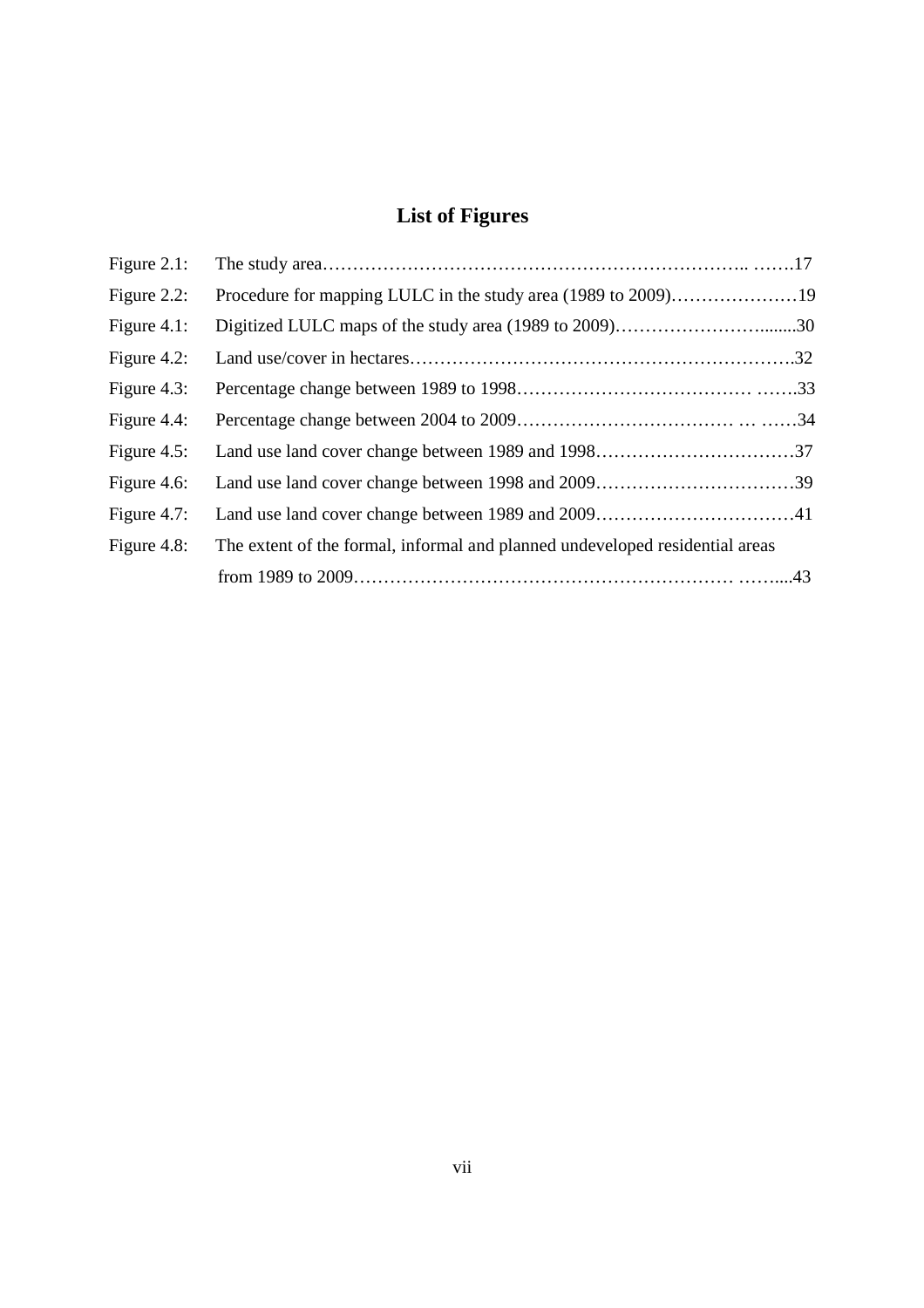# **List of Tables**

| Table 3.1:    |                                                                     |  |
|---------------|---------------------------------------------------------------------|--|
| Table 3.2:    | Description of LULC classes (adopted from Thomson et. al. 2001)  23 |  |
| Table 3.3:    |                                                                     |  |
| Table $4.1$ : |                                                                     |  |
| Table $4.2$ : |                                                                     |  |
| Table $4.3$ : |                                                                     |  |
| Table 4.4:    |                                                                     |  |
| Table $4.5$ : |                                                                     |  |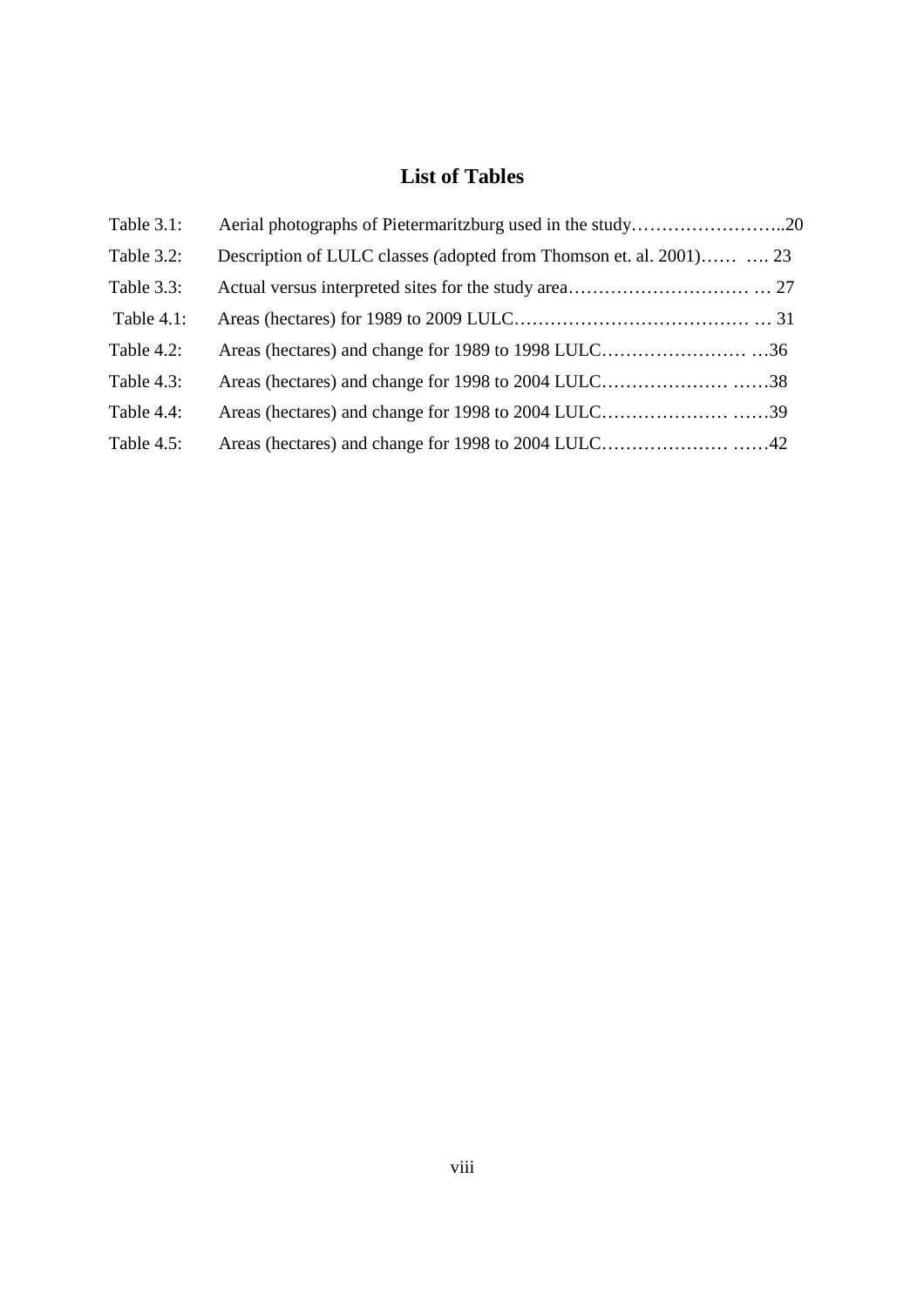### **Chapter 1**

### **Introduction**

#### **1.1 Background**

Prediction of urban growth is often based on the dynamic land use/cover (LULC) pattern vis-avis selected socio-economic and environmental factors. Typically, land use change in urban landscapes is a reflection of population growth and socio-economic development. Consequently, the analysis of spatial-temporal patterns for LULC changes provide an objective basis for understanding the relationships between urban growths and related economic, population and environmental factors (Irwin and Geoghegan, 2001)

The term "Land cover" was originally restricted to surface vegetation types like forests and grass cover (Meyer 1995). However, usage of this term has been subsequently broadened to include among others physical structures, soil types, biodiversity, surface and ground water (Meyer, 1995: 25). Meyer and Turner (1996) further note that land cover includes the quality and type of surface vegetation, water and earth materials (Meyer and Turner, 1996:5). According to Moser (1996:247) "the term originally referred to the type of vegetation that covered the land surface, but has been broadened subsequently to include human structures, such as buildings or pavement, and other physical and environmental aspects like soils, biodiversity and ground water". The term "Land use" on the other hand is described by Turner et al (1995:20) as the manner in which the biophysical attributes of the land is manipulated and the intent underlying that manipulation. Meyer (1995:25) states that land use refers to "the use of the land by humans, usually with emphasis on the functional role of land in economic activities". Whereas economics is a major factor in defining land use Campbell (2007) and Mather (1986) note that physical, social, legal and political factors may determine the definition of a given land use type.

According to (Opeyemi, 2008), land use affects land cover and changes in land cover affects land use. Generally, a change in either does not necessarily mean degradation (Opeyemi, 2008).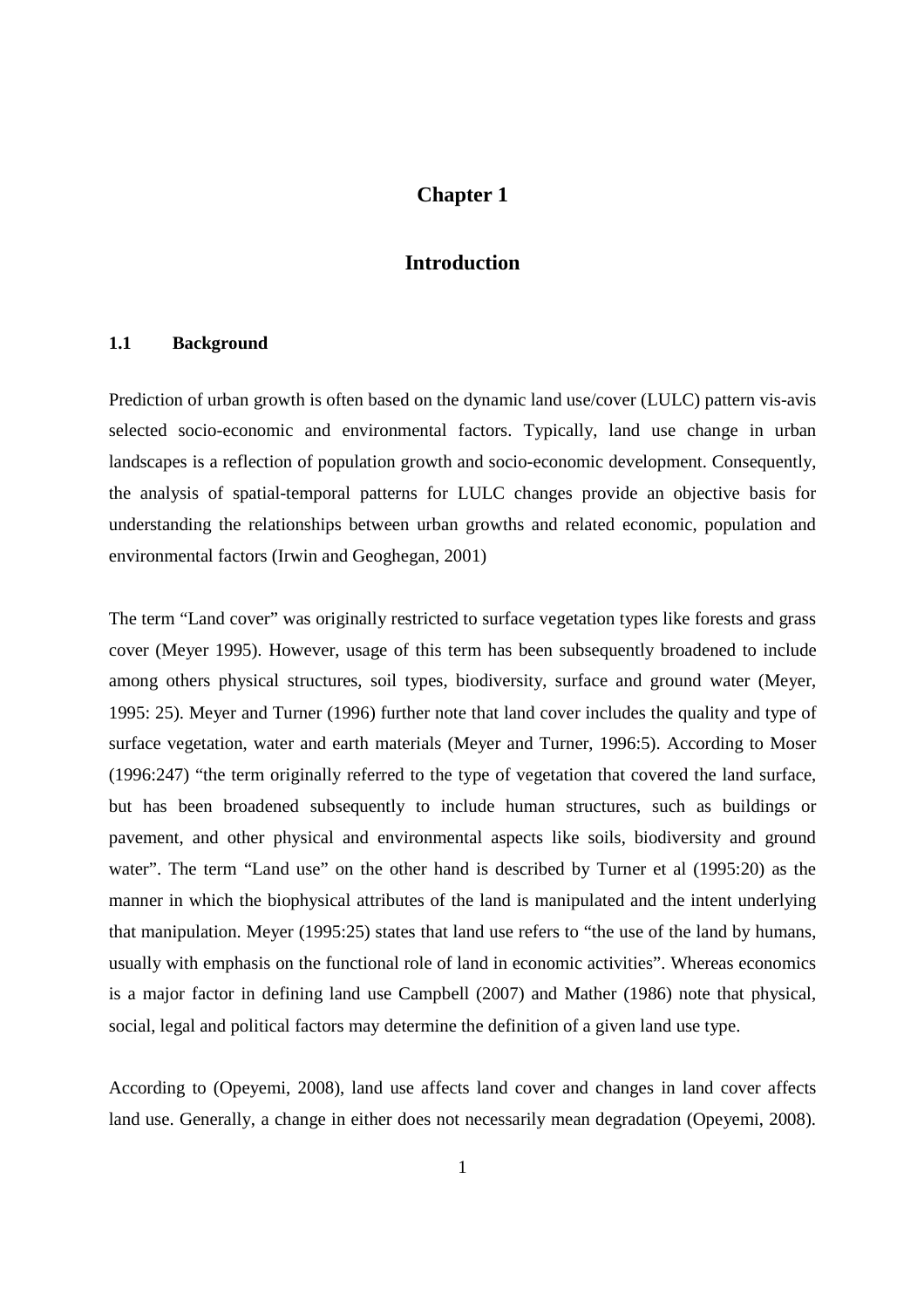However, Riebsame et al (1994) note that generation of reliable LULC maps is critical in managing urban landscape as shifting land use patterns are commonly driven by a variety of social causes that result in land cover changes that affects biodiversity, water and many environmental variables.

In the old political dispensation, the city of Pietermaritzburg, like any other city in South Africa was structured on apartheid racial segregation and restricted movement into urban areas. However after the end of the previous political dispensation in 1994 and the new regime that allowed free movement into urban areas, the city witnessed unprecedented growth of settlement (Wood, 2000). An audit done in February 1997 by the city's planning unit for instance showed that informal settlements within the city grew by a 7% monthly average in the early years of South Africa's democratisation (Wood, 2000). Consequently, the city of Pietermaritzburg offers an ideal setting to test the feasibility of multi-temporal aerial photographs in LULC change mapping.

Traditionally, combinations of cartographic techniques, GIS, remote sensing and aerial photographs have been extensively used to assess LULC changes in urban landscapes (Ghaffar; 2005; Hara et al, 2005; Wentz et al, 2006). Aerial photographs have also been used as ancillary data to validate the accuracy of land cover maps generated from remotely sensed satellite imagery (Deguchi and Sugio, 1994, Mas, 2003; Rembold et al, 2000; Wentz et al, 2006). Deguchi and Sugio (1994) and Wentz et al (2006) note that aerial photographs alone can be used to generate reliable LULC maps in urban environments.

Urban LULC change is commonly attributed to an increase in population (Wood, 2000). Such increase often lead to pressure on non-urban lands surrounding the city and may leads to among others, decrease in peripheral agricultural productivity, reduction in urban environmental quality and pressure on existing social and physical services (Wood, 2000). According to Ramesh (1989), these concerns have increased the relevance of LULC maps and data formats that can be used to generate such LULCs.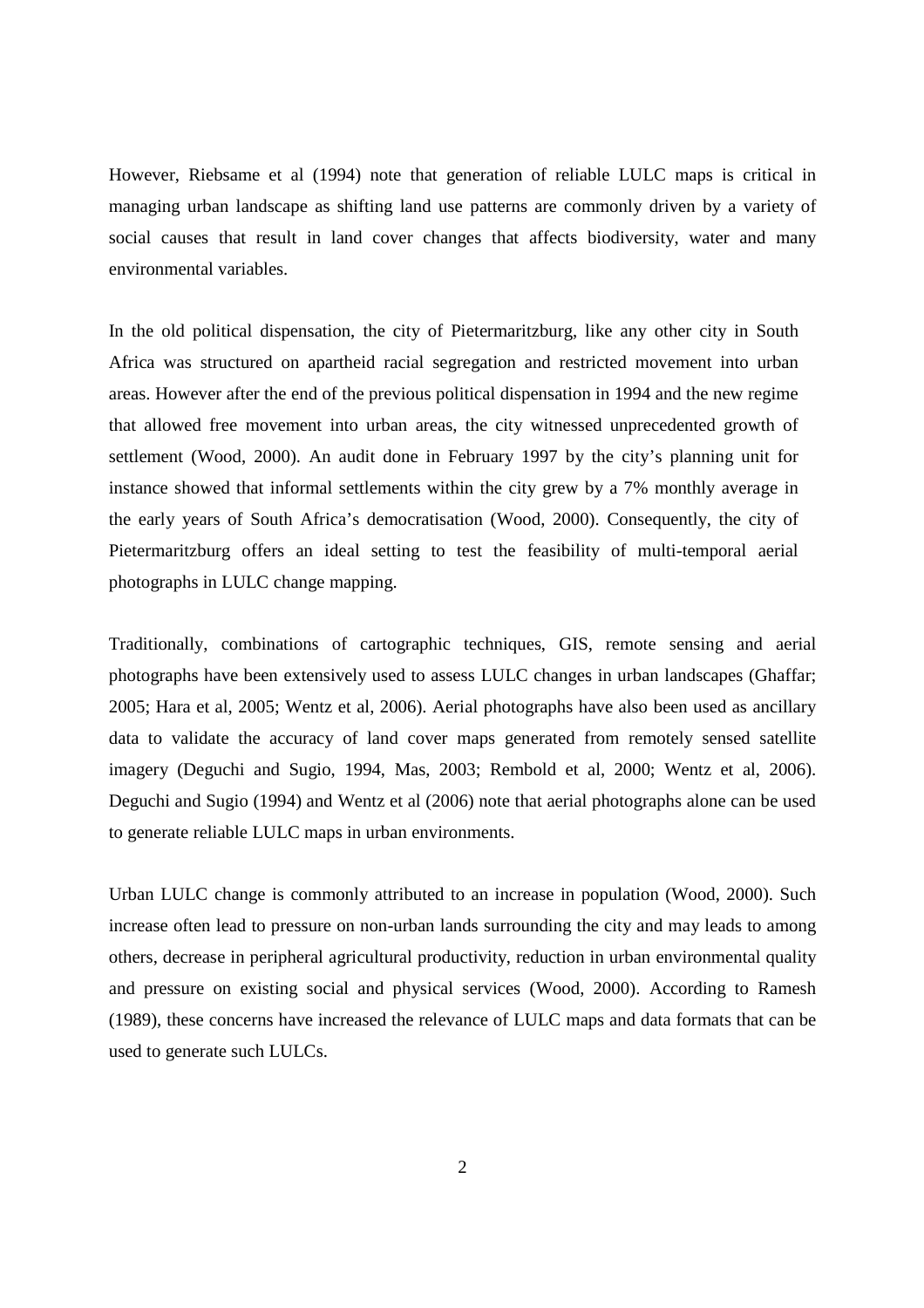As has been previously mentioned, previous studies seem to be biased towards the use of Remote Sensing and GIS. However, due to their relative low cost, widespread availability and high spatial resolution, multi-temporal aerial photographs have great potential in mapping urban landscapes often characterised by a complex mosaic of LULC types (Ramesh 1989). Aerial photographs are particularly useful in determining historical LULC changes as they pre-date other LULC data sources like satellite imagery (Ramesh 1989; Rembold, 2000). In third world countries, aerial photographs can be an ideal data source for generating LULC maps as the availability and cost of satellite data are often prohibitive (Ramesh, 1989).

#### **1.2 Research Problem**

Pursuit of this research is based on two main problems; firstly, existing literature and land cover maps are often based on a combination of aerial photographs, GIS and remote sensing. Very few studies on existing LULC maps for urban landscapes are solely based on aerial photographs. Secondly, the new political dispensation in South Africa has seen significant changes in urban landscapes that have led to socio-economic challenges. Dealing with these challenges requires cheap and up to date LULC maps for planning and optimisation of urban spaces. Based on post 1994 eastern Pietermaritzburg settlement trends, up-to-date LULC changes will form a valuable basis for the management of the city's LULC and associated challenges

#### **1.3 Aims and objectives**

#### **1.3.1 The overall aim of the study**

The main aim of this research was to demonstrate the potential of aerial photographs and GIS in mapping LULC trends of the eastern suburbs of the city of Pietermaritzburg between 1989 and 2009.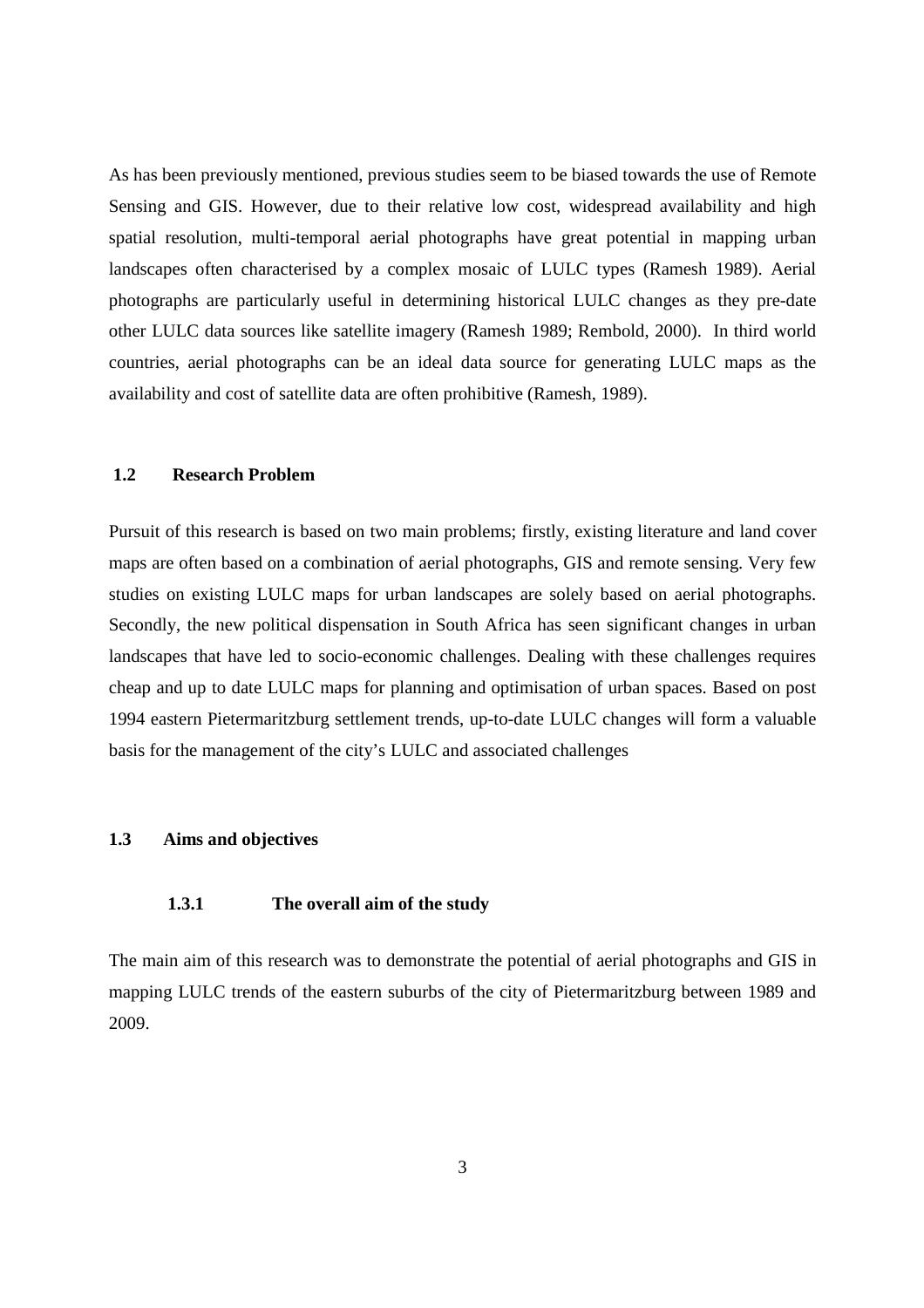#### **1.3.2 Specific research objectives**

- 1. To use aerial photographs to map and analyse 'spatia-temporal' extents within the study area from 1989 to 2009.
- 2. To determine the reasons for LULC changes in the eastern suburbs of Pietermaritzburg city between 1989 and 2009.
- 3. Ascertain whether or not 'land use' land cover changes has taken place in the study area.

#### **1.3.3 Significance of the research**

It is hoped that this study will augment to the existing literature on mapping LULC changes and prediction using GIS and aerial photographs. Such study is also critical for the city's landscape planning and mitigation of un-desired urban trends.

#### **1.4 Research delimitation**

Firstly, whereas it is acknowledged that there was LULC changes prior to 1989; this research was restricted to the formal zoning of Pietermaritzburg after 1989. Secondly, whereas post 2009 aerial could have been valuable in the analysis of LULC changes, challenges in accessing post 2009 limited the study to the mentioned time span.

#### **1.5 Summary**

In this chapter, the background of the study, the research problem and the objectives have been highlighted. Furthermore research significance has also been mentioned. The next chapter provides a detailed review of literature on the issues under investigation.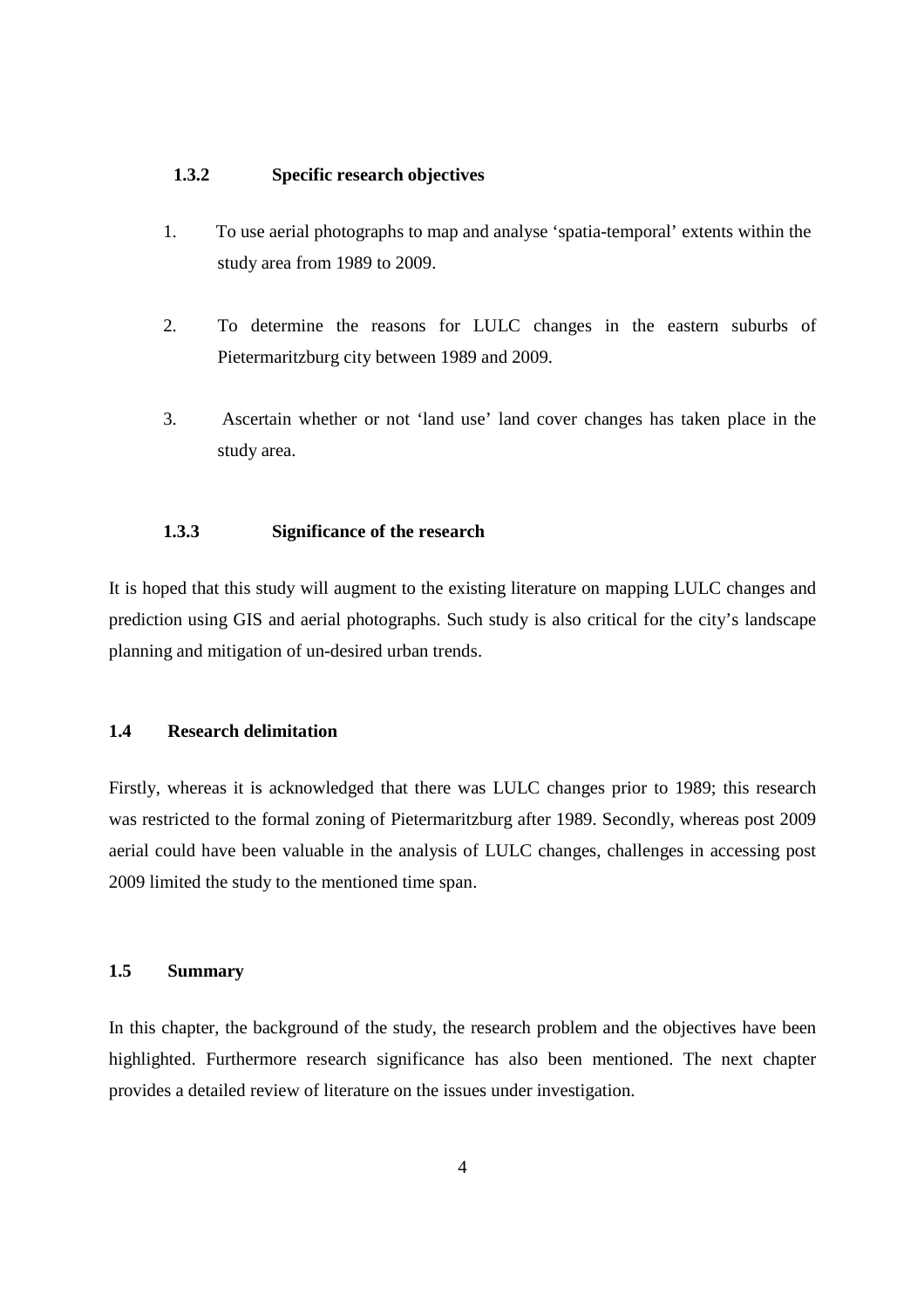### **Chapter 2**

#### **Literature Review**

#### **2.1 Introduction**

Before an analysis of 'spatial temporal' dynamics, it is important to review a historical background, concepts and related literature on land use land cover changes (LULC) using Geographical Information Technologies. Consequently, this chapter reviews literature on existing relevant literature on LULC changes using Geographic Information Systems (GIS) and aerial photographs. The chapter also highlights the implication of LULC changes within urban landscapes.

#### **2.2 Urbanisation; the concept**

There are multiple definitions of the term "urbanisation". Pacione (2001: 67) defines urbanisation as an "increase in the proportion of the total population that lives in urban areas". According to Pacione (2001), urbanisation is a contemporary and on-going process. To further understand the 'urban' concept, Pacione (2005:28) distinct between "what an urban place is" and "what is urban". The definition is based on an urban area as a physical entity and an urban area as a place with a unique physical and social quality of life. Based on entity, four methods are used to define urban places. These are population size, economic base, administrative criteria and functional definitions. Since urban places are generally larger than rural places, it is often common to define a transition between rural to urban along the population size continuums. Urban areas can also be identified by their economic base. In some countries population size is combined with other subjective criteria to define an urban place. In India for instance, the definition of an urban area is based on over a 75% of the adult male that is employed in nonagricultural work. On the other hand, Pacione (2005) notes that an urban area can be defined based on lifestyle lead by people in a community. According to Pacione (2005), whereas urban areas exist as physical objects, they are often not perceived by inhabitants as structured by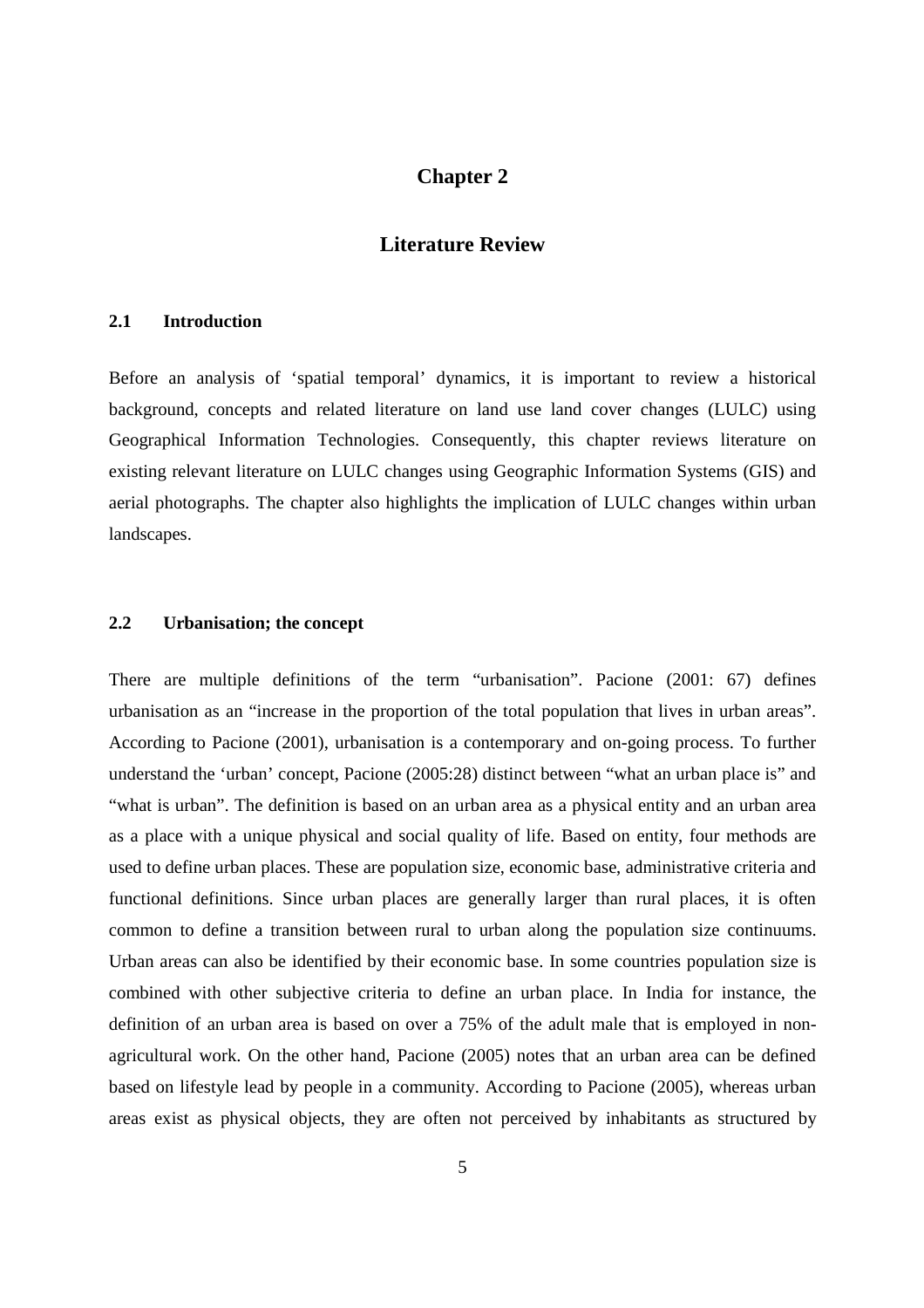objects, consequently, Pacione (2005) notes that it is reasonable to think of a city as having both an objective physical structure and a subjective or cognitive structure. Whereas the origin of urban centres may be for defence, trade, political or religious reasons (Harvey, 1996); economic forces often reinforce the original impetus. Commonly, urban growth is associated with industrialisation which induces intensive use of buildings and changes in their use which in turn influence outward expansion and outward LULC changes.

#### **2.3 Geographic Information Systems**

Currently, there is a wide array of definitions for Geographic Information Systems (GIS). However, depending on its 'application', the existing definitions revolve around technology, application or organizational aspects (Chou, 1996). Whereas dynamic technology makes defining GIS challenging, most current definitions describe GIS as an organised collection of computer hardware, software, geographic data and personnel designed to efficiently capture, store update, manipulate, analyse and display all forms of geographically referenced information Chou, 1996; Goodchild, 1992, Green et al, 1994. In virtually all definitions, two common features emerge; GIS is a system which deals with geographical information linked to the earth's surface and people are a critical component in a GIS system (Walford, 1999).

#### **2.4 Aerial photography and interpretation**

Aerial photographs are described by Lo (1976) as descriptive models of reality that can be used to deduct geographic themes. Historically, aerial photography interpretation (API) has been the basis for mapping LULC (Wentz et al, 2006). Interpretation of aerial photos focuses on extraction of spatial qualitative and to a limited extent quantitative data (Estes, 2001). The major advantage of using aerial photography in urban LULC mapping is the high interpretation accuracy that can be achieved in complex landscapes (Cowen and Jensen, 1998). Typically, effective uses of aerial photographs for LULC changes are restricted to those taken at nadir (Bretts et al, 2006). There are a number of shortcoming in using aerial photographs, the further an object is from nadir, the more distorted the feature is on the ground. Interpreting aerial photography is often costly, time consuming and subject to interpretation errors (Mumby et al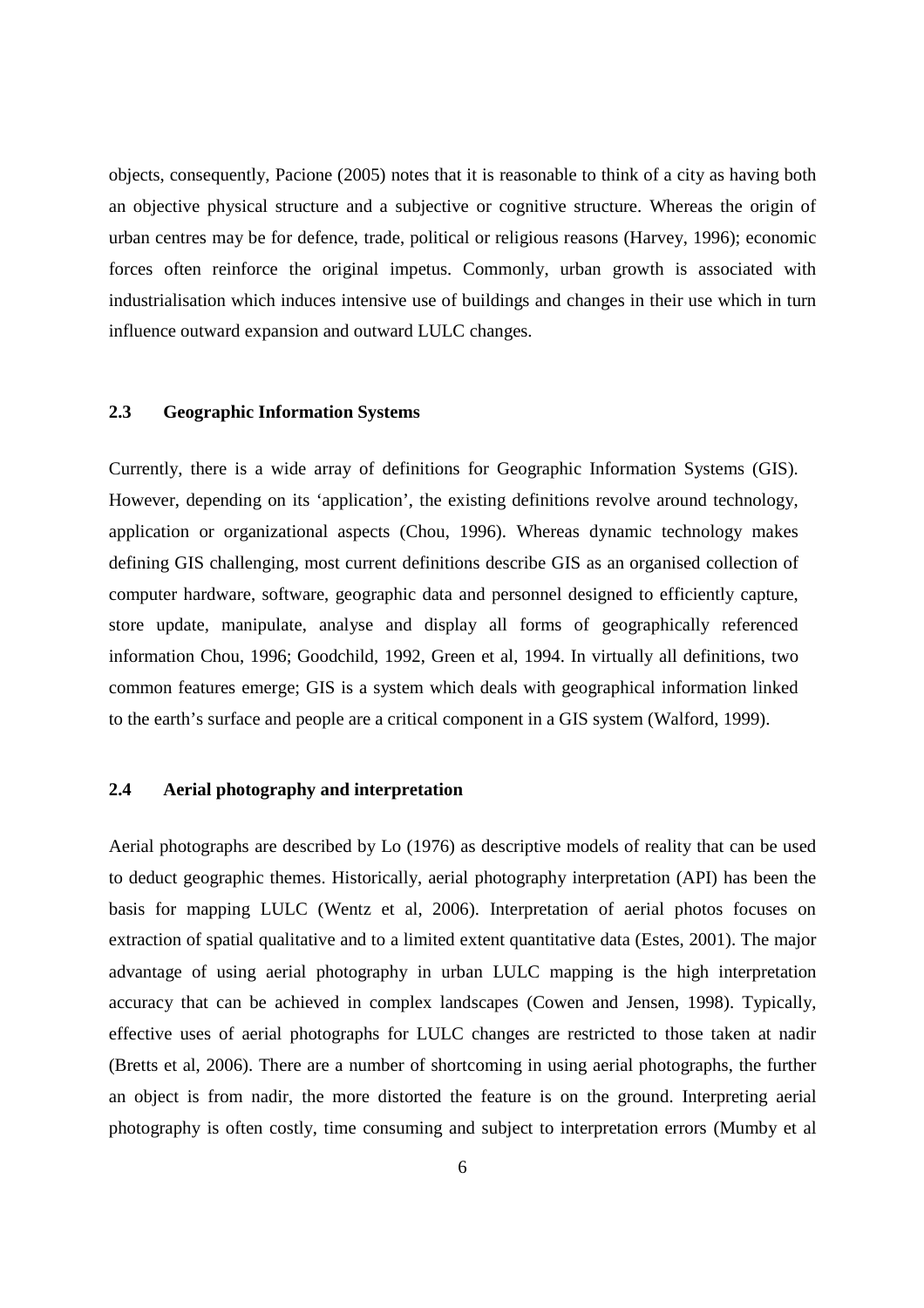1999 cited in Wentz et al, 2006). Furthermore, aerial photographs are often not generated frequently; consequently, generating up-to-date LULC maps might be difficult.

According to Lo (1976) and Estes (2001), there are three distinct stages of photointerpretation. Generation and examination aims at gaining a general impression of what is shown on the aerial photograph. This stage involves selectively picking out objects or elements from the image to get a holistic view of the landscape. Identification stage aims at picking out landscape geographic features using characteristics like pattern, shape, tone, texture, shadow, associated features, and size (Heyde, 1998, Lo, 1976;). Classification involves assigning geographic features and objects that have been recognised and identified into their appropriate classes as defined by the author (Cann, 1997). Like other types of remotely sensed data sets, aerial photographs taken from two or more dates are useful in determining the presence or absence of LULC change (Wentz et al, 2006).

#### **2.5 Use of aerial photographs; global examples**

A number of studies have made use of aerial photographs in landscape delineation (Fraizer et al, 2000). Due to shortage of relevant satellite imagery of the study area, often common in developing countries, Reimbold et al (2000) used aerial photographs and field survey to determine LULC in Ziwat-shala lake basin in Eithiopia. Wentz et al (2006) on the other hand compared methods used to map LULC in an arid urban environment of Phoenix metropolitan area in USA using aerial photography interpretation (API), satellite imagery and on the ground observations (OTG) (Wentz et al, 2006). They concluded that the quality of classes based on API match those obtained from the other two methods. They further noted that differences in levels of accuracy using the three methods arise from positional errors, incorrect ground observations, or discrepancies between the sizes of sampling unit in the ground versus classes generated.

Hara et al (2005) used aerial photographs to determine transformation on the urban fringe of Bangkok, Thailand, while Deguchi and Sugio (1994) cited by Wentz et al (2006) compared aerial photography and a variety of satellite datasets for impervious areas and the density of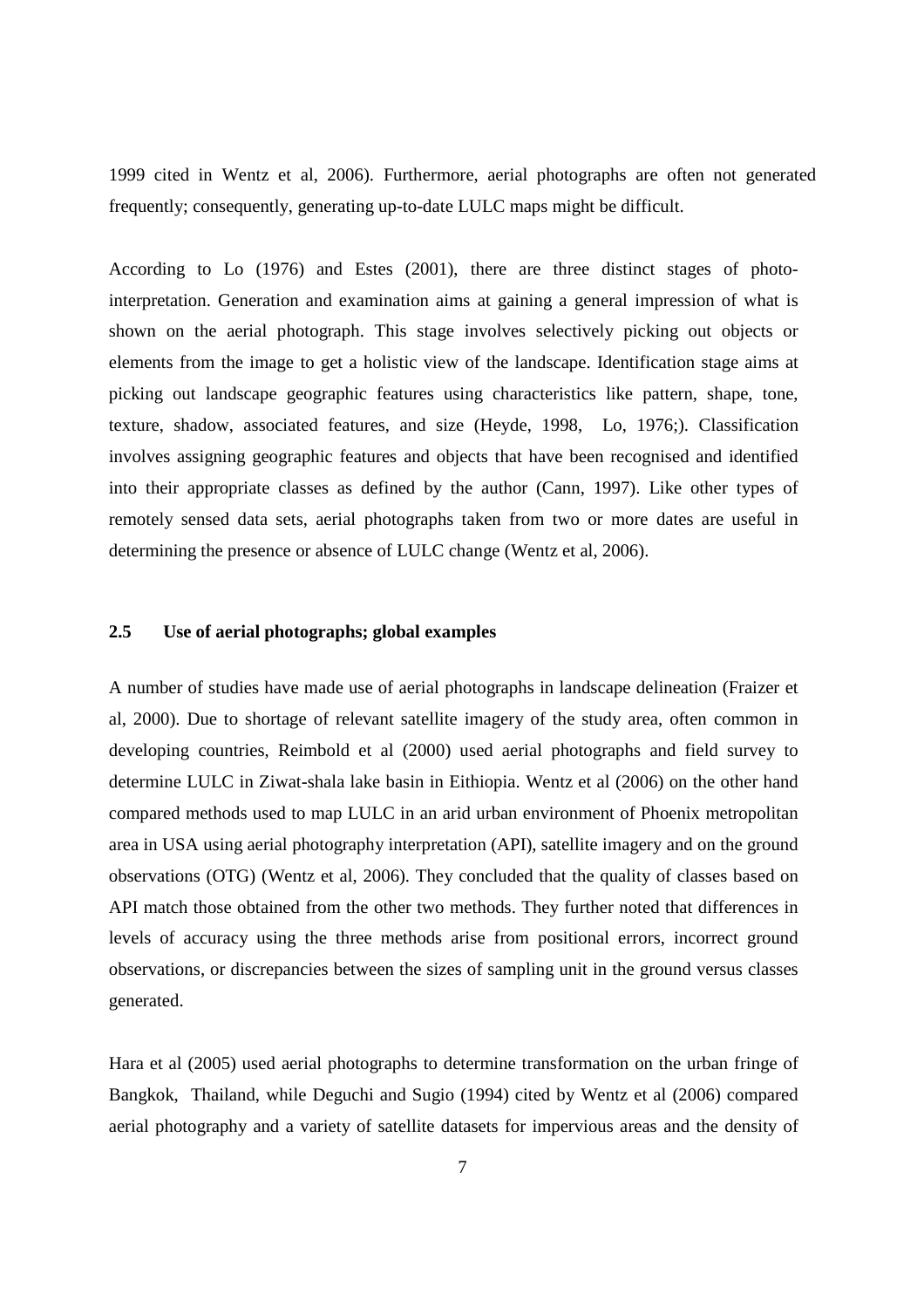urbanized area of Wake County in the state of North Carolina, USA. The two studies concluded that both aerial photography and satellite data returned results of similar accuracy. Ventura and Harris (1994) compared the performance of standard classification techniques using manual interpretation for both aerial photography and satellite data for Beaverdam, Wisconsim, USA and concluded that aerial photographs provide the higher classification accuracy in a number of LULC categories.

Robbins (1997) used aerial photographs to investigate temporal change in sea grass in Tampa Bay on Gulf coast of Florida, USA. The verification of polygon categories used in this study was conducted by sampling and ground truthing LULC types. The maps were geo-referenced and overlaid on a base map of the Tampa Bay shoreline. Comparison of total sea grass cover was made between dates by constructing a difference map using ARC/INFO GIS software.

Whereas some of the examples given above may not have been specifically carried out in urban areas, approaches and techniques used in these studies are commonly adopted and applied in urban LULC change analysis.

#### **2.6 Land use and land cover change analysis techniques**

A number of studies have attempted to define change detection (Fraizer, et al. 2000). According to Singh (1998) change detection is a process of identifying differences in the state of an object or phenomenon by observing it at different time periods. Huang and Hsiao (2000) define change detection as the comparison and contrast of multi temporal images of the same geographical area. This is achieved by using image-handling techniques to analyse the changed areas of the landscape over different time periods. Change detection is essential for the monitoring of the earth's natural resources through the analysis of the spatial distribution of the associated population. Aspects of change detection important for monitoring natural or man-mad resources are: detecting changes that have happened, identifying the nature of the change, measuring the magnitude of the change, and assessing the spatial pattern of the change (Macleod and Congalton, 1998). Change detection is useful for a wide range of applications. It is used in areas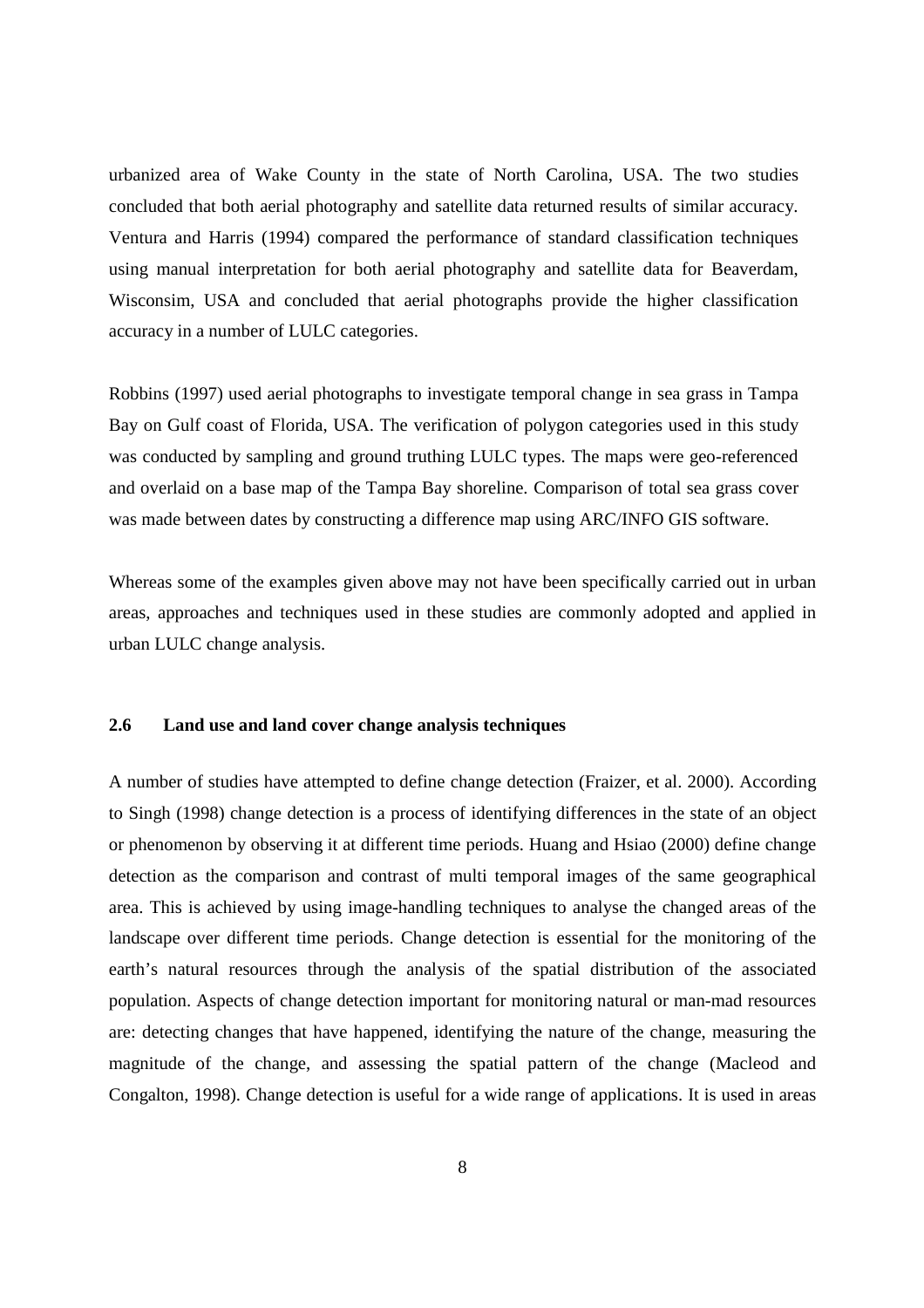such as land use analysis, monitoring cultivation patterns, urban growth, natural disaster and environmental monitoring (Bottomely, 1998; Inglis-Smith, 2006).

Until recently, the collection and compilation of spatial data was restricted to hard copy maps. As aforementioned, techniques based on hard copy maps is costly and time-consuming. The use of aerial photos in concert with GIS has made it easier to undertake LULC mapping. Large sets of data can be processed into digital forms to provide rapid and consistent measurement of change and trends. Integration of aerial photographs into GIS to monitor and analyse LULC change has proved a popular and efficient method in urban landscapes (Iwao, 1998; Read et al, 2002; Saipothog et al, 2000). This has mainly been possible because GIS provides an array of spatial tools and techniques that can be used to continuously monitor and analyse LULC trends quickly, accurately and cost effectively.

A range of change detection techniques have been developed over the years (Lu et al. 2004). Most of the existing detection techniques are restricted to satellite multispectral satellite imagery characterised by representative object pixels. These techniques include among others Normalized Difference Vegetation Index (NDVI), Principal Component Analysis (PCA), Image Rationing, Maximum Posterior A Probability (MAP), and Post Classification Comparison (PCC), Direct Multi-date Classification (DMC) ( Emani and Gabriels, 2006 and Mohamed, 2003). Whereas these classification techniques are mainly applicable to satellite imagery characterised by bands and pixels, techniques based on PCC for instance are applicable in analysing aerial photographs and have been widely adopted in aerial photograph LULC mapping (Asubonteng, 2007). Typically, PCC technique classifies two dates separately and compares two post classes (Ernani and Gabriels, 2006). The technique provides detailed "from-to" change class information that is essential for landscape monitoring (Ernani and Gabriels, 2006). Whereas use of the technique makes use of multi-date imagery characterised by image bands and pixels, analysis of aerial photographs using this technique requires that LULC types are classified by digitizing and changes determined by comparing different dates. To generate reliable urban LULC types, this technique requires knowledge, expertise and time (Lu et al, 2004).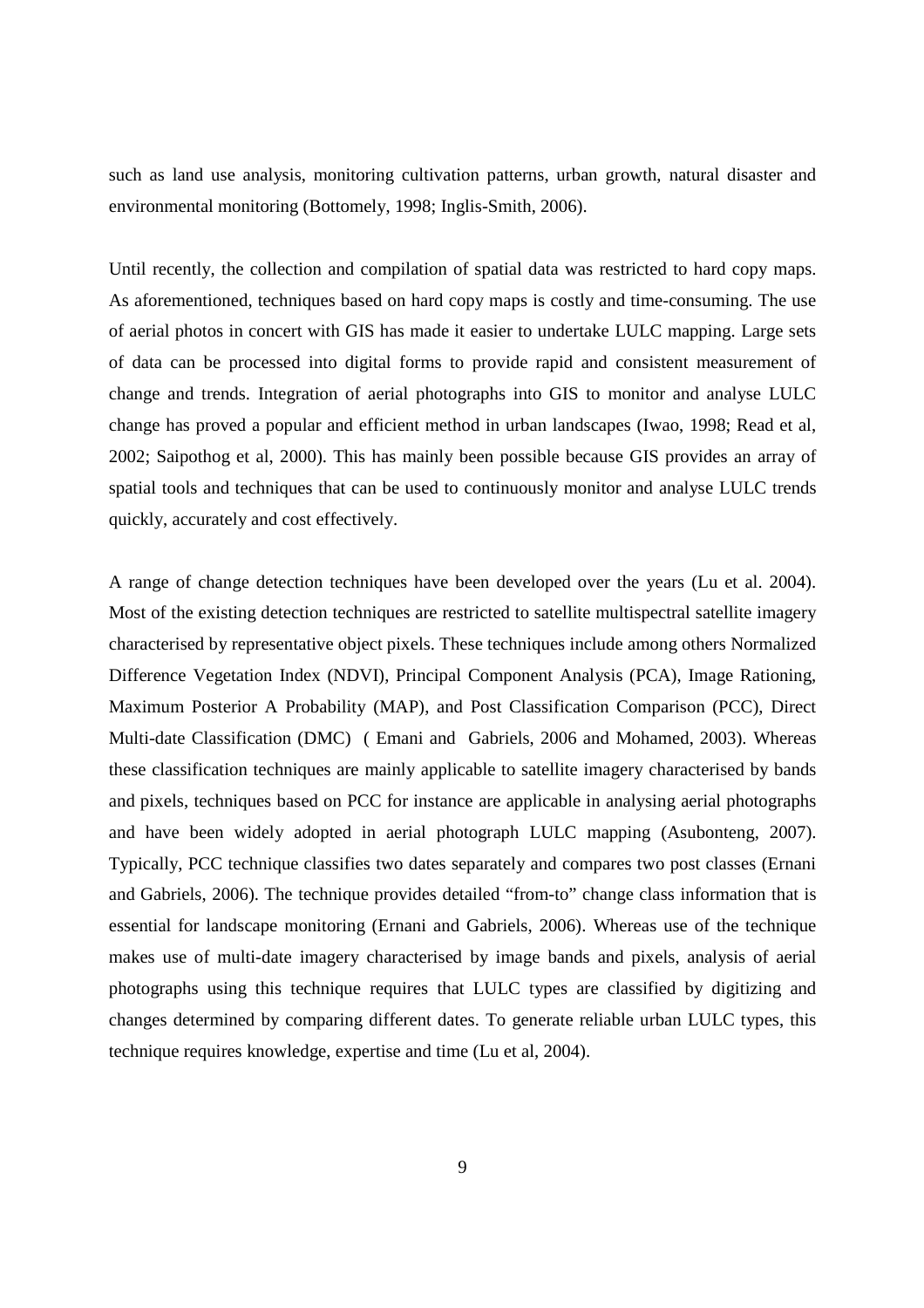#### **2.7 Spatial referencing and validation in LULC analysis**

Geographic location is the element that distinguishes geographic information from all other types of studies; consequently, methods for specifying location on the earth's surface are important in creating useful geographic information (Longley et al, 2005). Without location, data of an area is regarded to be non-spatial and would have no value within GIS (Longley et al, 2005).

Geographic referencing also referred to as geo-rectification is a prerequisite to LULC analysis. Geo-referencing or geo-rectification is the process where images are rectified to fit into world map coordinates and related to known spatial points (ER Mapper, 1998). This process distinguishes geographic information from all other types of information (Longley et al, 2005). Rochinia and Di Rita (2005) describe geo-rectification as a process which gives a precise geographical location to ground objects. Geo-rectification methods vary from complex orthorectification methods to polynominal methods. Generally, ortho-rectification methods are compatible with GIS and are therefore ideal for referencing data to use for map production and geographical analysis in GIS (Cots-Folch et al, 2007, Okeke and Karniel, 2006). However, despite its ability to yield high accuracy, ortho-rectification method is not widely used because it is costly and highly technical (Hughes et al, 2006).

Polynomial techniques on the other hand are widely used. The method makes use of matching control points on the target image to identify locations on reference data. Polynominal transformation algorithms that are commonly used range from the simpler first, second and third-order polynomials to the more curvilinear mathematical transformation algorithms such as the spline transformation commonly known as 'rubber sheeting' (ESRI 2007, Hughes et al, 2006). In the geo-rectification process, it is critical to take cognisance of the various factors that influence the overall geo-rectification accuracy. These include among others the number of Ground Control Points (GCPs) used, topography of the environment in focus, the map scale (i.e. global and local scales) used and the complexity of mathematical transformation algorithms (Hughes et al, 2006; Yanalak et al, 2005). Validation of the LULC types is often considered a final critical process in any mapping process. A common method employed to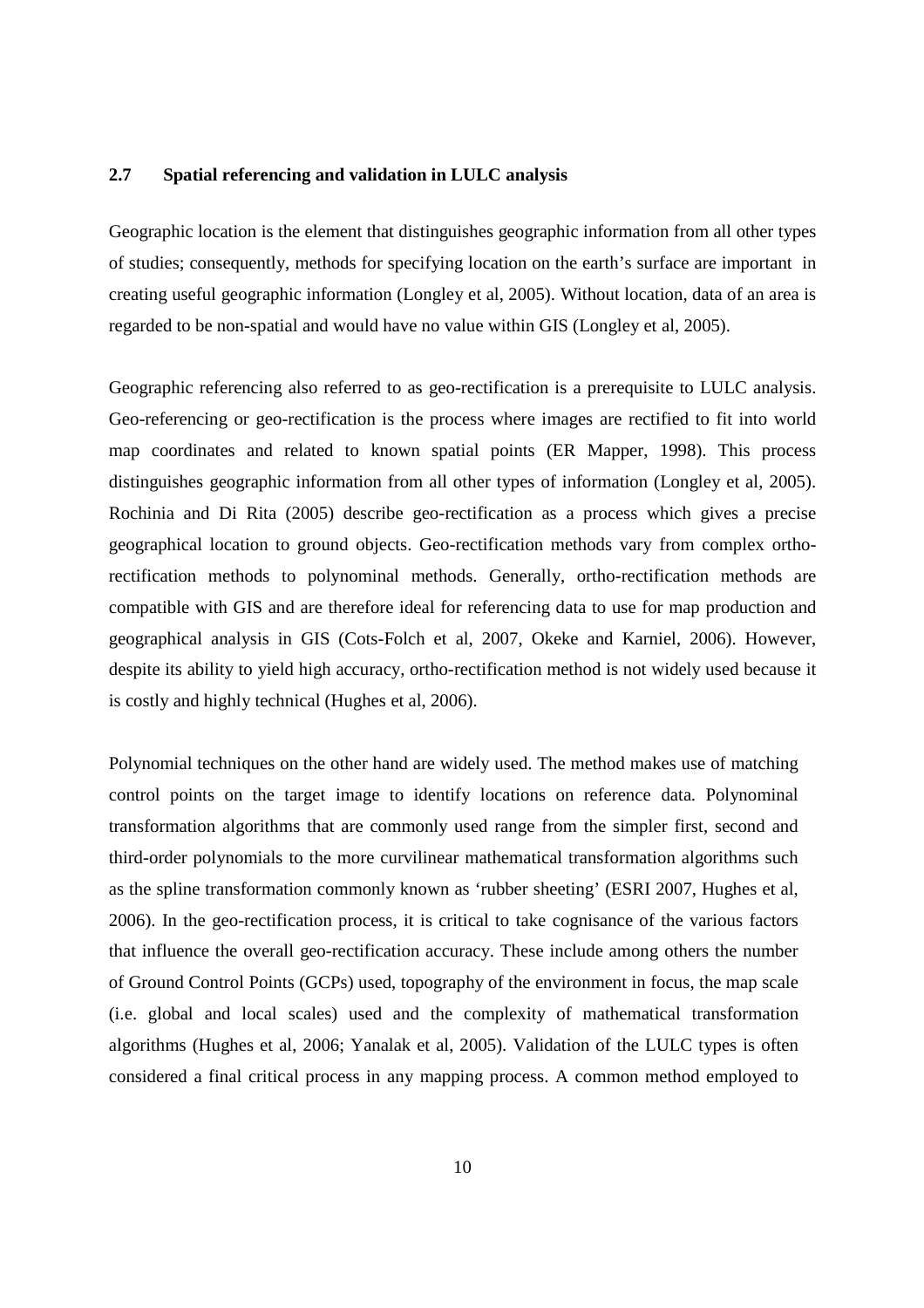assess errors is by carrying out field work and verifying points on the ground using a Global Positioning System (GPS) and other ancillary data (Misakova, 2006, Wentz et al, 2006).

#### **2.8 Land use and land cover change: a social and environmental perspective**

Whereas LULC maps form a critical basis for decision making, their full value can be realised if related to physical, social and environmental perspectives (Erle and Pontius, 2007). Humans have modified land to obtain food and other essentials for thousands of years. Currently, the extent and intensities of LULC change is greater than ever in human history (Yesserie, 2006). This has caused unprecedented change in ecosystems and environmental processes at local, regional and global scales (Yesserie, 2006). Currently, LULC change encompasses the greatest environmental concerns of the human population, including climate change, biodiversity depletion and pollution of water, soil and air. Consequently, monitoring and mitigating unsustainable land use practices has become a major priority of researchers and policy makers. (Erle and Pontuis, 2007; Verburg et al, 1999).

#### **2.9 Urbanization and LULC: a South African context**

Before determining existing LULC, it is important to contextualise LULC. Typically, population data as timelines of historical events (and related information) can be used to explain the mapped changes (USGS, 2004). For instance population increase suggest economic growth and the availability of jobs in an area while population declines suggest a decline in local economy (USGS, 2004), these can be determined by event time lines.

In South Africa, 'apartheid city' was established by the Group Areas Act of 1950 (Tony et al, 2002). Urban structures and life during this period was controlled by legislation segregating racial groups. During this era land zoning in urban areas was divided according to race. The introduction of the Group Areas Act of 1950 and 1966 and the 1953 Reservation of Separate Amenities Act extended the principle of racial segregation to produce the urban structure of the apartheid city designed to minimise interracial contact (Pacione, 2005). The apartheid city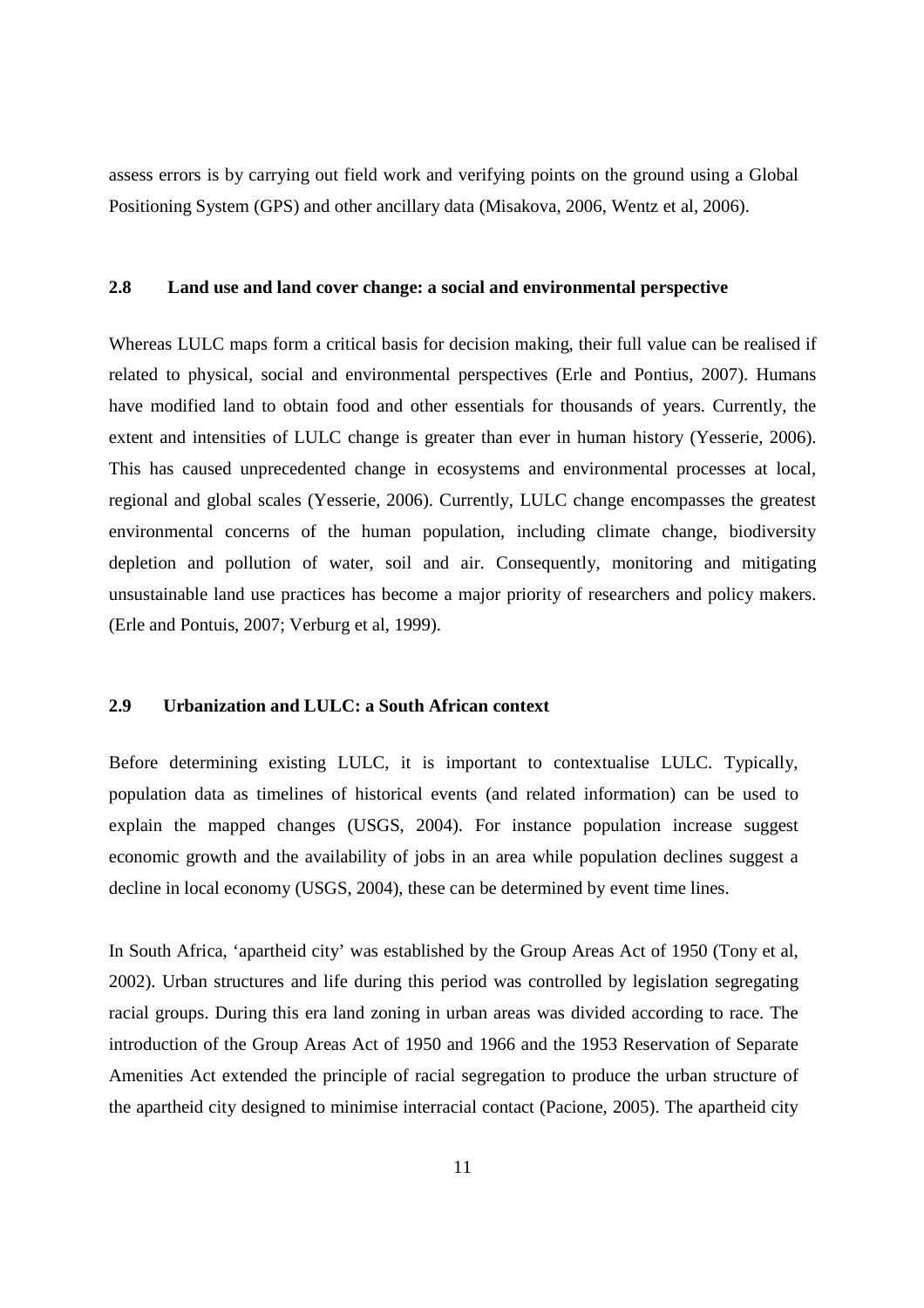was characterised by racially divided areas and a lack of services, infrastructure and development in the poor "black" townships. Local governance was minimal and imposed without democratic representation. Access to adequate housing, land, water, electricity, transportation and other urban services was limited for the majority of the population. In 1991 two legislative pillars of apartheid, the Group Areas Act (1950) and the Natives Land Act (1913) were repealed as part of a reform strategy in the face of intensifying "struggle". This, among others, was a key aspect of negotiations between the apartheid government and the African National Congress (ANC). During the negotiation process the Local Government Transition Act was passed in 1993 and approved by multiparty negotiating forum. This set out the phases of a transition process for local government and became a significant milestone in South African urban development (Wood, 1999).

Despite the collapse of the apartheid regime in 1994, the legacy of almost half a century of apartheid urban policy remains a strong influence on urban form and zoning in South Africa. Prior to 1994 the role of local authorities was limited to controlling technical processes and land use by regulations and restrictions. Municipal planning benefited privileged groups and areas and environmental sustainability and meaningful public participation were neglected. As such, the form of the future post-apartheid city in South Africa is constrained by the social and physical structure created under apartheid. Although some signs of change is evident in the emergence of inner-city 'grey areas', white areas of the apartheid city in which some nonwhites have taken up residence still reflect the old system (Pacione, 2005).

#### **2.10 The Legislation governing land use planning in South Africa**

A number of legislations govern land use planning in South Africa and directly influence LULC. This legislation can be found at local, regional and national level. They include among others:

> -Townships and Town Planning Ordinance Act (TTPOA) -The Planning and Development Programme Act (PDA) -The Development Facilitation Act (DFA) -The Reconstruction and Development Programme (RDP), and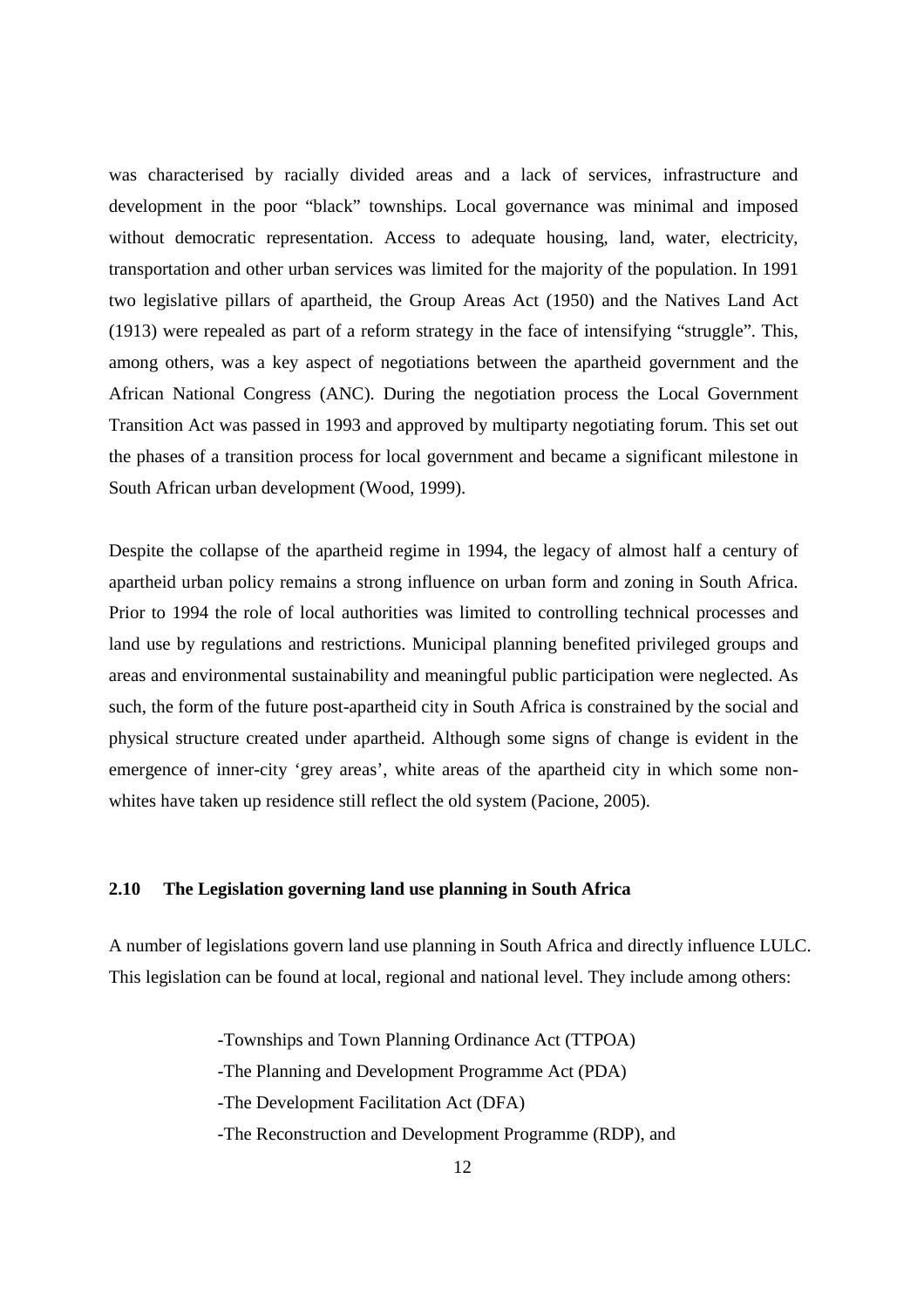-Land Agenda 21 (LA21).

#### **2.10.1 The Townships and Town Planning Ordinance (Act 15 of 1986)**

This Act is the key piece of provincial legislation providing for land use control. It provides for the drawing up, extending and amendment of town planning schemes and the approval of applications for the establishment of new schemes. The town planning schemes are the instruments that control the practical implementation of the Ordinance. It regulates the use of land in urban areas. In an application for approval of a new township, the applicant will apply for the zoning of the properties within the new township (Drake, 2004). The local authorities use the zoning of a property to determine its development potential and thus the value at which a property will be rated (McConnachie, 1999). It also gives the local authorities power to control development within their areas of jurisdiction.

#### **2.10.2 Development Facilitation Act (Act 67 of 1995) (DFA)**

Physical planning was introduced in South Africa for among other reasons to mitigate increasing pressure on non-renewable resources. The legislation was required to ensure that both the provincial and local authorities took cognisance of economic, social, health and other administrative issues. These concerns heralded the introduction of the Physical Planning Act of 1991 (Act no. 125 of 1991). The act provided for a system of policy plans at national, regional and local levels. Due to the political transition in South Africa, the preparation of the new plans according to the provisions of the Act was not implemented. Key focus areas were to**:** 

- I. introduce extraordinary measures to facilitate and speed up the implementation of reconstruction and development programmes and projects in relation to land,
- II. provide for the establishment in the provinces of development tribunals which to facilitate the formulation and implementation of land development objectives and provide for nationally uniform procedures for the subdivision and development of land in urban and rural areas.

This Act was the first coherent attempt to bring about uniformity in township establishment, land registration and planning systems (McConnachie, 1999). Its aims were: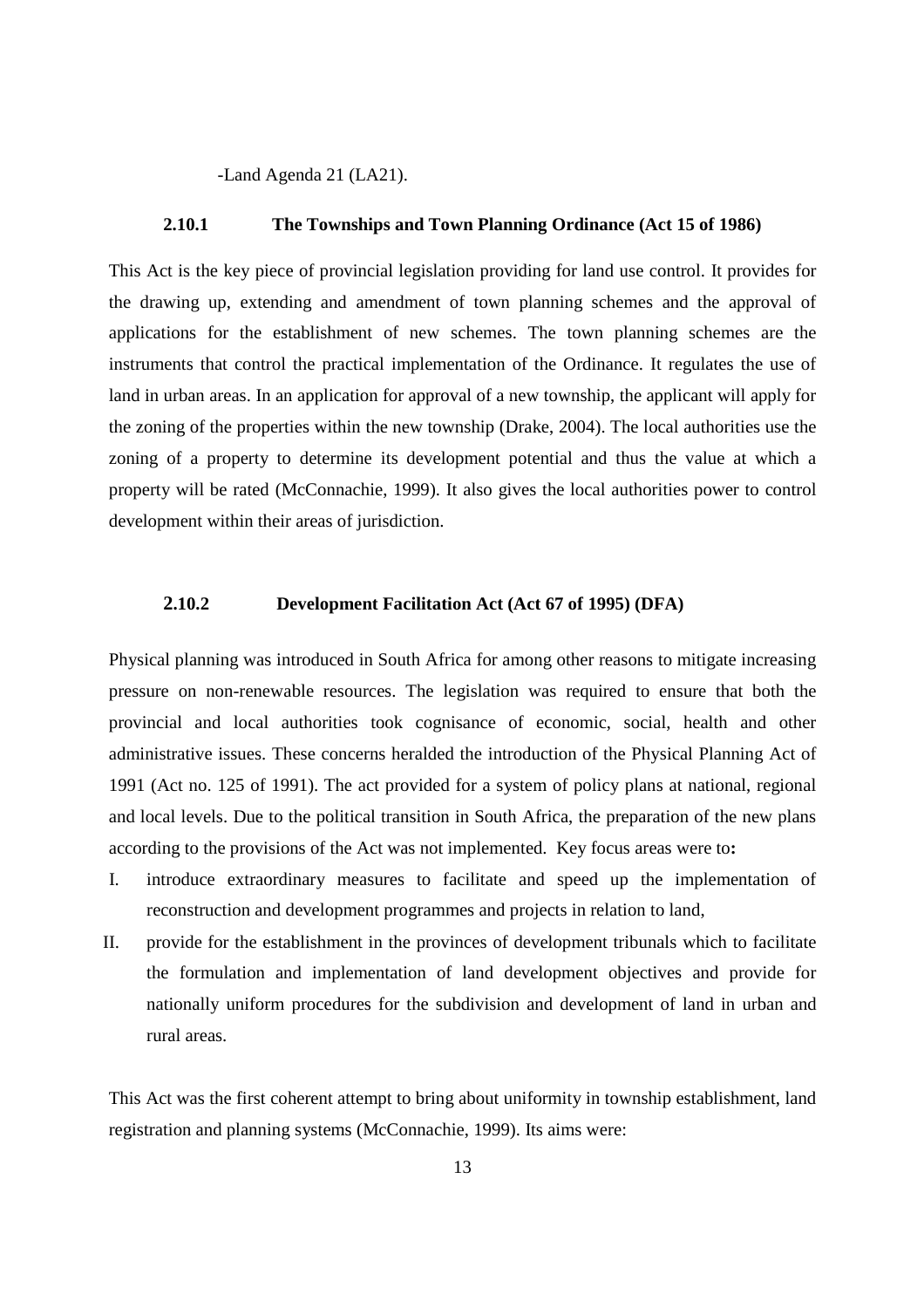- -To speed up reconstruction and development programmes and projects and set out principles for land development
- -To provide for a Development and Planning Commission to advise government and to provide for development tribunals in the provinces
- -To implement land development objectives and measure local government performance
- -To provide nationally uniform procedures for the subdivision and development of land in urban and rural areas and
- -To promote security of tenure and the early provision of subsidies and loans in the land development process.

#### **2.10.3 Reconstruction and Development Programme (RDP)**

The Reconstruction and Development Programme (RDP) was introduced in 1994. It aimed at improving the quality of life and standard of living of all South Africans. The RDP was an integrated growth and development policy that aimed to address poverty and inequality and generate sustainable economic growth. The introduction of RDP heralded the construction of new houses in most urban areas. It emerged as the key strategy to address the social and economic inequalities of apartheid and the facilitation of the transition to non-racial democracy. The RDP through the Urban Development Strategy (UDS) aimed to integrate the segregated city by concentrating on rebuilding the townships, creating employment opportunities, providing housing and urban amenities, reducing community distances, "facilitating better use of underutilised or vacant land" and introducing urban management (Cilliers, 2010: 38). Specifically, the intention was to ensure that the resources of the built environment were used efficiently by integrating the needs of the urban poor and urban areas economic productivity (Maharaj, 1997).

According to Maharaj (1997), Urban Development Strategy (UDS) identifies five priorities namely:

-Integrating the cities and managing urban growth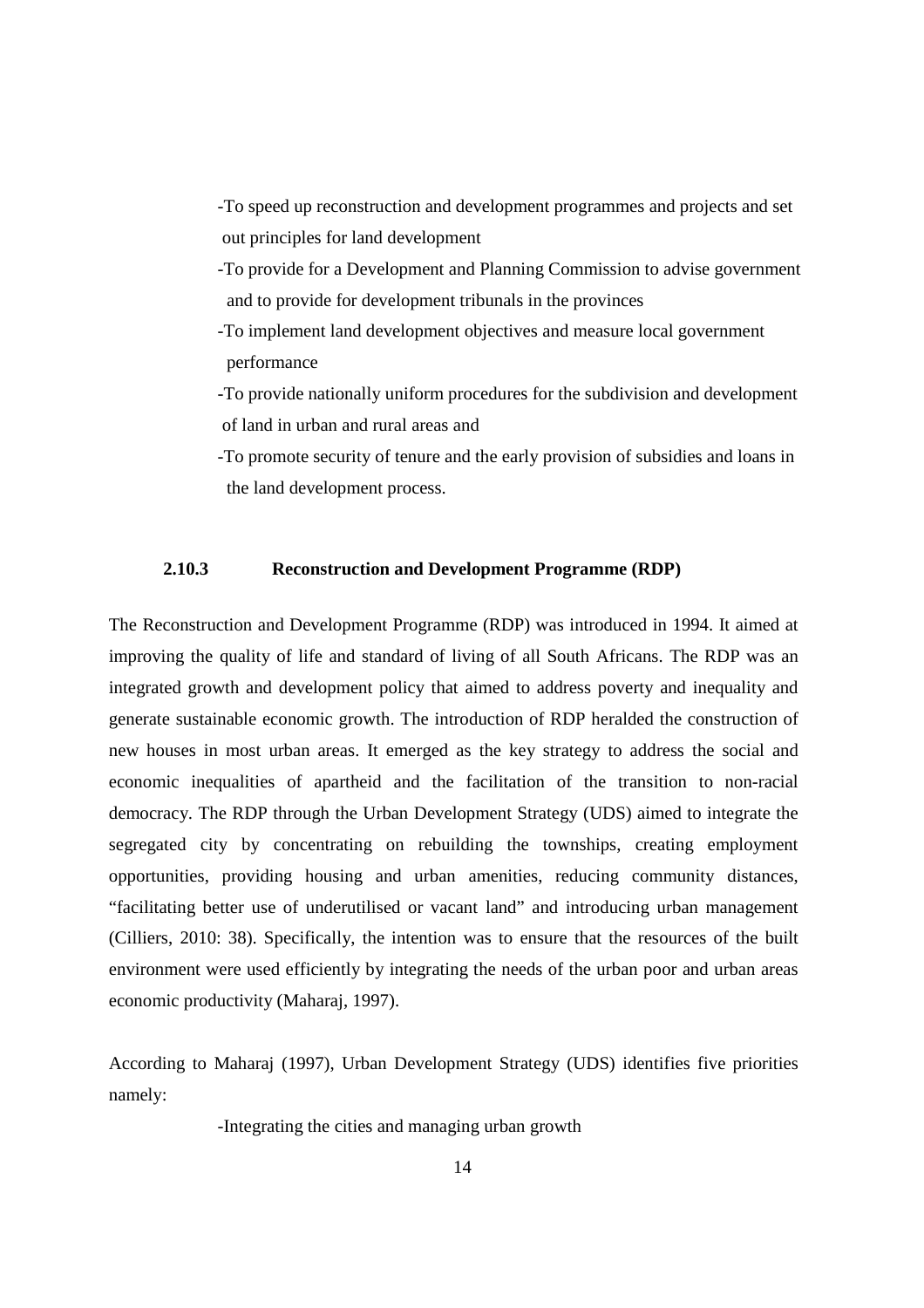-Investing in urban development -Building habitable and safe environments -Promoting urban economic development -Creating Institutions for delivery.

The introduction of RDP and its strategic plans such as UDS caused spatial urban changes in most metropolitans, cities and towns of South Africa. A lot of houses and other amenities were built in most urban areas in South Africa. Many open/vacant lands were transformed into formal and informal residential areas as more people flock to urban areas. Consequently, urban expansion has been tremendous for the past eighteen years and this has resulted in shortage of accommodation in many cities.

#### **2.10.4 Impacts of urbanisation on people and the environment**

The city of Pietermaritzburg is growing at unprecedented rate. This has resulted to a reduction in the city's space (Sutton, 2008). Many of the farmlands, wetlands and forests that were part of the city have in the past 20 years been transformed into human settlements. This expansion threatens green space (Mahmoodzabeh, 2006).

#### **2.12 The study areas**

The city of Pietermaritzburg is located in the KwaZulu-Natal midlands, Umgungundlovu District's Msunduzi Municipality (Figure 2.1). The history of the city of Pietermaritzburg dates back to the defeat of the Zulu people in the Blood River battle of 1838. The city was named after a former leader Pieter Mauritz Retief. In 1843, the town was annexed by the British; however, the name Pietermaritzburg was retained. Due to its relative central location in the province (Figure 2.1) and favourable climate, Pietermaritzburg has been an important urban node in the province (Msunduzi IDP, 2008-2012).

Temperatures in the city are moderately warm. The average daily maximum temperature is 26 degrees Celsius. While temperatures of over 35 degrees are often recorded between the months of December to May, the coldest temperatures of around 11 degrees are experienced between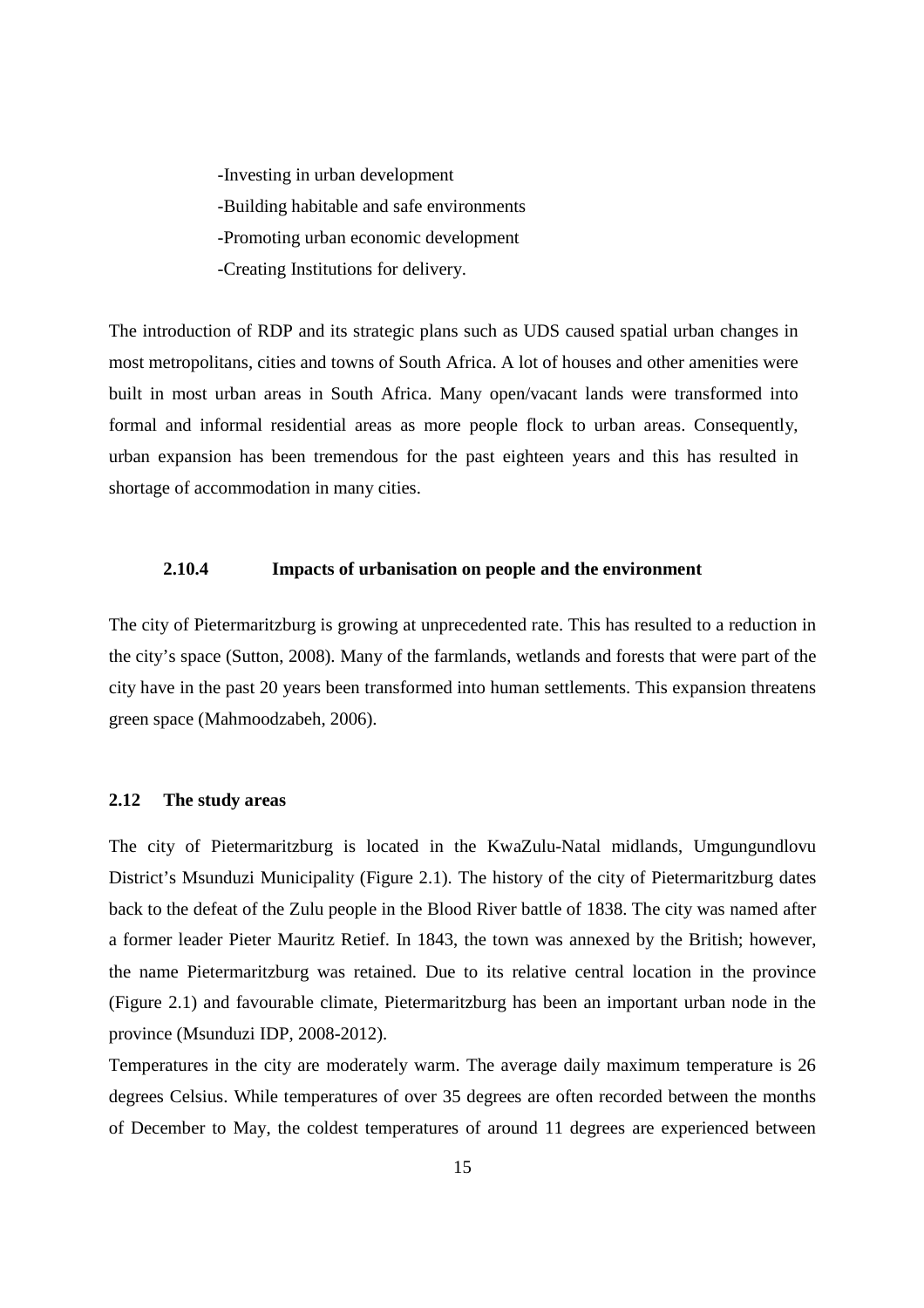May and August. The city receives an average of 844mm of rain distributed across the year. Over 138 days receive at least 1mm of rain. The wettest months are January to March and September to December. Generally, the city's capital status, mildly warm climate and relatively high rainfall have made it attractive for settlement. The eastern suburbs in particular are expanding at a very high rate, especially after 1994. Consequently, areas like Copesville and Eastwood (Figure 2.1) are characterised by high density urban sprawl moving outwards into the surrounding agricultural land.

Pietermaritzburg was declared the administration capital city of the province in the year 2000. Consequently, there was significant socio-economic growth and spatial transformation. The political transformation around this time (1989 to 2009) also acted as inertia to the city's spatial transformation (Msunduzi IDP 2003-2010).

The study area is made up of four suburbs, namely Copesville, Raisethorpe, Willowton and Eastwood. Copesville and Eastwood, which border farming areas, were included to investigate how much farming land was lost to the expanding city. Raisethope is partly surrounded by other suburbs and is relatively old. It was included in the study to find out whether there is any land use or cover changes in old suburb areas. Willowton is an industrial area. It was included in the study to investigate the growth of industries in the area studied.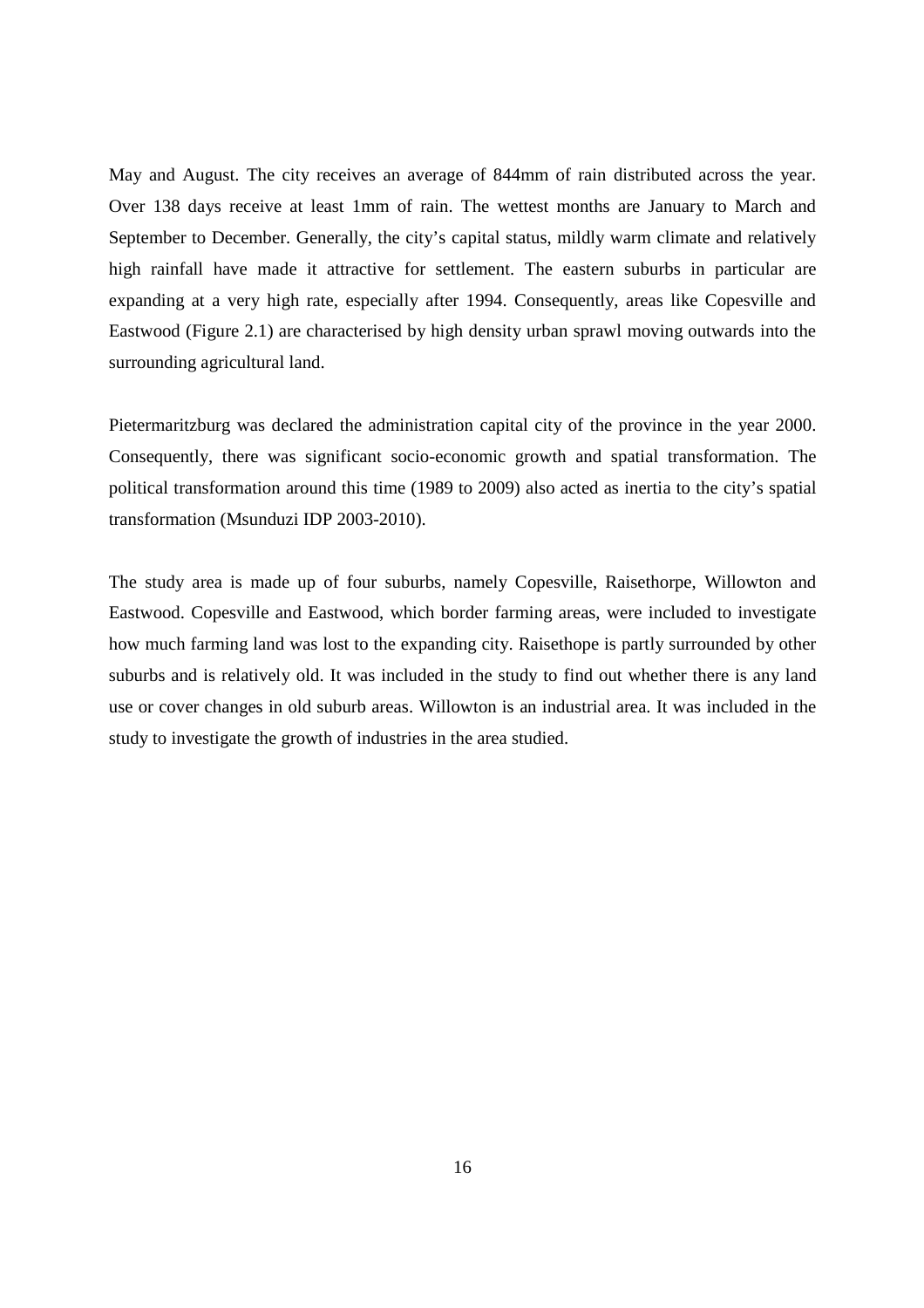

Figure 2.1: The study area.

### **2.13 Summary**

The chapter has broadly outlined the nature and use of GIS and how it can be used to analyse and asses LULC changes using aerial photographs. The chapter has also described the study area and how the policies and legislations which were introduced after 1994 have a bearing on its development and consequent LULC.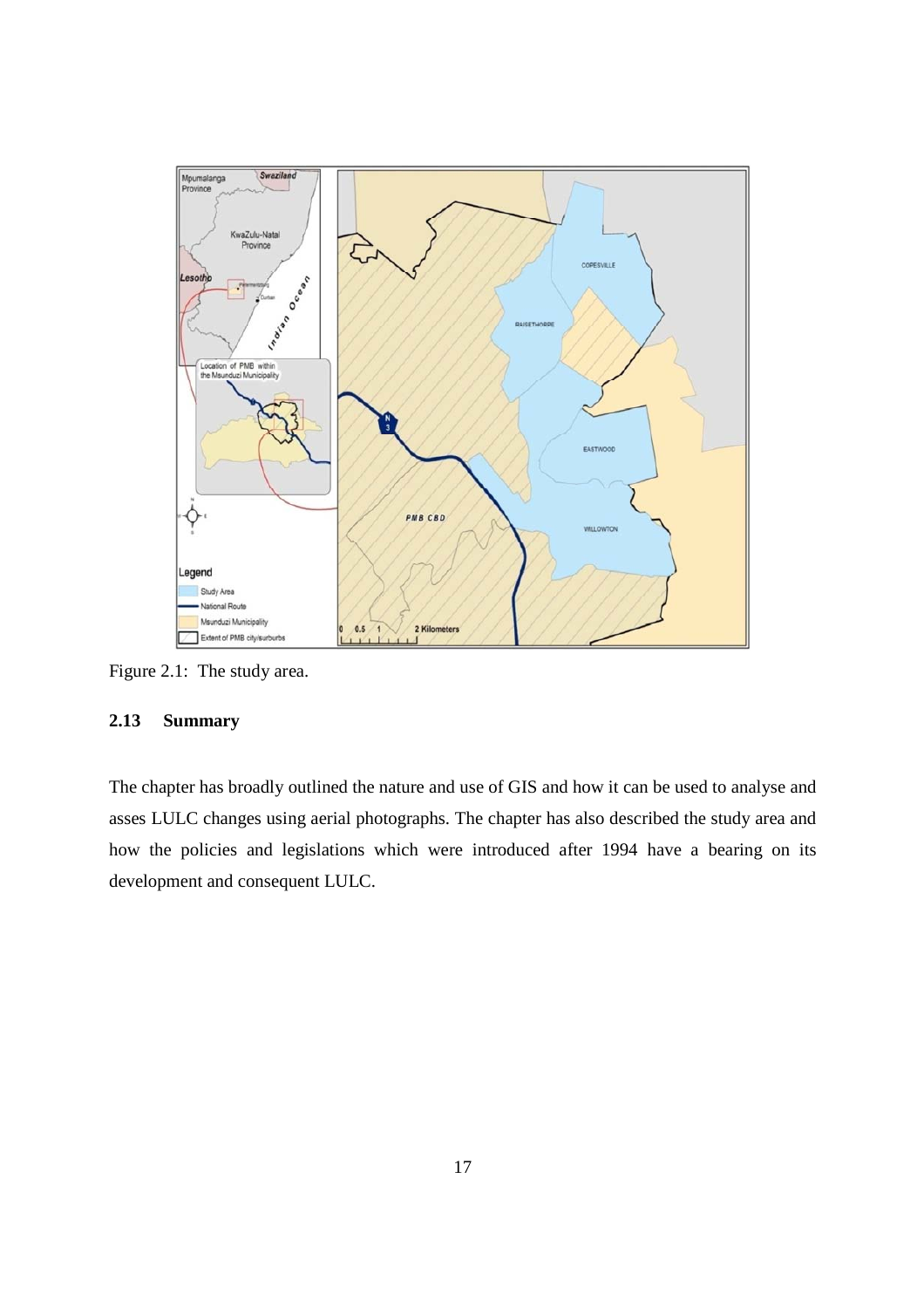### **Chapter 3**

### **Material and Methods**

### **3.1 Introduction**

This chapter describes the methods and the materials used and the approaches adopted in achieving the aims set in chapter one. The research focuses on how GIS and aerial photographs can be used to analyse LULC change patterns in the study area. To achieve this, digital aerial photographs taken between 1989 and 2009, topographic maps produced in 1982, 1989 and 2000 and the Zoning map obtained from the Department of Town Planning in the GIS department, in Pietermaritzburg city were used. A methodology illustrated in Figure 2.2 provides a summary of how the aforementioned objectives of the study were achieved.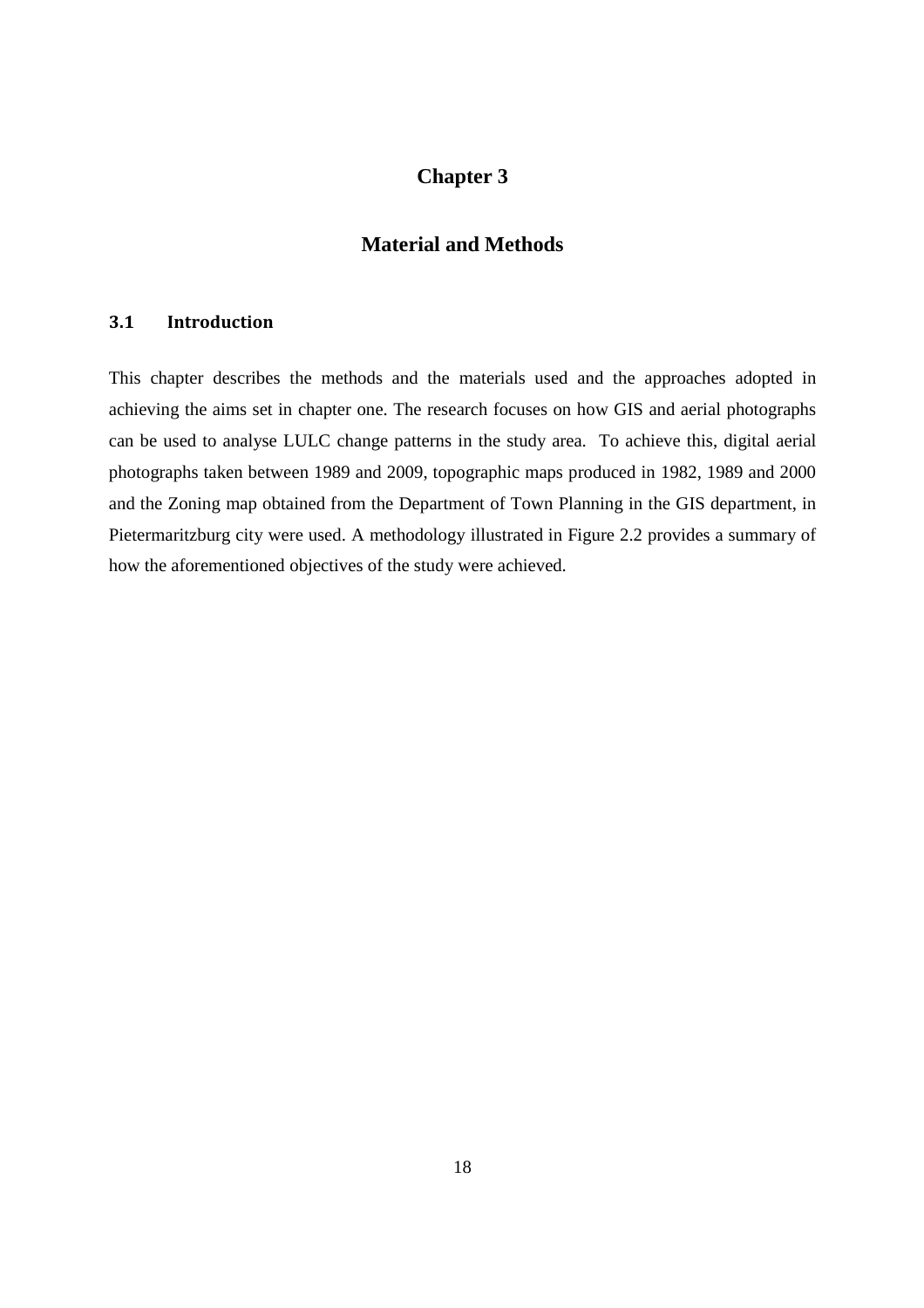

Figure 2.2: Procedure for mapping LULC changes in the study area (1989 to 2009).

### **3.2 Data sets collection, processing and analysis**

#### **3.2.1 Data sets**

The aerial photos (Table 3.1), topographic maps, zoning schemes and city suburb maps used in this study were obtained from the Pietermaritzburg Surveyor General's Office, Department of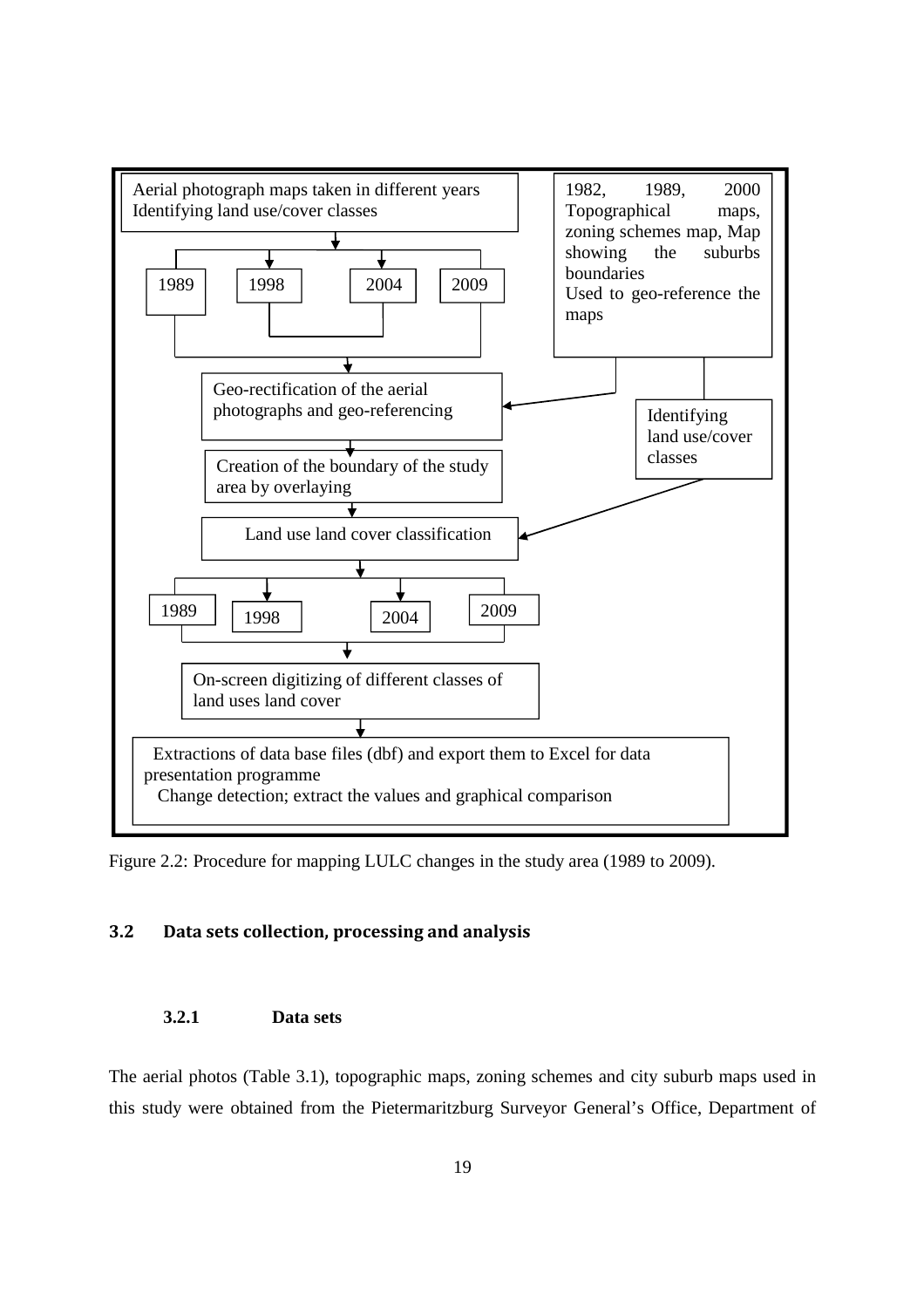Town Planning in Pietermaritzburg, the Chief Directorate, Survey and Mapping, the GIS Department in Msunduzi Municipality and Geography Department at the University of KwaZulu-Natal.

Table 3.1: Aerial photographs of Pietermaritzburg used in the study.

|   | Date | Scale    | Type                    |
|---|------|----------|-------------------------|
|   | 1989 | 1:50 000 | <b>Black &amp;white</b> |
| 3 | 1998 | 1:20 000 | Colour                  |
|   | 2004 | 1:20 000 | Colour                  |
| 5 | 2009 | 1:25 000 | Colour                  |

Topographic maps, zoning schemes and city suburb maps

| Top maps       | 1982, 1989 | 1:50000  | Topographic     |
|----------------|------------|----------|-----------------|
|                | and 2000   |          |                 |
| Zoning         | 2006       | 1:10 000 | Zoning map      |
| <b>Schemes</b> |            |          |                 |
| map            |            |          |                 |
| suburb<br>City |            | 1:10 000 | City boundaries |
| map            |            |          |                 |

#### **3.2.2 Data sets processing**

The processing of data used in this research consisted of two important procedures: Georectification of the aerial photographs and On-screen digitization of the LULC classes. Georectification was done to eliminate positional errors that could affect change detection accuracy, while digitization was used to create various land use maps required for analysis. The Spline geo-rectification technique was used to geo-rectify the aerial photographs taken in 1989 and 1998. Since the 2004 and 2009 photographs were acquired when already geo-rectified, the 2009 photograph was used for the geo-rectification process to accommodate any new features in existence. The geo-rectification procedures determine the accuracy of the final LULC change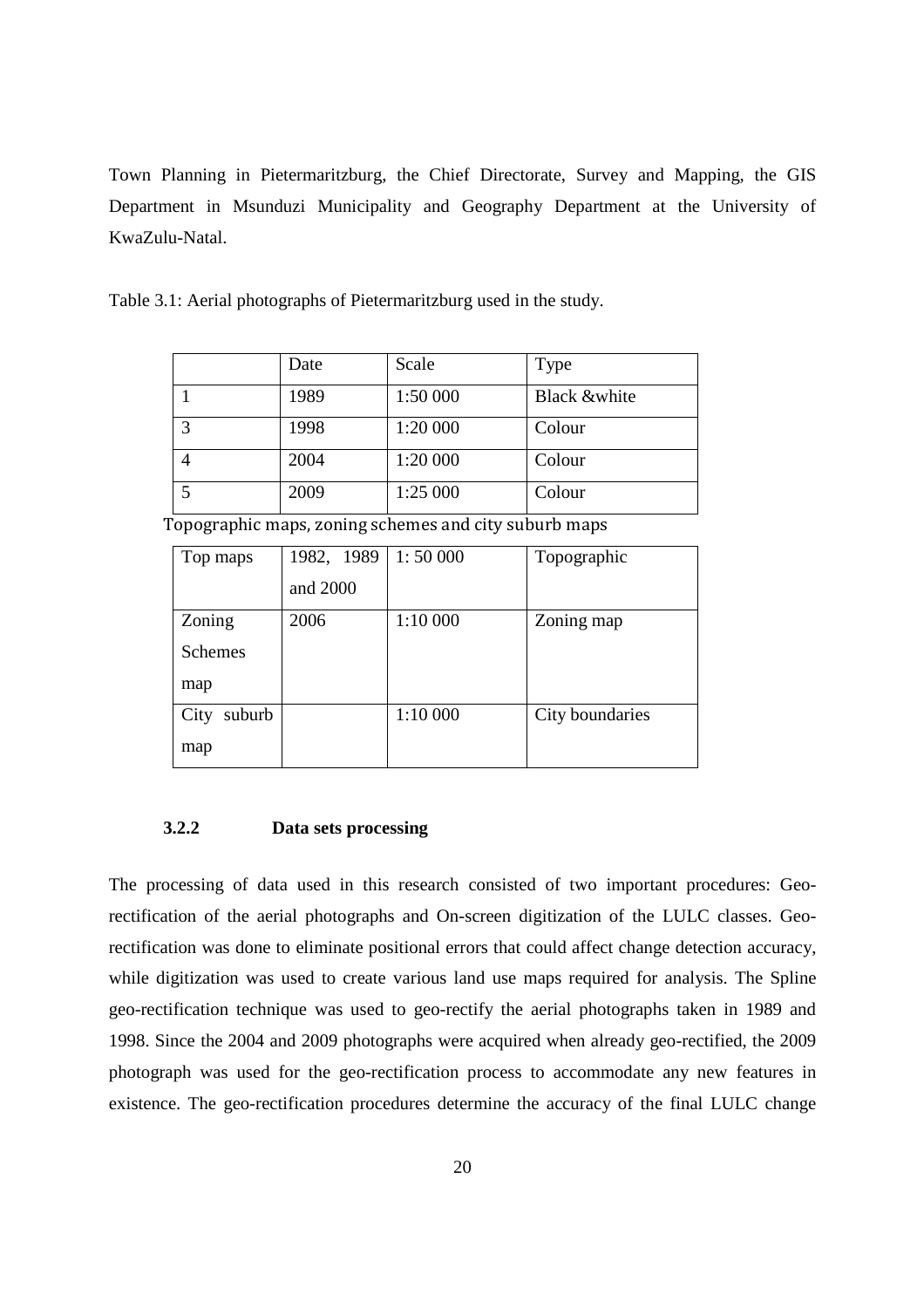analysis whose accuracy is dependent on the positional accuracy of individual pixels on the aerial photographs used. According to Boone et al (2007), a good positional accuracy of individual pixels that make up the entire aerial photograph implies that on any two multitemporal photographs, pixels of a feature in the image from an earlier date correspond specifically to the location of pixels of the same feature in the image taken in a subsequent date.

#### **3.2.3 Geo-rectification process used**

Aerial photography is an efficient surveying tool for inventory and mapping. It can be used to collect spatial, temporal and spectral data (Congalton and Green, 1999). Before land use information could be extracted from the aerial photographs, the data was cleaned, rectified and converted to an accurate representation of the area. The Gauss Conformal map projection was used throughout the LULC classification process. Roblin (1969) recommends conformal projections as suitable option as accurate distance; shape and azimuth (direction) can be produced. Transverse Mercator was used to project the maps used in the study. To accurately determine where and what LULC changes that exist in the photographs, the images had to be geo-referenced. Geo-referencing helps to tag or locate records with geographic locations. The primary requirement in the geo-rectification process is that a location must be unique and only a single location should be associated with a point. The geo-referencing process should also be persistent through time as it would be expensive and confusing if geo-referencing changed frequently (Longley et al, 2005).

#### **3.2.4 LULC classification approach and description of classes**

Since there are different kinds of land cover types and possible land uses, it is necessary to identify and classify land according to characteristics and use potential (Rhind, 1993). Land use and land cover maps typically enumerate the types of land usages and vegetation covering the earth. For the purpose of this study, detailed observations of LULC had to be classified into defined groups or categories in order to characterise the land use features with some level of consistency and accuracy over time and space. Classification as defined by FAO (2005:209) "is an abstract representation of the situation in the field using well-defined diagnostic criteria". It is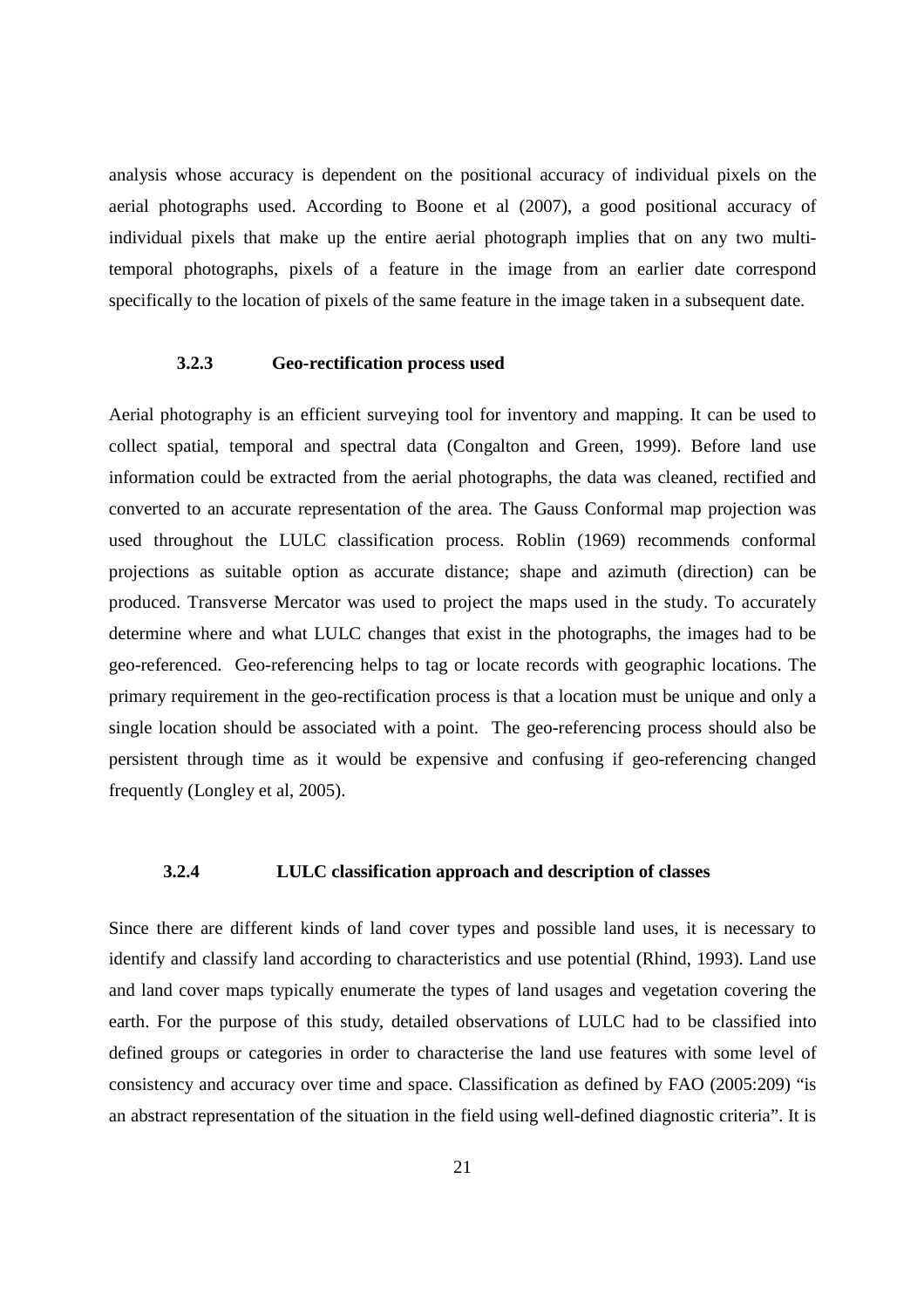a means of organising spatial information in an orderly and logical way and it is fundamental to any mapping project as it creates order in the total number of classes (Congalton and Green 1999). In order to determine the number of LULC mapping classes on a multi-temporal data set, standardised classification schemes need to be followed (FAO 1977). To achieve this scheme the following had to be reviewed:

-The anticipated use of the land

- -The relationship between features and the study area, and
- -The level of detail required by the user

To differentiate the boundaries between the LULC types, the major LULC types were manually digitized from the geo-rectified aerial photographs using shape, pattern, tone, texture and association (Campbell, 2007; Harvey and Hill, 2001, Lillesand et al, 2004).

The classification scheme in this study was adopted from the guidelines by Thompson et al (2001). In this study a 2000 (4<sup>th</sup> edition) topographical map was used as a base map to identify and classify LULC types on 2009 aerial photograph. As aforementioned the interpretation was done using urban aerial photo feature characteristics such as shape, size, tone, pattern and association. First, the 2000 topographic map was interpreted for LULC details and the same details were transferred to 2009 aerial photograph. Second, aerial photographs from 1998 were interpreted for the same LULC classification as those from 2009 and details transferred into the base map by the method of matching the details. Topographic map for 1982 ( $2<sup>nd</sup>$  edition) was used to classify LULC for 1989 and LULC on 1998 aerial photographs were classified using  $2000$  ( $4<sup>th</sup>$  edition) topographic map. Whereas topographic maps acquired in tandem with aerial photographs could have been ideal, they were not available and the closest possible set had to be used instead.

Typically a classification scheme has two critical components; a set of labels and a set of rules or classifications. Without a clear set of rules, the assignment of labels of LULC types can be arbitrary and with no consistency (Congalton and Green, 1999). If a rigorous set of rules and labels are not developed prior to mapping, the accuracy of mapping is compromised and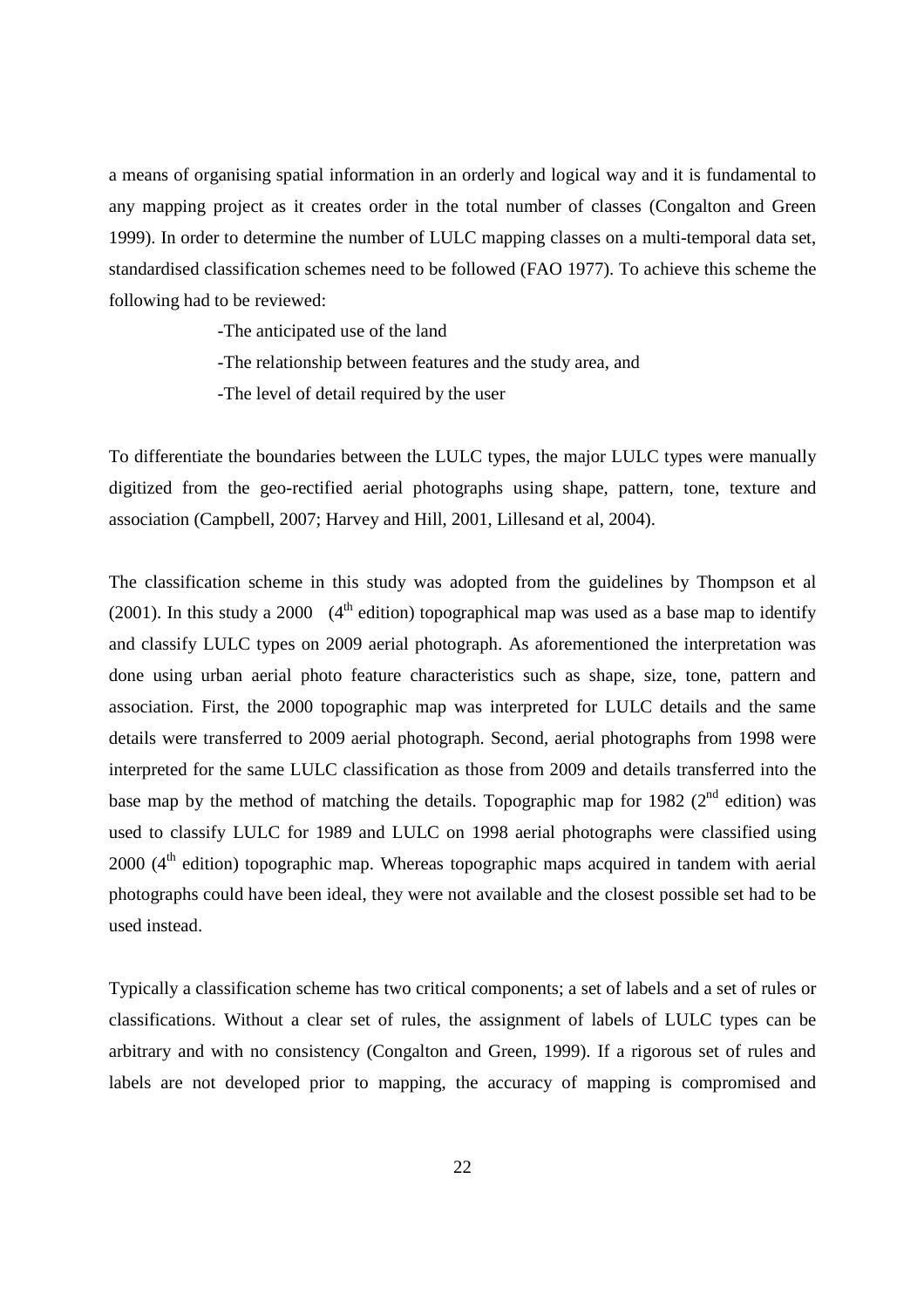individual allocation of classes becomes difficult. Table 3.2 provides a description of different classes and rules selected for the study.

|  |  | Table 3.2: Description of LULC classes (adopted from Thompson et. al. 2001). |
|--|--|------------------------------------------------------------------------------|
|--|--|------------------------------------------------------------------------------|

| <b>Land use/cover classes</b>                                                            | <b>Description</b>                                                                                                                                                                                                                                                                                                                                                                                                                     |
|------------------------------------------------------------------------------------------|----------------------------------------------------------------------------------------------------------------------------------------------------------------------------------------------------------------------------------------------------------------------------------------------------------------------------------------------------------------------------------------------------------------------------------------|
| Urban Build-up (residential)                                                             | Formal build-up area; permanent or near permanent residences,<br>identifiable by the high density residence and associated<br>infrastructure. Includes high density, medium and low density areas.                                                                                                                                                                                                                                     |
| Urban Build-up residential 1<br>(informal settlements)                                   | Non-permanent informal type dwellings (that is, in tin, cardboard,<br>wood extra.) typically established on an informal adhoc basis on<br>non-served sites. Typically high building densities. Refers to all<br>unplanned residential areas without proper planning. Houses mainly<br>built of corrugated iron sheets.                                                                                                                 |
| Urban Build-up (residential<br>informal township undeveloped<br>planned residential area | Permanent (that is, bricks) structure (predominately single level)<br>located on serviced sites in a pre-planned manner. Includes both<br>low and high building densities. Also includes stands which are at<br>foundation level with developed roads and demarcation for<br>residential areas.                                                                                                                                        |
| Urban Build-up, industrial/<br>transport, heavy and light<br>business.                   | Non-residential areas with major industries (that is, manufacture<br>and/or processing of goods, manufacturing or transport related<br>infrastructure. Examples, light manufacture units, warehouses and<br>business development centres. Also includes land which has been<br>designated for light and heavy industries.                                                                                                              |
| <b>Business</b>                                                                          | Incorporated all legal commercial land use such as retail shops and<br>garages.                                                                                                                                                                                                                                                                                                                                                        |
| Education                                                                                | All the schools and tertiary institutions in the area.                                                                                                                                                                                                                                                                                                                                                                                 |
| Cultivation                                                                              | Land that are under subsistence agriculture within the study area.                                                                                                                                                                                                                                                                                                                                                                     |
| Municipal                                                                                | Includes land which is controlled and owned by the municipal such<br>as sewage works and power stations.                                                                                                                                                                                                                                                                                                                               |
| Trees and bushes                                                                         | Incorporate all land that is covered by a maximum of 60% natural<br>vegetation of indigenous trees and bushes or 60% commercial<br>forest.                                                                                                                                                                                                                                                                                             |
| Degraded shrubland and low<br>fynbos                                                     | Permanent or near permanent, man-induced areas of very low<br>vegetation cover (that is, removal of trees, bushes, or herbaceous<br>cover) in comparison to surrounding natural vegetation cover.<br>Typically associated with subsistence level agriculture and rural<br>population centres, where overgrazing of livestock and/or wood<br>resources has been locally excessive often associated with severe<br>soil erosion problems |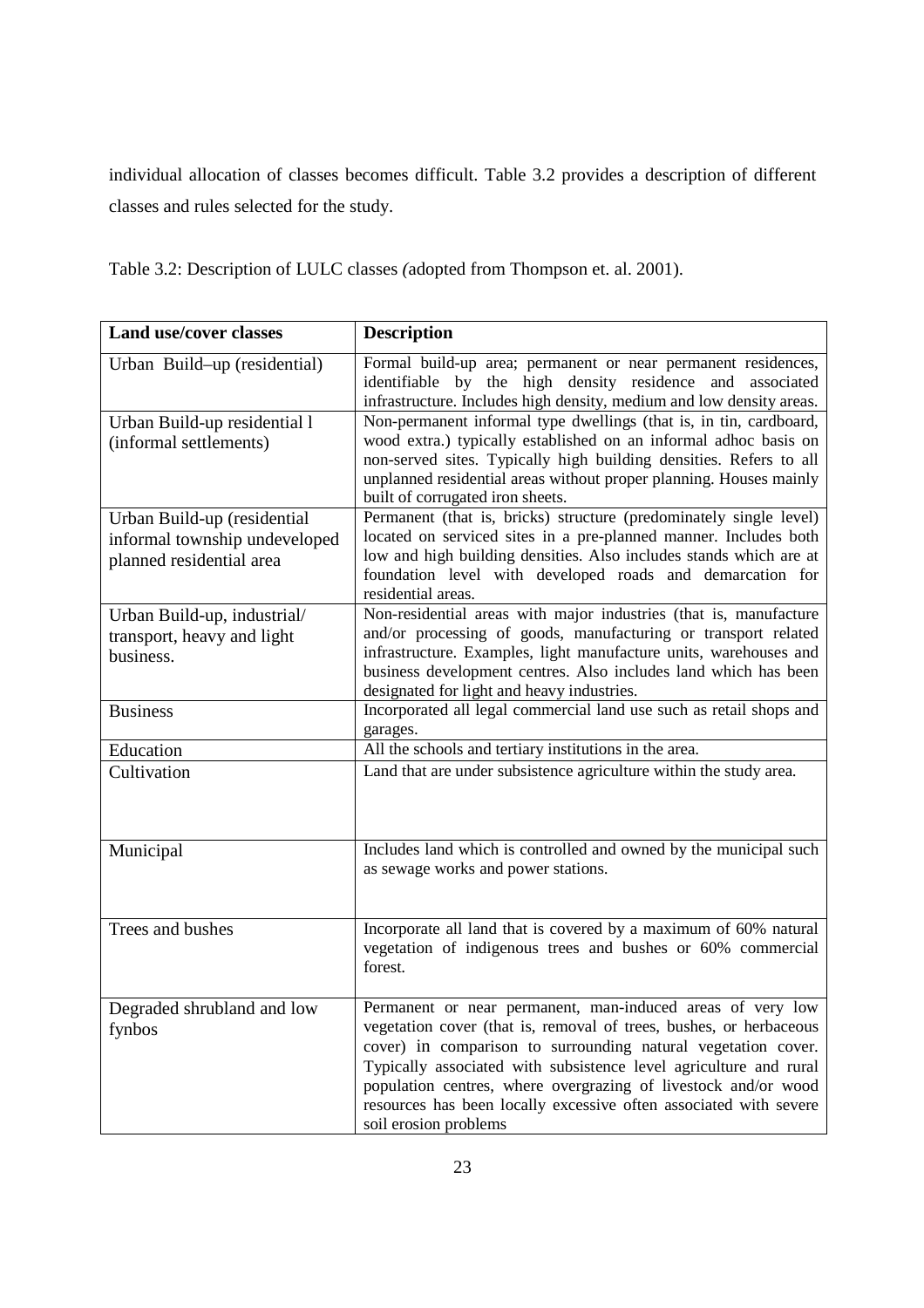#### **3.2.7 Methods of aerial photograph interpretation**

According to Estes (2001) and Lo (1976) there are three distinct stages of photo-interpretation and adopted in this study; General examination: This aims at gaining a general impression of what is shown on the aerial photograph. This involves selectively picking out objects or elements from the image so as to get a holistic view of the image that is being interpreted. Identification: In identifying geographic features represented in aerial photos, several image characteristics may be used; these include patterns, shapes, tone, texture, shadow, associated features and size (Heyde, 1998, Lo, 1976). Classification: As pointed out earlier, classification involves assigning geographical features and objects that have been recognised and identified into their appropriate class as defined by the author.

#### **3.2.8 Creating land use maps**

To create choropleth maps and graphically illustrate temporal aerial divisions of different LULC classes between 1989 and 2009, common boundaries of the suburbs were achieved by overlaying suburbs grids obtained from the Town Planning Department in Pietermaritzburg. The grid covering the study area was extracted from the grid that covers the whole city by selection and clipping. The grid map which was created was overlaid on the aerial photographs taken from the aforementioned multi-temporal periods. The different classified LULC types were saved as vector files containing shapes of each LULC type.

#### **3.2.9 Digitising**

Digitising is the process of converting hard copy geographic information into digital vector images. Traditionally, digitising is done on a digitising tablet - a large board with an attached mouse or 'puck'. The digitising table has a fine grid of wires embedded in it that acts as a Cartesian coordinate system. This underlying circuitry converts points where you dictate the puck into x and y coordinates (Haddock, 2001, Weng, 1990). Due to improvement in computer technology, high-resolution digital imagery and aerial photographs can be linked into a GIS software package that allows for capturing, editing and delineation of features directly on the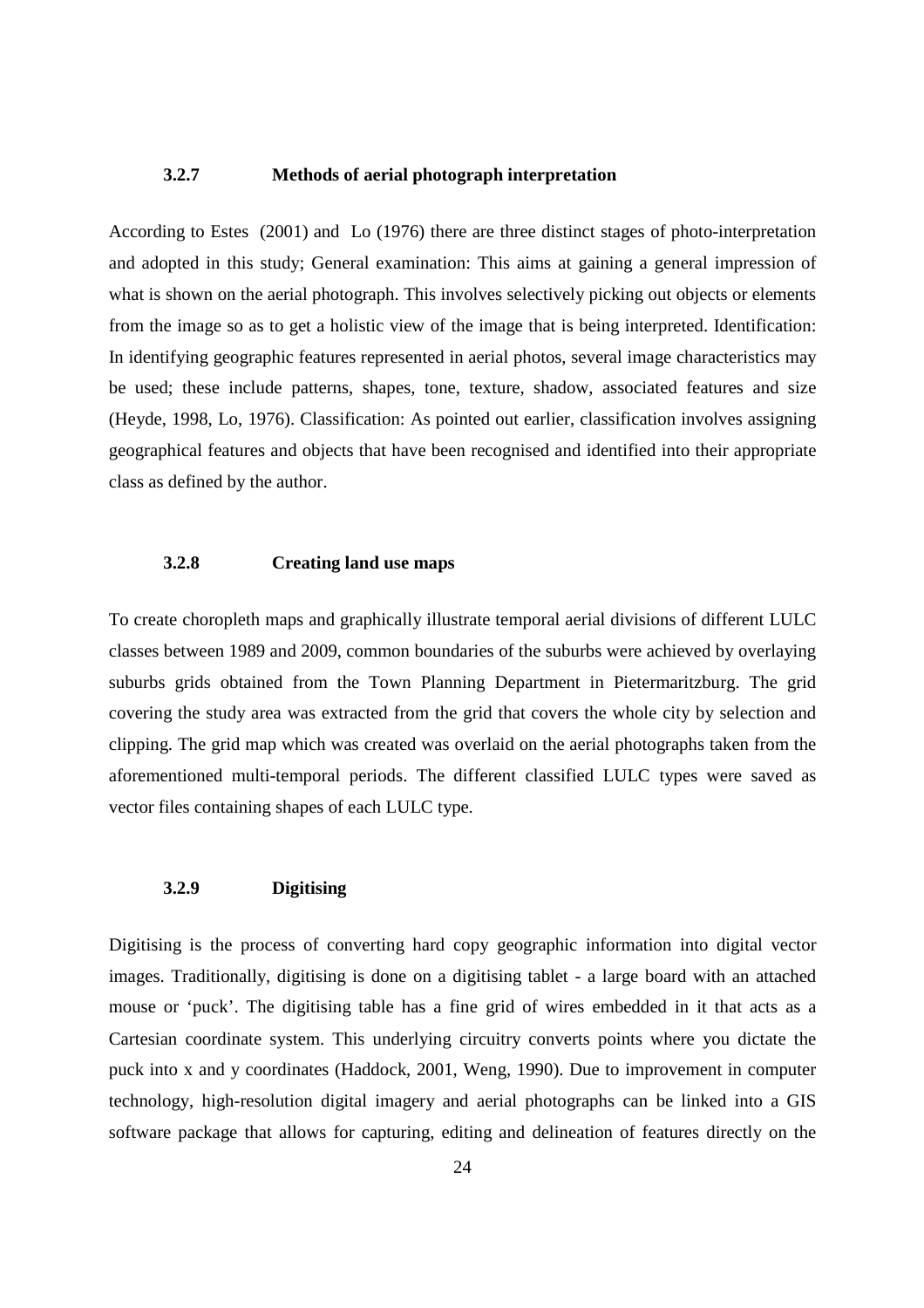computer screen. This method of digitising is often referred to as 'on-screen' or 'head-up' digitising (Gillings et al, 1998).

In this study an 'on-screen' digitising was employed. After the classification of the different LULCs, different LULCs in the study area were digitised. The corrected digital orthophotos of the study area were imported and displayed in ArcCatalog making it was possible to zoom in to identify locations of the boundaries between LULC types. These boundaries were digitised directly on the screen in ArcMap at an area threshold determined by the resolution of the aerial imagery.

#### **3.2.10 Editing, creating polygons and attribute data**

This process involved manually moving nodes at the beginning or end of arcs. These nodes either overshot or fell short of other lines. Accidentally digitized slivers were also removed. As the polygon did not contain attribute data, corresponding attributes such as formal residential, informal residential area, cultivated land, recreation, education trees and bushes and area were manually populated with data associated with each individual polygon.

#### **3.2.11 Error and accuracy assessment**

Aerial photograph interpretation is subjective and dependent on the interpreter. Lo (1996:252) states that, "aerial photograph interpretation involves deductive and inductive evaluation of various elements detected on the photographs based on common sense, field experiences as well as interpreters' skills". In urban areas the complexity of landscapes makes interpretation difficult. Consequently, ancillary data and supporting documents are often useful. In this research a zoning map which shows different LULC in the study area were overlaid on the aerial photographs. Different LULC areas were then digitized based on these overlays. To reduce human error when interpreting an aerial photo; Estes (2001) suggest that the interpretation should:

-Be conducted logically one step at a time

-Begin with the general and proceed to specific, and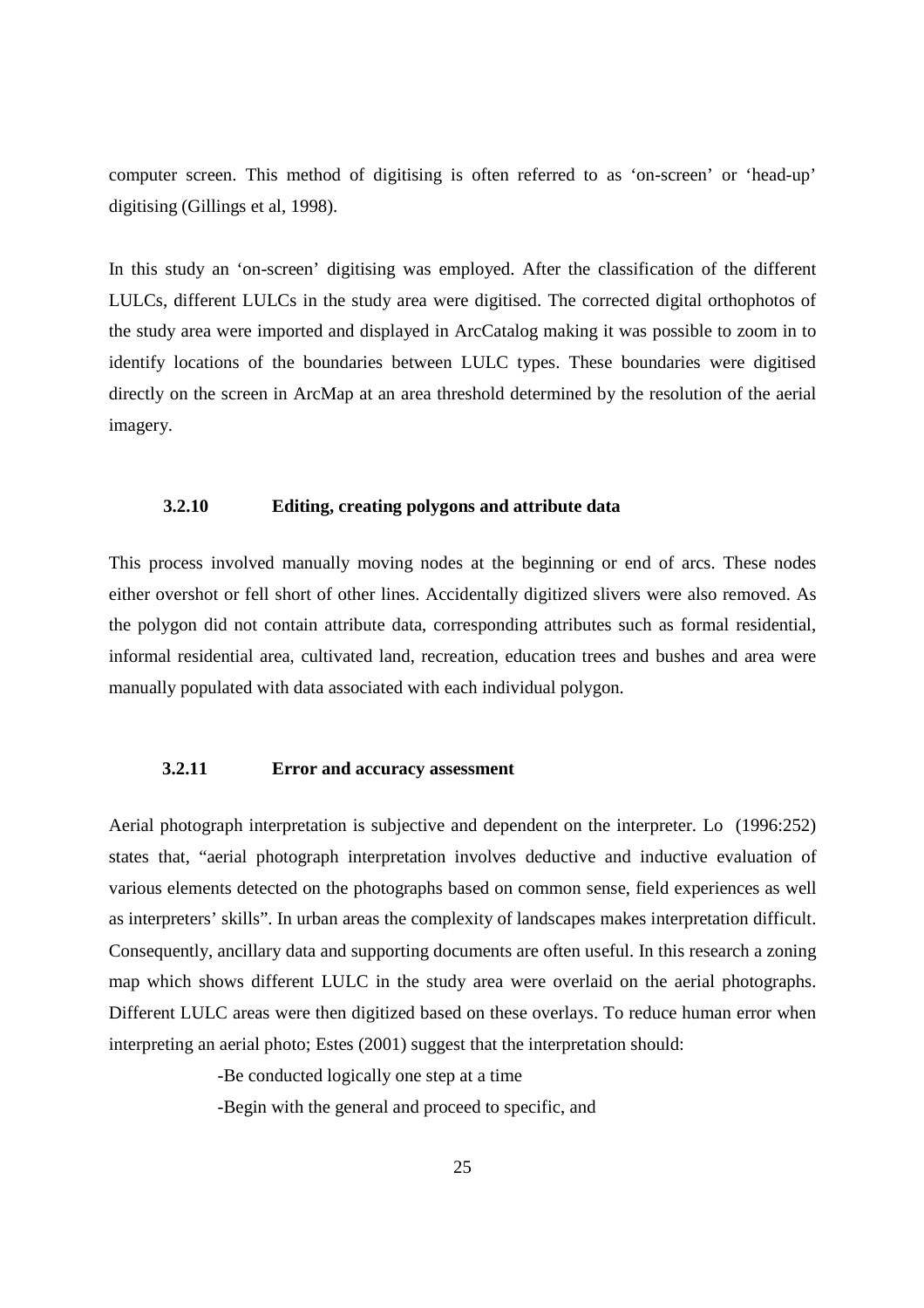-Should proceed from the known to the unknown.

These principles were adopted and followed whilst conducting the photo-interpretations process. This process was followed to eliminate any interpretation error and to provide consistency in LULC delineation.

Maps that are created using GIS are powerful spatial analysis tools. However, GIS products may possess significant amounts of error (Walsh et al, 1987). Generally, there is usually more information on aerial photographs than can be accurately presented on the map. Thus the interpreter of a LULC map is often seeing a "filtered" version of what is actually on the ground (Campbell, 1983). The process of transcribing information from aerial photographs to a LULC map is "essentially a process of segmenting the image into mosaic of parcels, with each parcel assigned to a land use class" (Weng, 1990). This process inevitably leads to error. According to Dunn et al, (1991) there are broad ways in which this operational error can occur. Errors can occur in interpretation of photographs and omission of parcels on the ground. Errors of commission may occur when the location of boundaries between lands parcels are not clear. Errors may also occur during the digitizing process. Digitizing is essentially a sampling process where a limited number of straight lines represent the true line, which is often a smooth curve (Moore, 1997). Thus a discrepancy often exists between the positions of the original line on the map and the digitized line (Dunn et al, 1991). All the above mentioned errors were considered in the final evaluation of the generated LULC maps.

#### **3.2.12 Accuracy assessment of Land use maps**

On the ground observation (OTG) (Wentz et al, 2006) was employed in this study to verify certain sites and LULCs. Ten sets of co-ordinates of features common to all aerial photographs interpreted were chosen for accuracy assessment. The LULC types and objects which corresponded to these co-ordinates on 2009 LULC map were identified. The same positions were then located in the field using a hand held GPS (Global Positioning System). The OTG exercise produced eight sites out of ten which were correct and two sites which were slightly incorrect (Table 3. 3).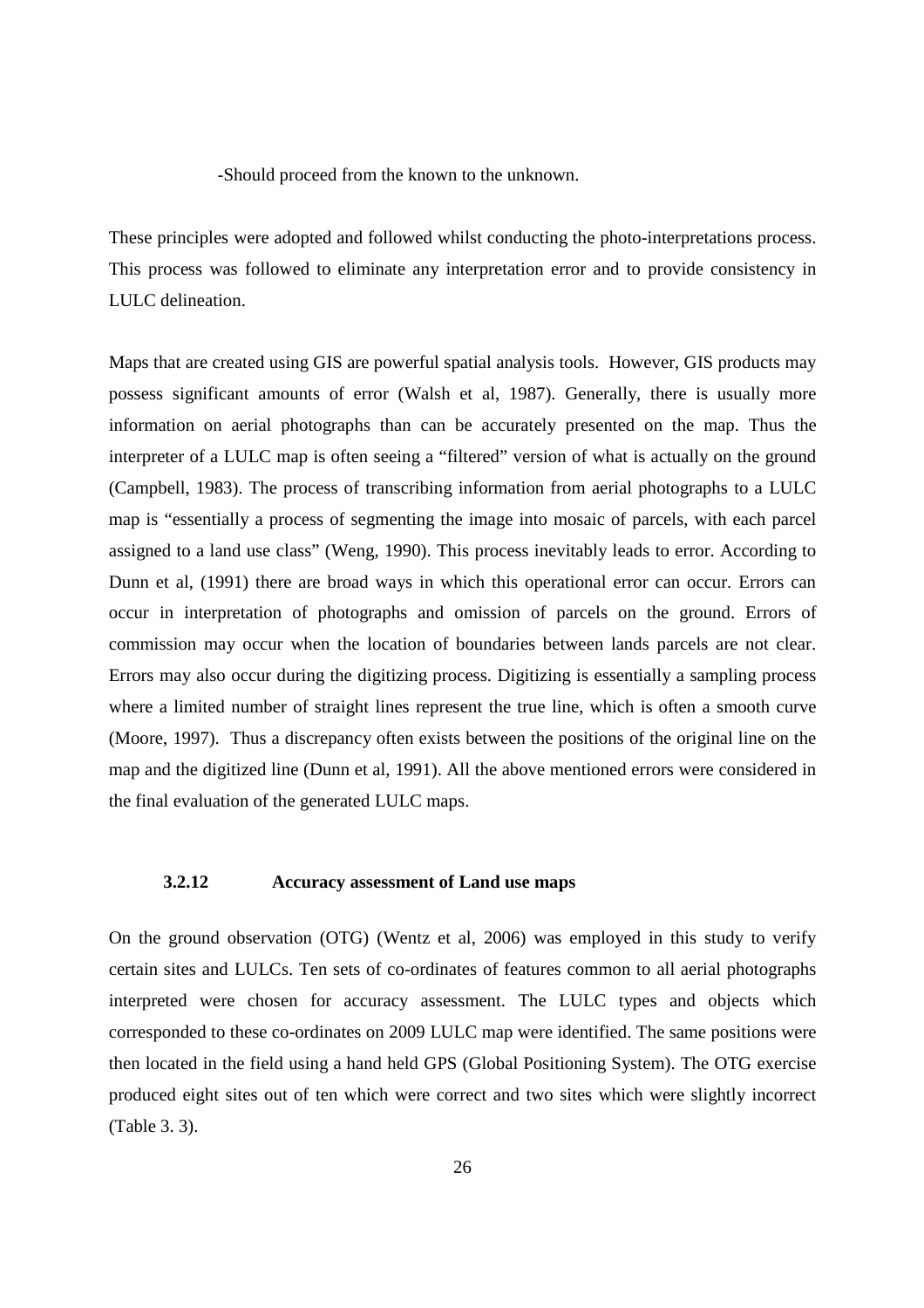| Location       |            |                  |                                                   |                                                       |
|----------------|------------|------------------|---------------------------------------------------|-------------------------------------------------------|
|                |            |                  |                                                   |                                                       |
| <b>Site</b>    | Longitudes | <b>Latitudes</b> | <b>Actual LULC</b>                                | <b>Interpreted LULC</b>                               |
| 1              | 30.42709   | $-29.55356$      | Education<br>(in Copesville suburb)               | Education<br>(in Copesville suburb)                   |
| $\overline{2}$ | 30.42194   | $-29.54449$      | Water reservior<br>(in Copesville suburb)         | Water reservior<br>(in Copesville)                    |
| 3              | 30.42998   | $-29.60068$      | Municipal works/sewages<br>(in Willowton suburb)  | Municipal works/sewage<br>(in willowton suburb)       |
| 4              | 30.42397   | $-29.59618$      | Education<br>(in Willowton suburb)                | Education<br>(Willowton suburb)                       |
| 5              | 30.41754   | $-29.55515$      | Education<br>(in Raisethorpe suburb)              | Education<br>(in Raisethorpe)                         |
| 6              | 30.41424   | $-29.57227$      | Formal residential<br>(Raisethorpe suburb)        | Formal residential<br>(in Raisethoe suburb)           |
| $\tau$         | 30.42244   | $-29.57438$      | Formal residential<br>(in Eastwood suburb)        | Planned undeveloped residential<br>Area (in Eastwood) |
| 8              | 30.42244   | $-29.58978$      | Formal residential<br>(in Eastwood suburb)        | Planned undeveloped residential<br>Area (in Eastwood) |
| 9              | 30.42213   | $-29.54351$      | Informal settlement<br>residential (in Copesville | Informal settlement<br>(in Copesville)                |
| 10             | 30.40955   | $-29.56923$      | <b>Business</b><br>(Raisethorpe suburb)           | <b>Business</b><br>(Raisethorpe suburb)               |

Table 3.3: Actual versus interpreted sites for the study area.

#### **3.3 Summary**

In this chapter, procedures followed to create LULC classification system using aerial photographs have been described. The techniques used in aerial photographs interpretations are outlined and the methodologies used to reduce errors have been described. The methods, steps and tools used to create the LULC datasets have been discussed and measures taken to assess the accuracy of the final datasets explained. In the ensuing chapter, the results obtained using the methods already described are presented and discussed.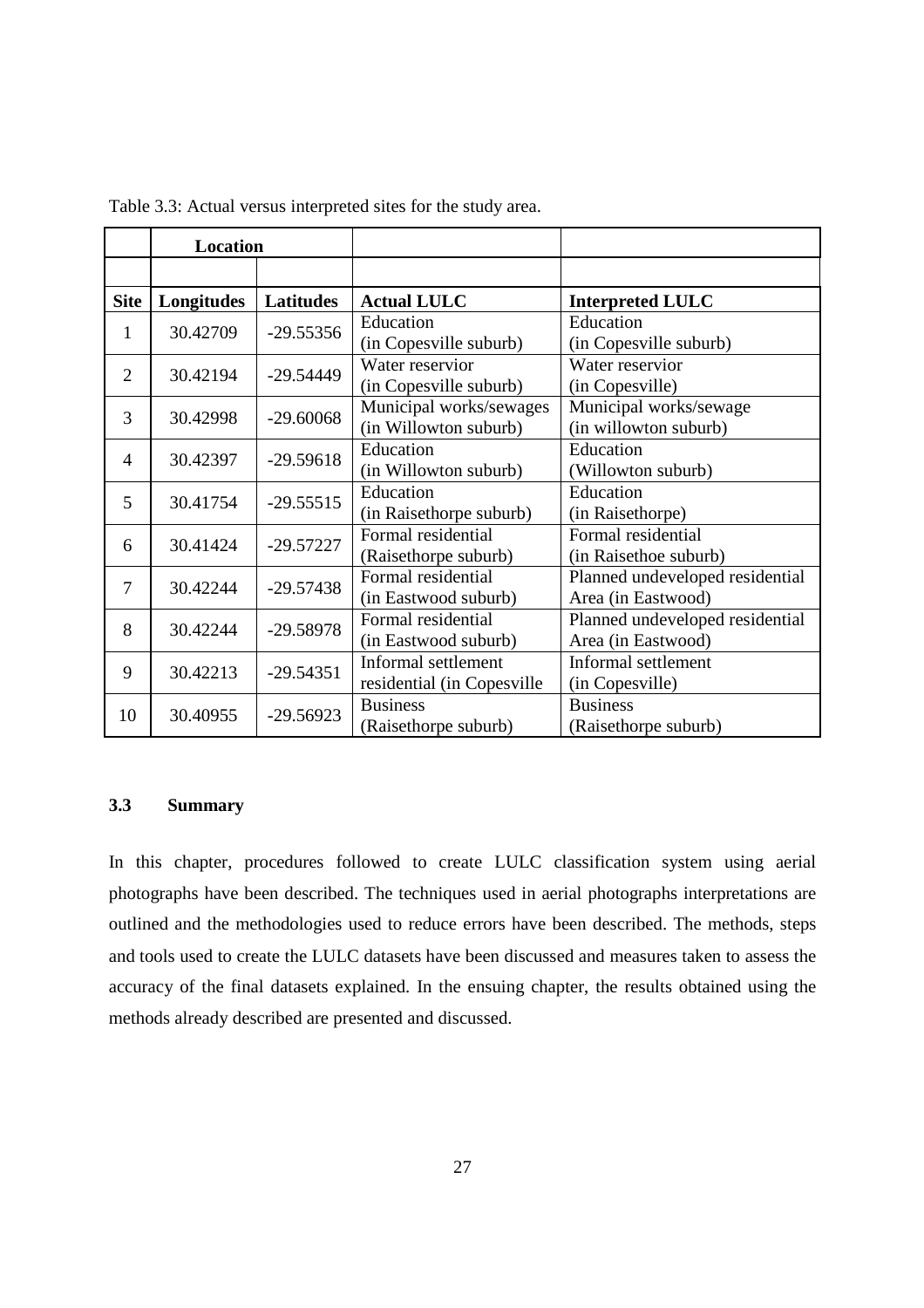### **Chapter 4**

### **Results and discussion**

#### **4.1 Introduction**

 The aim of this chapter is to describe LULC changes that took place from 1989 to 2009 within the study area. The chapter further identifies and describes the changes that occurred between each of the temporal datasets, the relationship between different changes over time and possible future LULC in the study area.

#### **4.2 Results**

The LULC datasets produced from the aerial photographs show the location and distribution of LULC processes at specific time periods from 1989 to 2009. In total, eleven classes were evaluated. Topographic maps and orthophoto taken from the previous years were used as basis to classify the LULC in the study area. For instance, the 1982 topographical map was used to identify and classify the LULC on the aerial photographs for 1989 and 1998 while the topographic map of 2000 was used as a base map to identify and classify the LULC for 2004 and 2009.As earlier mentioned, whereas topographic maps for the actual years of analysis could have been ideal, earlier topographic maps were used as maps coinciding with years of analysis were not available. Visual interpretation and manual classification using aforementioned techniques were used to distinguish between classes. The interpretation and the digitizing process were then used to generate choropleth LULC map datasets from which respective LULC areas were calculated. The results are shown on Figures 4.1 to Figure 4.7 and on Tables 4.1 to table 4.4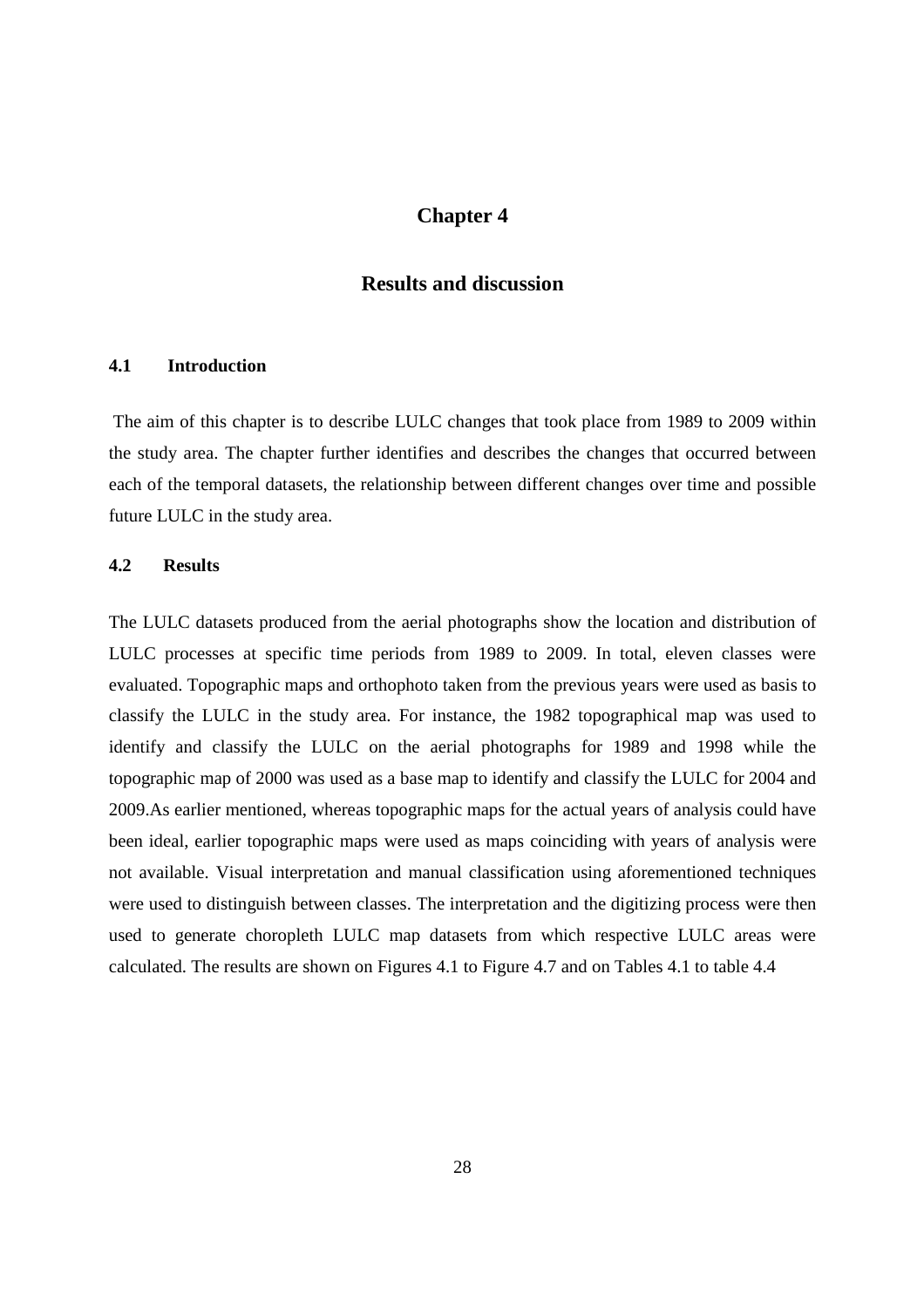### **4.2.1 General LULC changes between 1989 and 2009**

The land uses for 1989 to 2009 are given in Figure 4.1. The LULC datasets produced from the aerial photographs show spatial location, distribution and surface area of the LULC classes in the four suburbs studied (Copesville, Raisethorpe, Eastwood and Wilowton).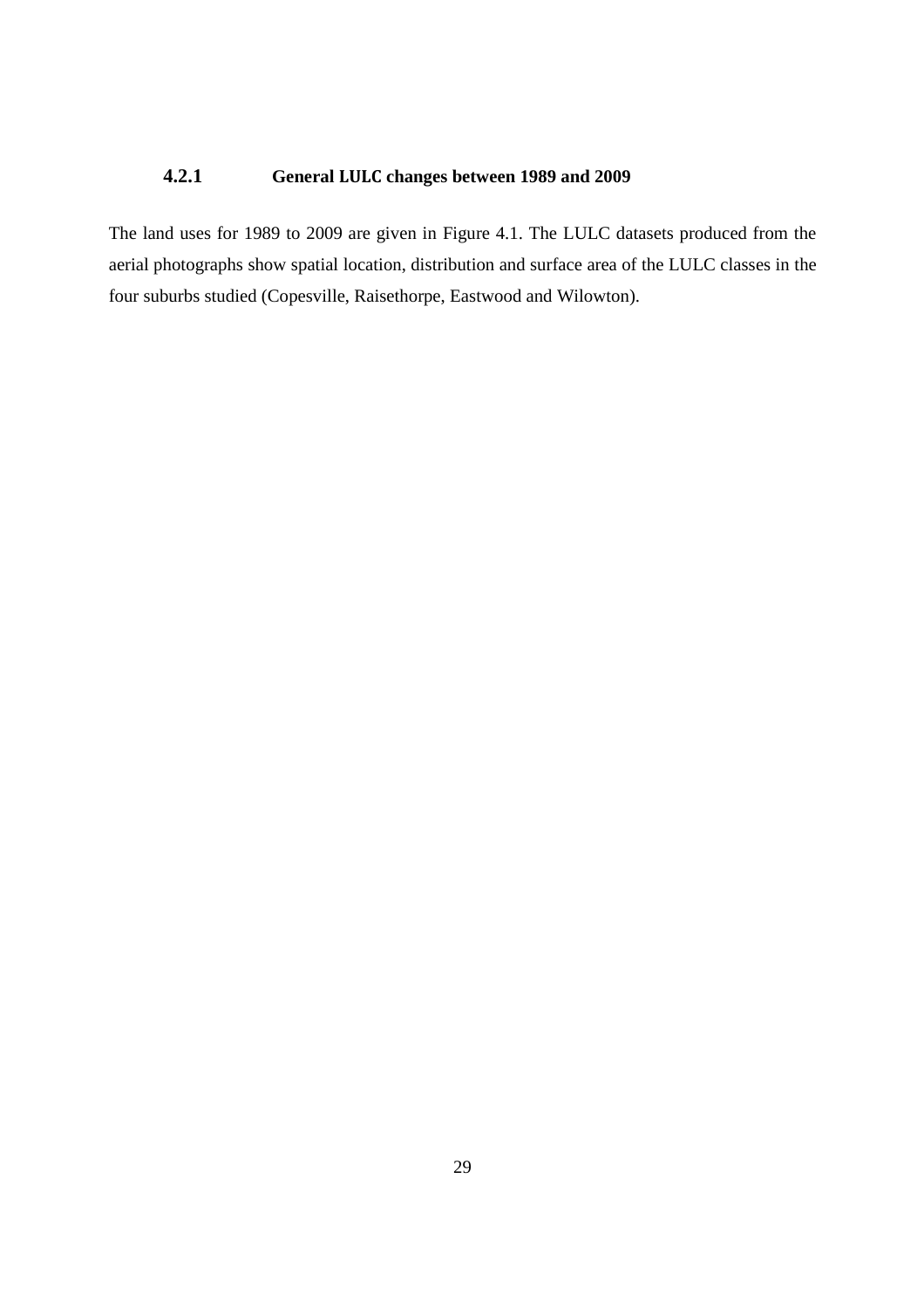

Figure 4.1: Digitized LULC maps of the study area (1989 to 2009).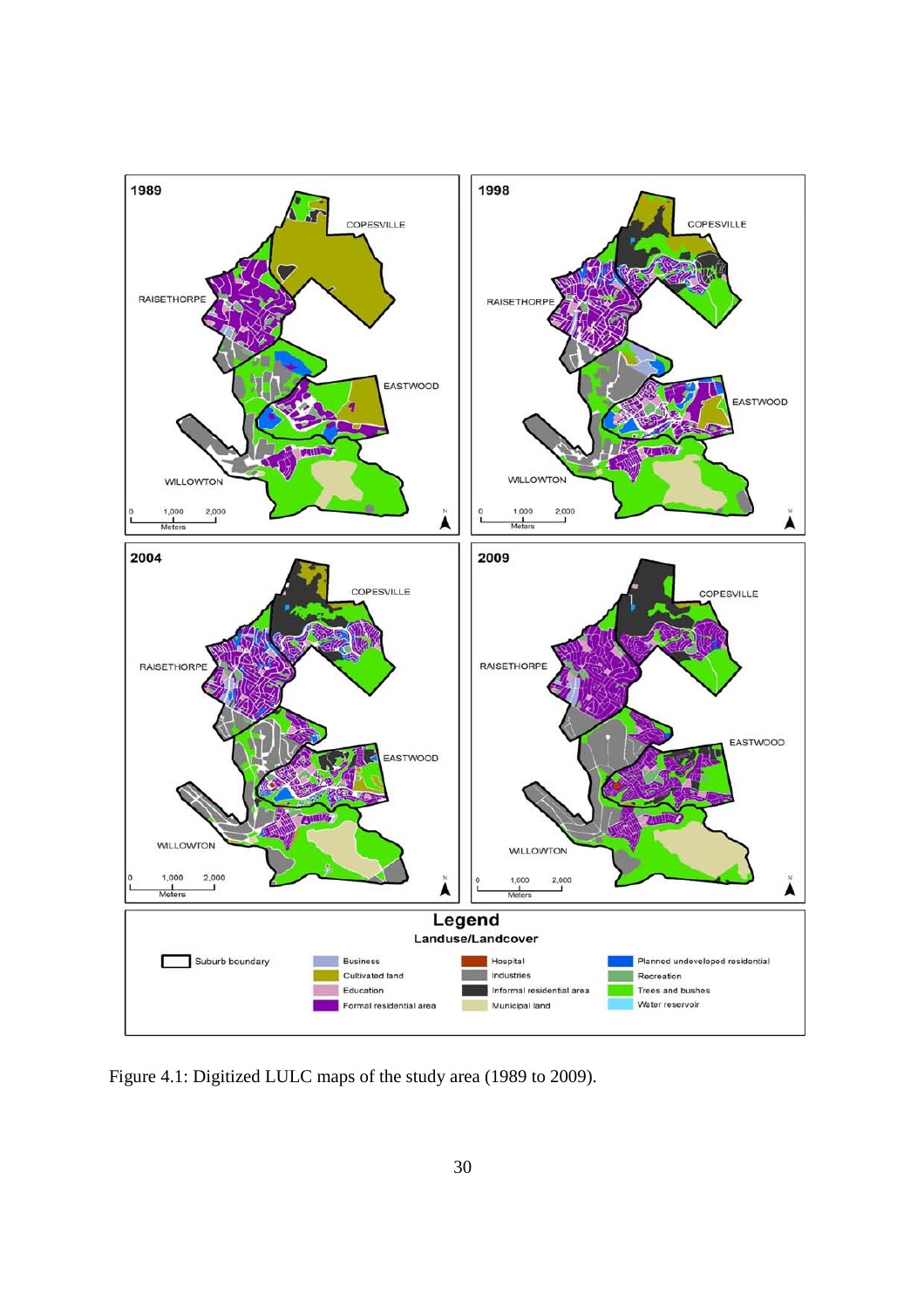Table 4.1 and Figure 4.2 show changes in hectares in the study area. Cultivated LULC class has been changed drastically from 1989 to 2009.For example cultivated land covered 571.5 hectares in 1989 and 11.01 hectares in 2009. Residential area covered 380 hectares in 1989 and 656.47 hectares in 2009 (Table 4.1) Out of 756.1 hectares which was trees and bushes in 1989,583.65 remained trees and bushes in 2009. At the same time planned undeveloped residential area increased from 25.1 hectares to 85.4 hectares in 1998 and gradually decreased to 5.68 hectares in 2009. This was attributed to the development of these stands into formal residential areas. Table 4.1 and Figure 4.2 present a summary of the major LULC changes that took place between 1989 and 2009.

|                                      | 1989      | 1998      | 2004      | 2009      |
|--------------------------------------|-----------|-----------|-----------|-----------|
| Land use/land cover type             | Area (ha) | Area (ha) | Area (ha) | Area (ha) |
| <b>Business</b>                      | 10        | 18.5      | 20        | 21        |
| Cultivated land                      | 571.5     | 180       | 66.8      | 11.01     |
| Education                            | 16.9      | 26.8      | 33.52     | 38.1      |
| Hospital                             | 0         | 0         | 2.95      | 2.95      |
| <b>Industries</b>                    | 219.5     | 312       | 317.6     | 374.26    |
| Formal residential area              | 380       | 448       | 623.2     | 656.47    |
| Informal residential area            | 26        | 174       | 210       | 264.97    |
| Municipal                            | 100.5     | 140       | 140.1     | 140.1     |
| Recreation                           | 32        | 180       | 44.1      | 57.08     |
| Trees and bushes                     | 756.1     | 572       | 627.2     | 583.65    |
| Planned undeveloped residential area | 25.1      | 85.4      | 69.4      | 5.68      |
| Water reservoir                      | 0         | 1.1       | 1.1       | 1.1       |

Table 4.1: Areas (hectares) for 1989 to 2009 LULC.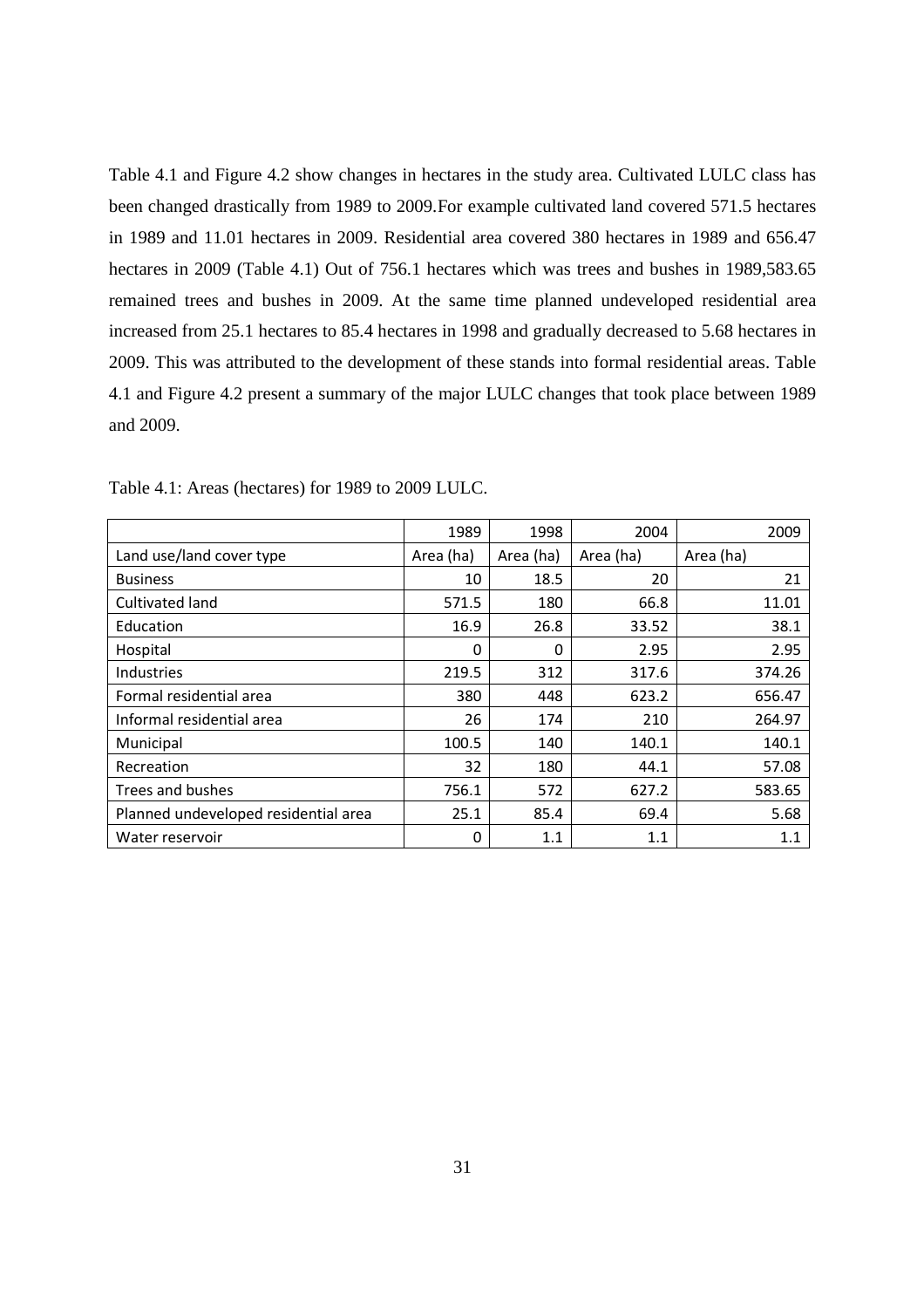

Figure 4.2: Land use/cover in hectares

*(Bus-Business, Cult-Cultivated land, Formres-Formal residential area, Hosp-Hospital, Indus-Industries, Inform res-Informal residential area, Muni-Municipal land, Rec-Recreation, trees & bush-Trees & bushes, Plan res-Planned undeveloped residential area, Wtreser-Water reservoir)* 

#### **4.2.2 Percentage changes between 1989 to 1998 (9 years period)**

The 1998 maps (Figure 4.3) show that formal residential area increased from17.8% in 1989 to 20.96% in 1998 (3.16% increase). Cultivated land decreased from 26.7% in 1989 to 8.4% in 1998, a decrease of 18.3%. Industries increased by 4.3% over this period. Informal residential and planned undeveloped residential LULC increased by 7.2% and 2.79% respectively (Figure 4.3).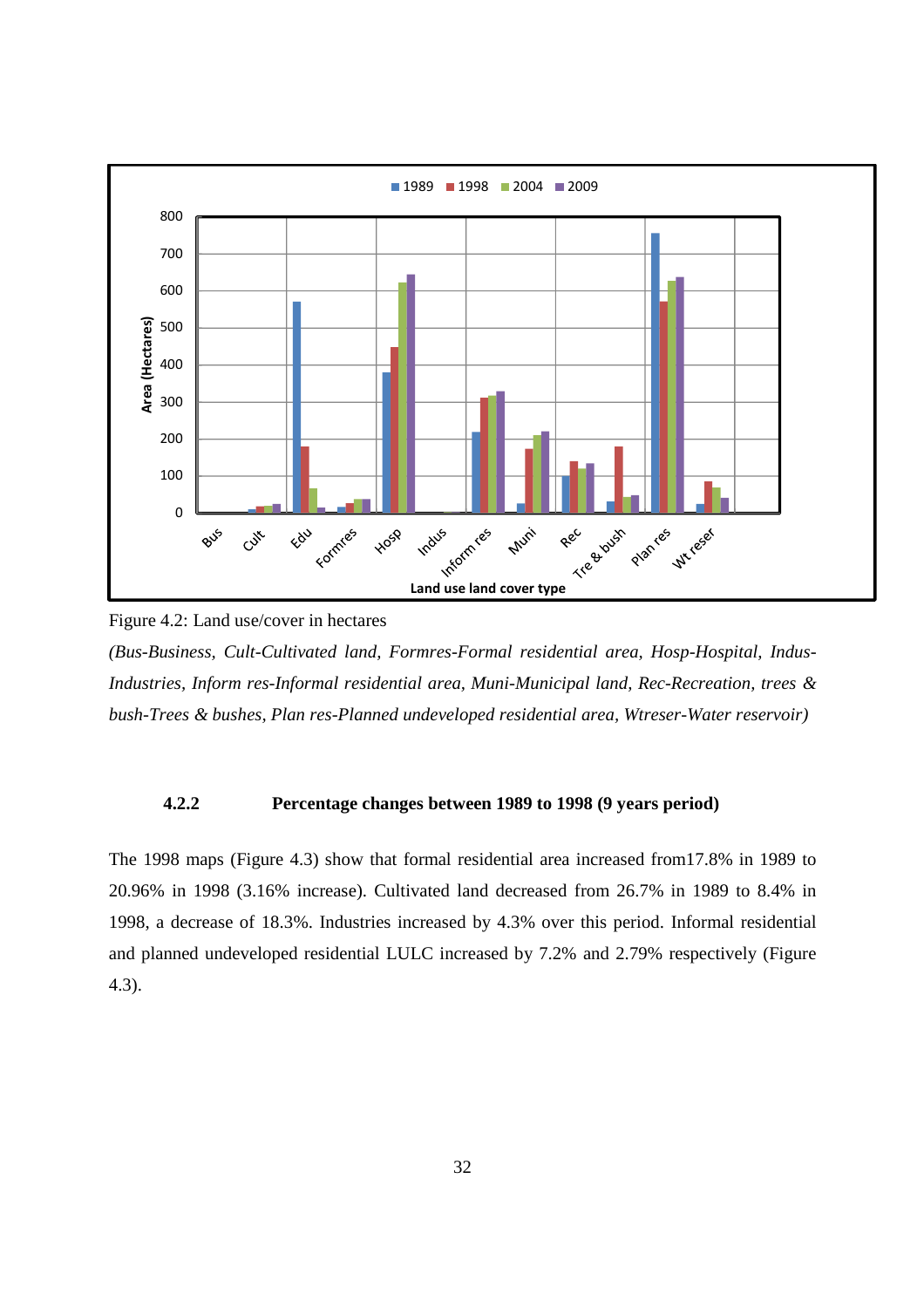

Figure 4.3: Percentage change between 1989-1998 (*Bus-Business, Cult-Cultivated land, Formres-Formal residential area, Hosp-Hospital, Indus-Industries, Inform res-Informal residential area, Muni-Municipal land, Rec-Recreation, trees & bush-Trees & bushes, Plan res-Planned undeveloped residential area, Wtreser-Water reservoir).*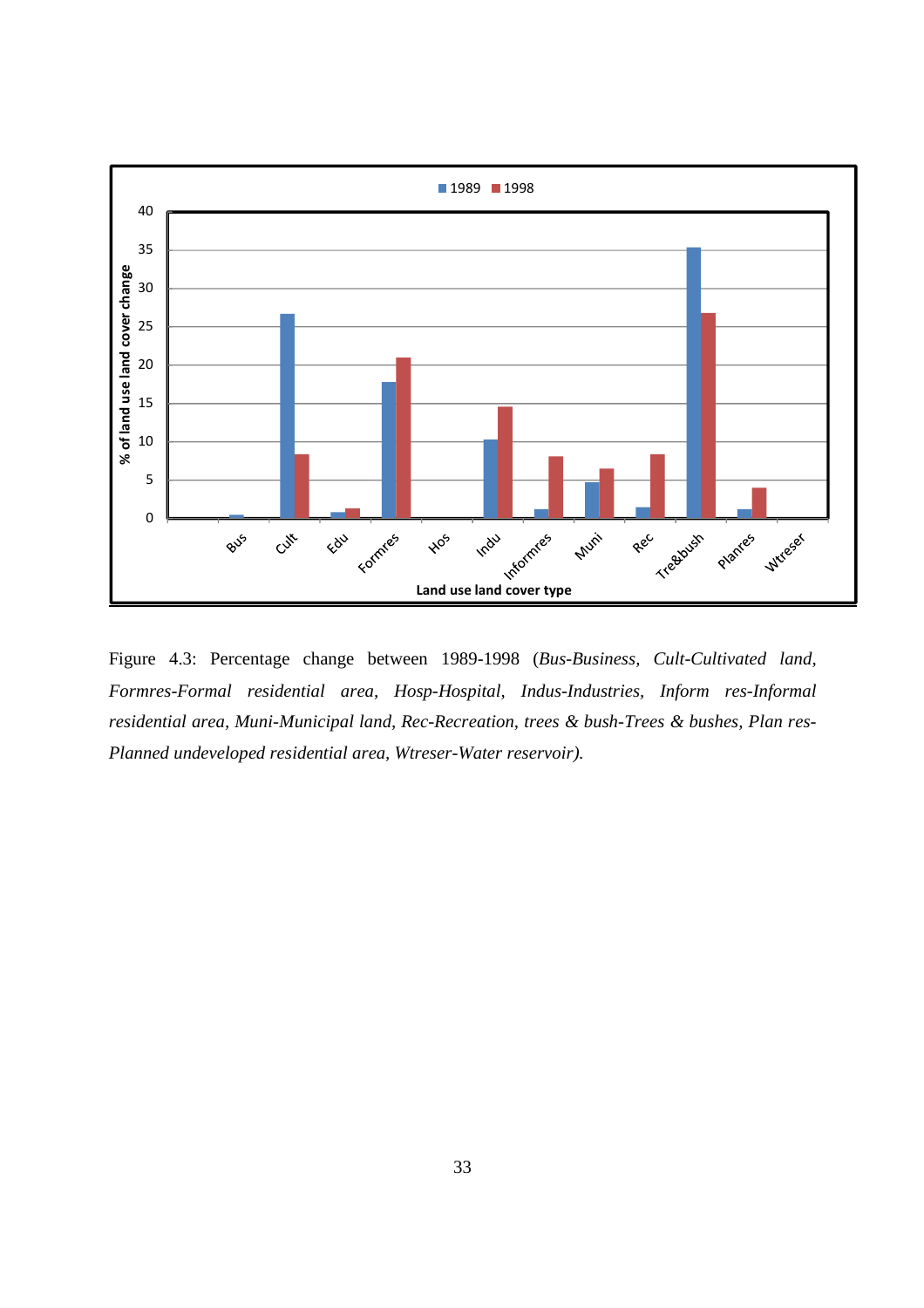

Figure 4.4: Percentage change between 2004 -2009 (*Bus-Business, Cult-Cultivated land, Formres-Formal residential area, Hosp-Hospital, Indus-Industries, Inform res-Informal residential area, Muni-Municipal land, Rec-Recreation, trees & bush-Trees & bushes, Plan res-Planned undeveloped residential area, Wtreser-Water reservoir).* 

#### **4.3 Land use land cover changes in Copesville, Eastwood, Raisethorpe and Willowton.**

#### **4.3.1 Land use/land cover in 1989**

.

Cultivation was the most dominant LULC in Copesville with 89.8% of the total area under cultivation in 1989. In this area, only 5% of the land was used for informal residential while 27.6% of the land was covered by trees and bushes (Appendix 1). In Eastwood, the main LULC was trees and bushes (149.3 hectare of the total area of 361.8) which translated to 41.3%. This was followed by cultivated LULC (27.5%) and formal residential (27.7%). In Raisethorpe, the major LULC was formal residential which constituted 65.5% of the total area, followed by trees and bushes which constituted about 13.6% of the total area. In Willowton the main LULC was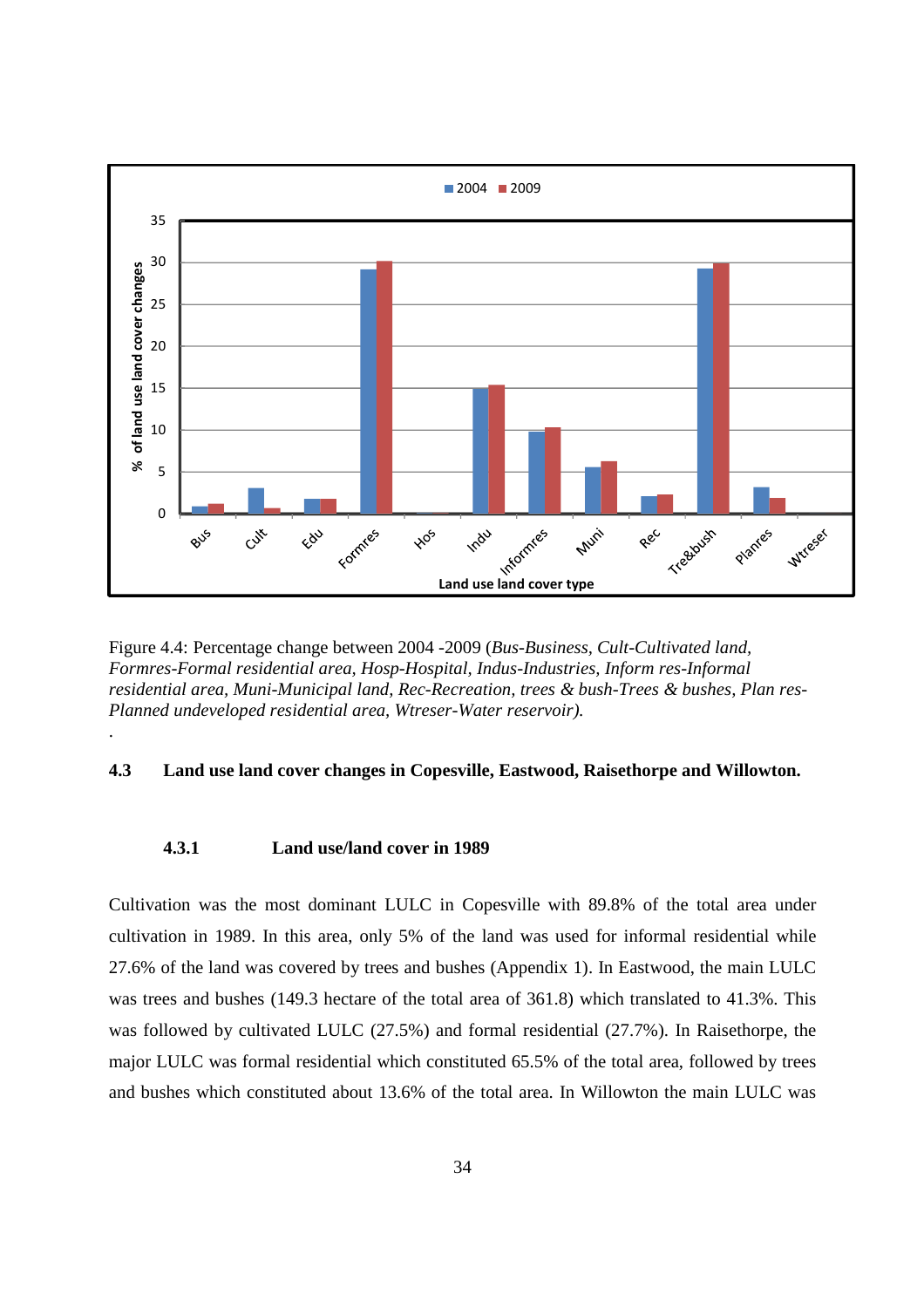trees and bushes which constitute about 59.2% of the total area of the suburb followed by industrial (20.6%) and municipal land (11.2%).

#### **4.3.2 Land use changes in 1998**

The results obtained from 1998 from the entire study area shows that the formal residential area increased from 0% in 1989 to 10.9%. Land under cultivation decreased by 64.5%. In Eastwood the main LULC was formal residential area (43.8%), trees and bushes (19.2), undeveloped planned residential area (13.6) and cultivated land (13.4). In Willowton trees and bushes increased by about 1.6% from 1995. (13.4). In Eastwood, planned undeveloped residential stands increased from 5.4% to 13.6%. Cultivated land also decreased from 31.6% to 13.4%. This means that most of the land used for farming was lost to residential or built up areas.

#### **4.3.3 Land use changes in 2004**

The Copesville results obtained in 2004 show that the informal residential class increased by 3.3% and the undeveloped residential class decreased by 1.1% from the previous data set (1998). In Eastwood, the formal residential class increased by 17.8% and undeveloped planned residential plots dropped by 4.8%. This means that a lot of undeveloped planned plots were developed into formal residential areas. Furthermore, formal residential class increased in Raisethorpe while undeveloped planned residential areas decreased from the previous temporal dataset by 2.5% and 2.5% respectively. Results also show that the industrial LULC class in Willowton increased by 5.8% and formal residential class increased by 2.6% between 1998 and 2004. The increase in the built-up area has many reasons. Willowton is famous industrial area; large numbers of people from rural areas are flocking to the city to look for jobs and this has led to the increase of built-up area.

#### **4.3.4 Land use changes in 2009**

There was a significant change in cultivated LULC in 2009. In Copesville, this LULC class decreased from 8% in 2004 to 1.6% in 2009. Formal and informal residential areas increased by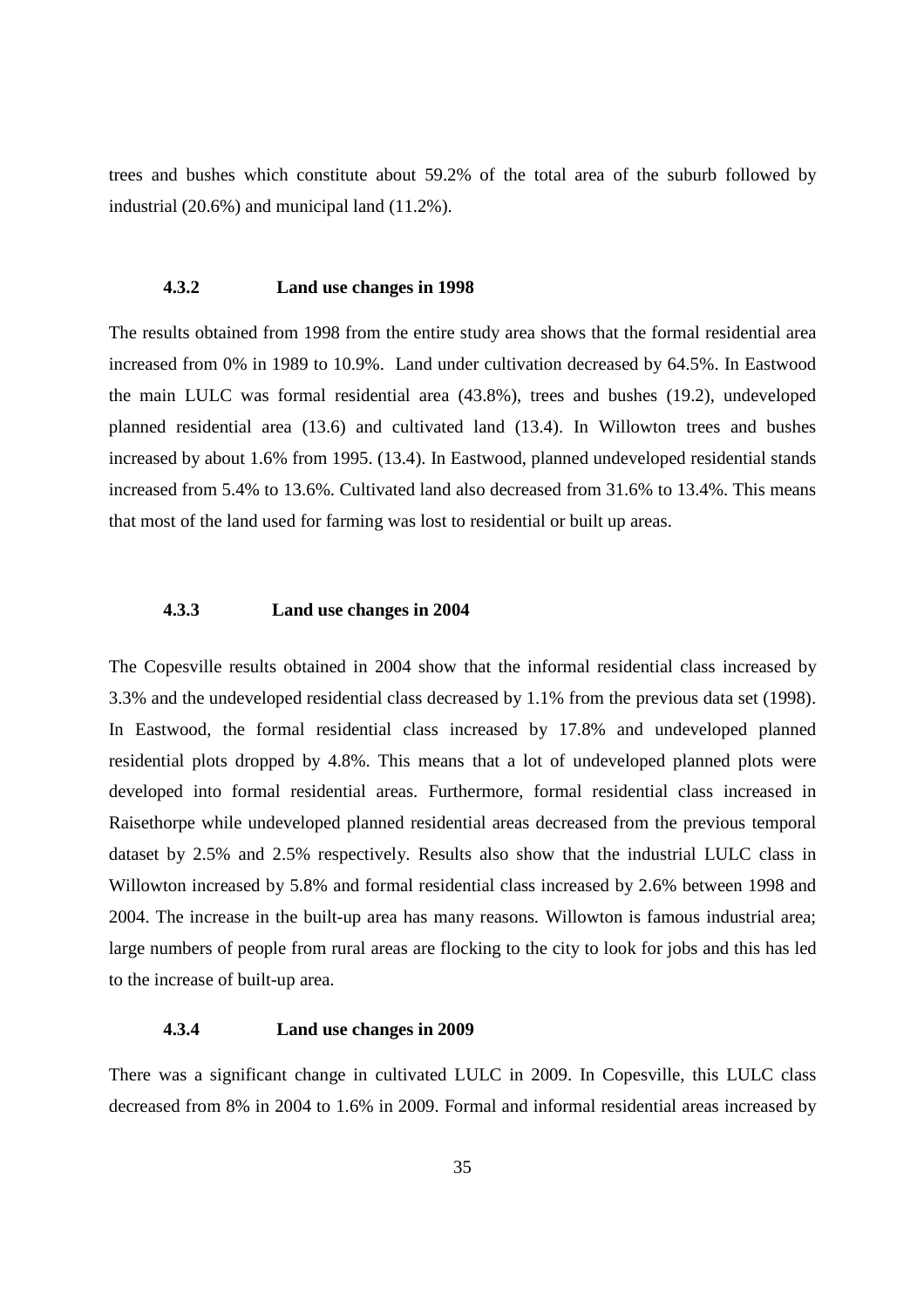3.5% and 5.2% respectively (see Appendix 1). Industrial LULC in Raisethorpe and Willowton increased by 2.3% and 3.9% respectively from 2004 to 2009 (Appendix 1).

#### **4.4 General LULC changes in the city's eastern suburbs between the temporal datasets**

To further understand LULC changes in the study area, variables which showed much change were identified and compared into two time series (from 1989 to 1998 and from 1998 to 2009). The land uses for 1989 and 1998 are shown in the aforementioned Figures 4.1 and 4.2. The total areas and percentage of the total suburb area for each LULC, as well as changes in area, are given in Table 4.2 and Figure 4.5 below**.**

#### **4.4.1 Changes between 1989 and 1998 (9 years period)**

The area under formal residential area in 1989 was 380 hectares, this increased to 448.2 hectares in 1998. Residential area increased by17.9% from 1989 to 1998. On the other hand the informal residential and industrial land use classes also increased by 148 and 92.9 hectares respectively (Figure 4.2)

| Table 4.2: Areas (hectares) and change for 1989 to 1998 LULC. |  |  |
|---------------------------------------------------------------|--|--|
|                                                               |  |  |

|                                      |                |                |             | %       |
|--------------------------------------|----------------|----------------|-------------|---------|
| Land use/land cover type             | Area 1989 (ha) | Area 1998 (ha) | Change (ha) | change  |
| <b>Business</b>                      | 10             | 18.5           | 8.5         | 85      |
| Cultivated land                      | 571.5          | 179.6          | $-391.9$    | $-24.4$ |
| Education                            | 16.9           | 26.6           | 9.9         | 58.5    |
| Hospital                             | 0              | 0              | 0           | 0       |
| Industry                             | 219.5          | 312.3          | 92.8        | 42.3    |
| Form Residential area                | 380            | 448.2          | 68.2        | 17.9    |
| Informal residential area            | 26             | 174            | 148         | 569.2   |
| Municipal                            | 100.5          | 140            | 39.5        | 39.3    |
| Recreation                           | 32             | 179.6          | 147.6       | 461.2   |
| Trees & bushes                       | 756.1          | 572.2          | $-183.9$    | $-24$   |
| Planned undeveloped residential area | 25.1           | 85.4           | 60.3        | 240.2   |
| Water reservoir                      | 0              | 1.1            | 1.1         | 100     |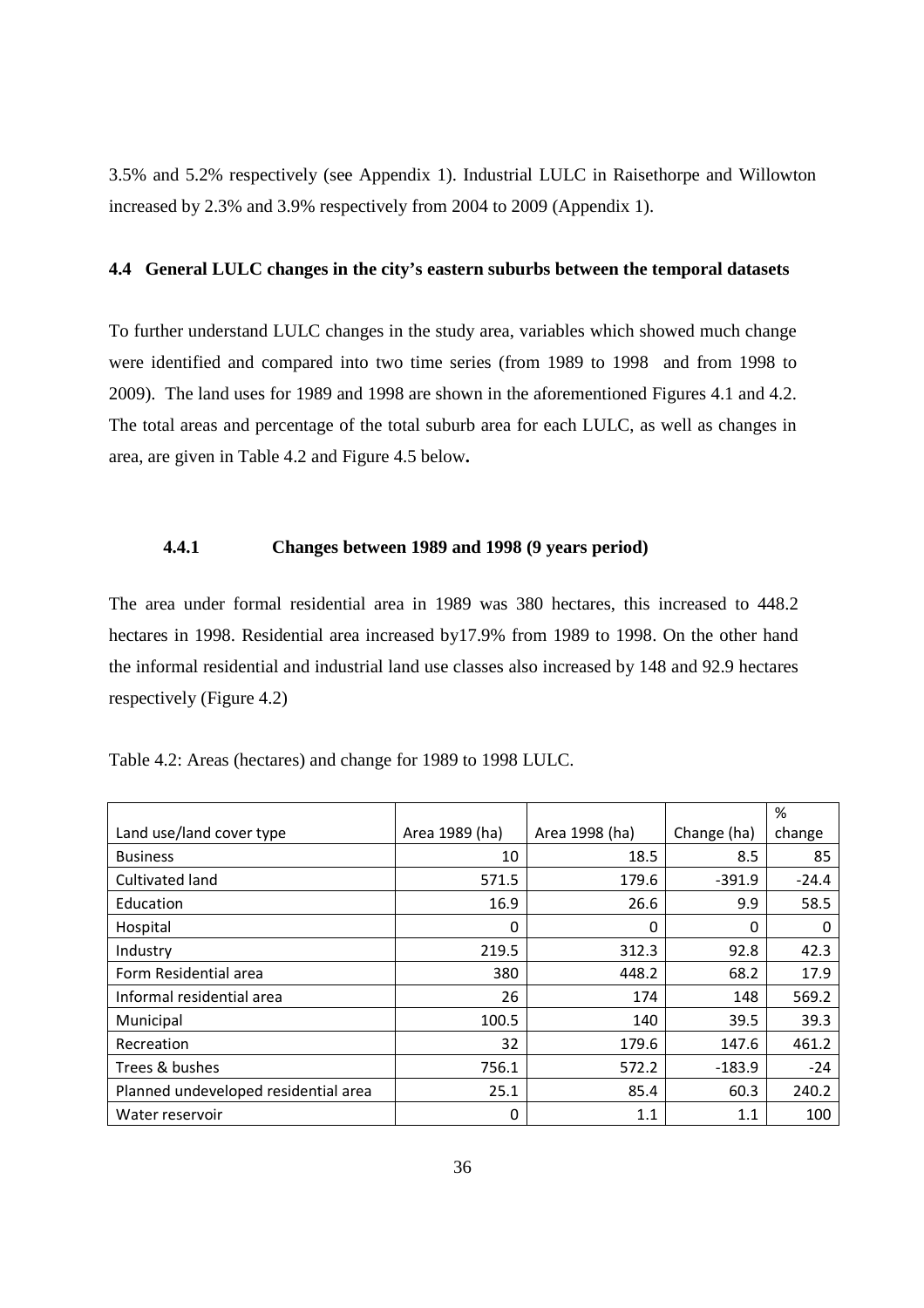

Figure 4.5: Land use land cover change between 1989 and 1998.

Whereas the figures above show LULC changes in the entire study area, the highest LULC transformation was in Copesville and Eastwood (Appendix 1) while the lowest LULC change was in Raisethorpe. In 1989 land under cultivation was 571. 6 hectares (26.7% of the total area), while in 1998 the cultivated LULC decreased to 179.6 hectares. There was a net decrease of 391.9 hectares (24.4%) of agricultural land which was converted to residential area. Significant change of LULC change was also noticed in land covered by trees and bushes. In 1989 trees and bushes covered about 756.1 hectares (35.4%) and in 1998 it decreased to 572.2 hectares (26.8%). There was net loss of 183.9 hectares (24%) in the study area. Industrial LULC class increased from 219.5 hectares (10.3%) in 1989 to 312.3 hectares (42.3%) in 1998.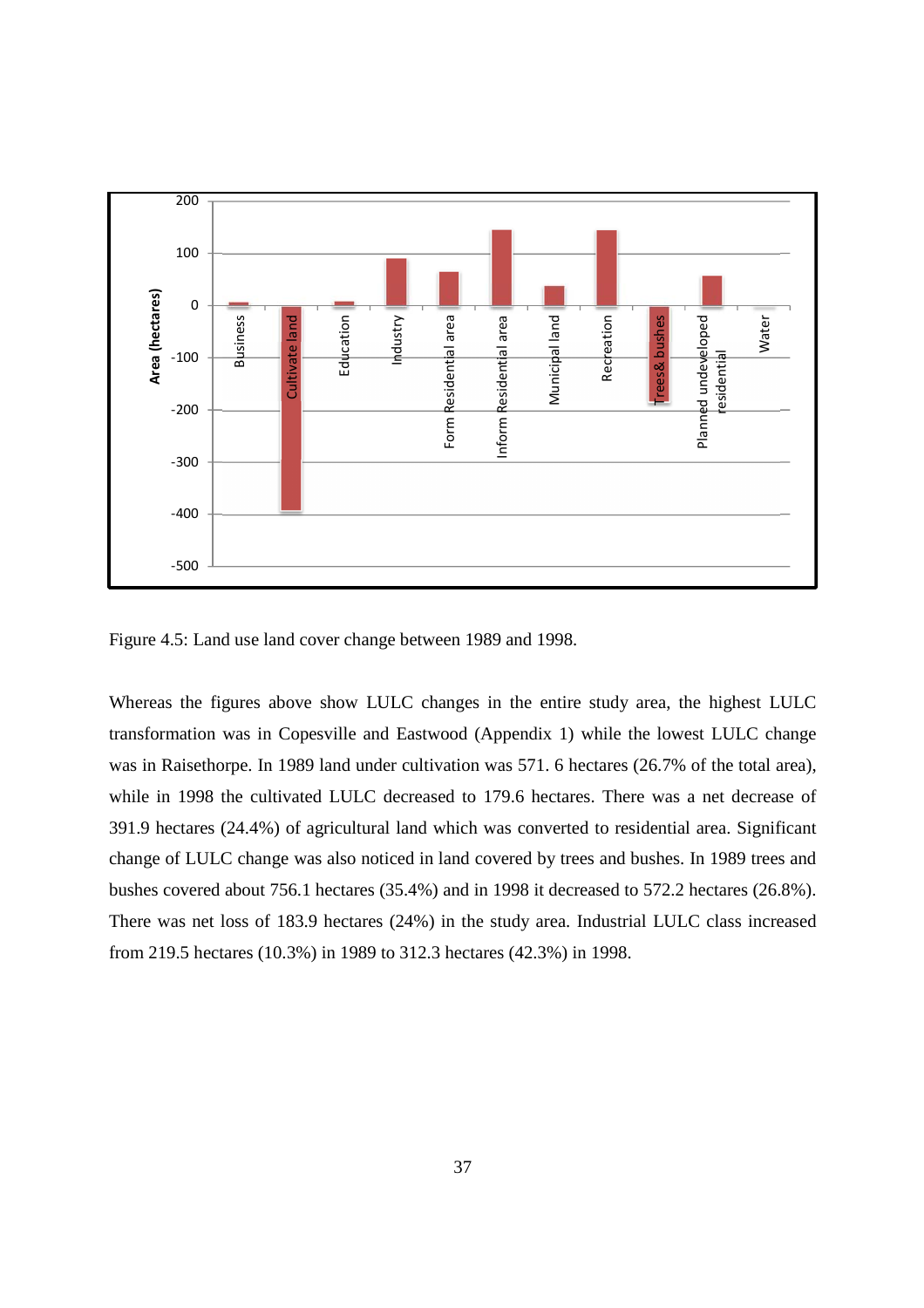|                                 |               |                | Change   | %      |
|---------------------------------|---------------|----------------|----------|--------|
| Land use/land cover type        | Area 1998(ha) | Area 2004 (ha) | (ha)     | change |
| <b>Business</b>                 | 18.5          | 20             | $1.5\,$  | 8.1    |
| Cultivated land                 | 180           | 66.8           | $-113.2$ | 62.9   |
| Education                       | 26.8          | 33.52          | 6.72     | 25.1   |
| Hospital                        | 0             | 2.95           | 2.95     | 100    |
| Industry                        | 312.3         | 317.6          | 5.3      | 1.7    |
| Formal residential area         | 448.2         | 623.2          | 175      | 39     |
| Informal residential area       | 174           | 210            | 36       | 20.7   |
| Municipal land                  | 140.1         | 140.1          | $\Omega$ | 0      |
| Recreation                      | 180           | 44.1           | $-135.9$ | 75.5   |
| Trees & Bushes                  | 572.2         | 627.2          | 55       | 9.6    |
| Planned undeveloped residential | 85.4          | 69.4           | $-16$    | 18.7   |
| Water reservoir                 | 1.1           | 1.1            | 0        | 0      |

Table 4.3: Areas (hectares) and change for 1998 to 2004 LULC.

#### **4.4.2 Percentage changes between 1998 to 2009 (11years period)**

As shown in Table 4.3 and Figure 4.6, an area of 442.8 hectares was under formal residential LULC category in 1998 and 656.47 hectares in 2009. There was an increase of 43.8% over a period of eleven years. Informal residential area also increased by 52.2%. Cultivated LULC experienced a significant decrease of 168.99 hectares (Figure 4.6). Cultivated LULC decreased from 8.4% in 1998 to 0.5% in 2009, residential LULC increased by 9.7%, informal residential LULC increased by 4.3% while industrial LULC increased by 2.9% over this period (Figure 4.4).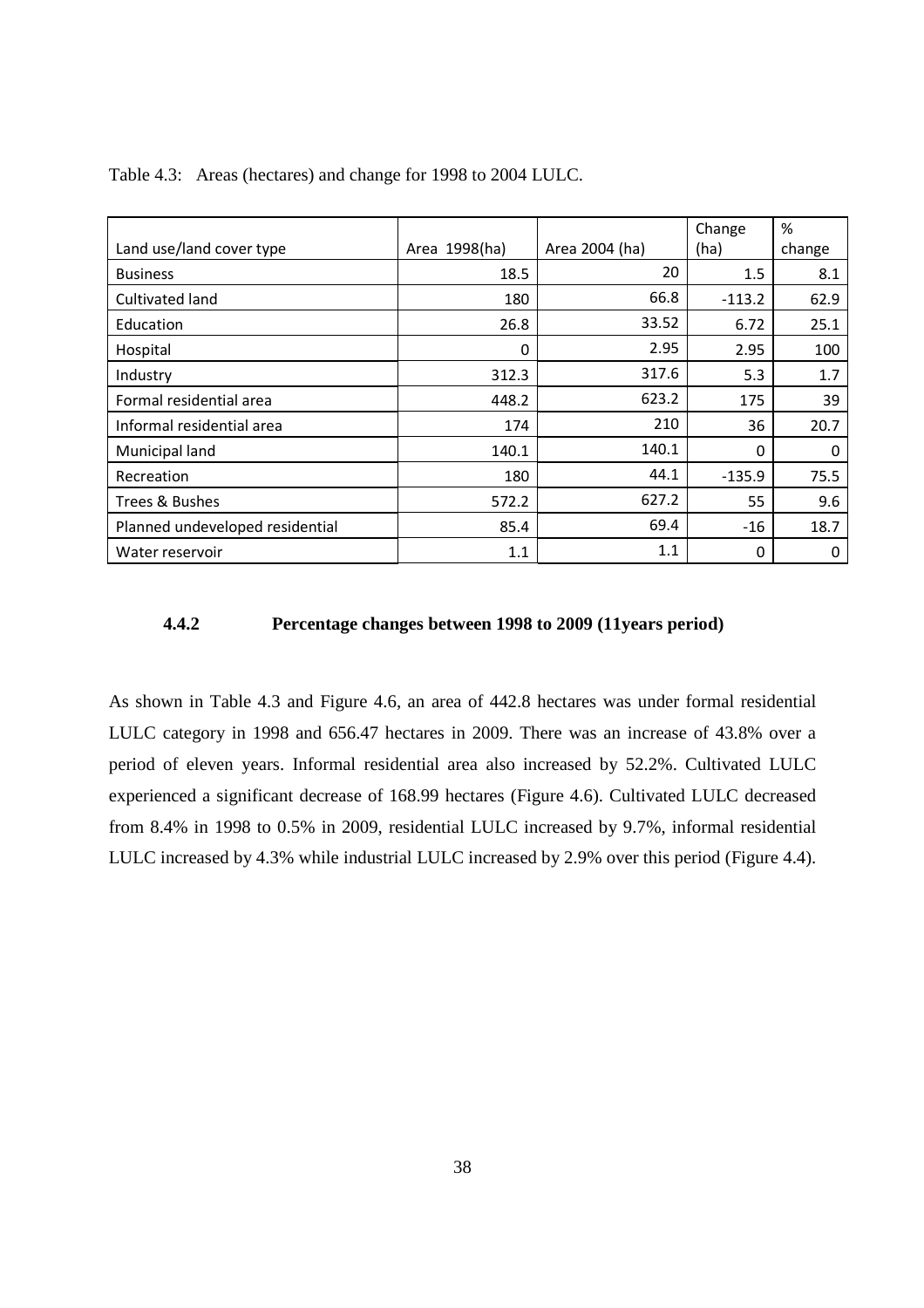|                                      |                |                |            | %        |
|--------------------------------------|----------------|----------------|------------|----------|
| Land use/land cover type             | Area 1998 (ha) | Area 2009 (ha) | Change(ha) | change   |
| <b>Business</b>                      | 18.5           | 21             | 2.5        | 13.5     |
| Cultivated land                      | 180            | 11.01          | $-168.99$  | $-93.8$  |
| Education                            | 26.8           | 33.52          | 6.72       | 25       |
| Hospital                             | 0              | 2.95           | 2.95       | 100      |
| Industry                             | 312.3          | 374.26         | 61.96      | 19.8     |
| Form Residential area                | 448.2          | 644.7          | 196.5      | 43.8     |
| Informal residential area            | 174            | 264.97         | 90.97      | 52.2     |
| Municipal                            | 140.1          | 140.1          | $\Omega$   | $\Omega$ |
| Recreation                           | 180            | 57.08          | $-122.92$  | $-68.2$  |
| Trees & bushes                       | 572.2          | 583.65         | 11.45      | 1.9      |
| Planned undeveloped residential area | 85.4           | 5.68           | $-79.72$   | $-93.3$  |
| Water                                | 1.1            | 1.1            | 0          | 0        |

Table 4.4: Areas (hectares) and change for 1998 to 2009 LULC.



Figure 4.6: Land use land cover change between 1998 and 2009.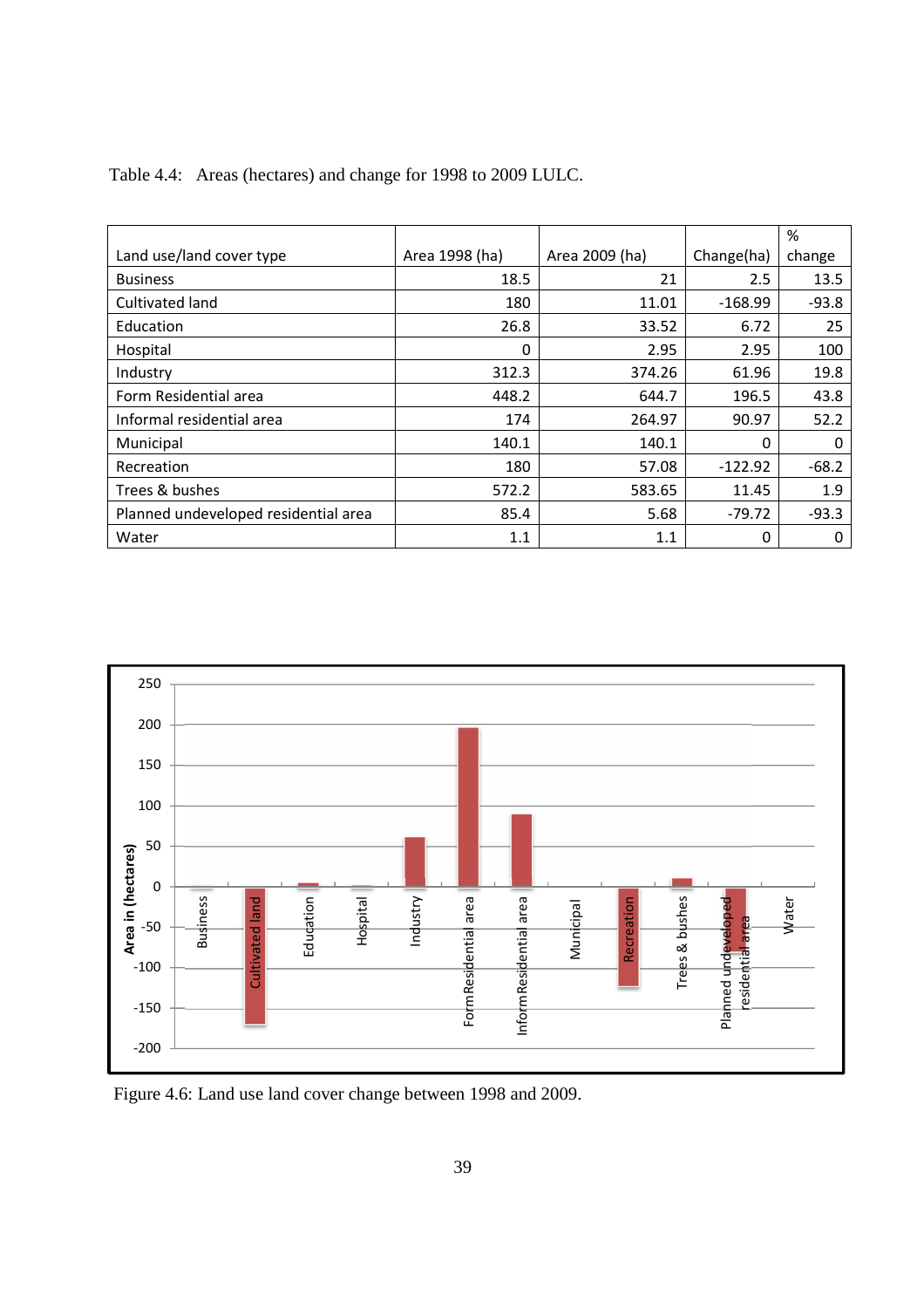To analyse LULC extents in the study area, variables which showed much change were identified and compared. Formal residential, Informal settlement, Planned undeveloped residential, Industrial and cultivated areas were identified as areas with the highest transformation.

#### **4.4.3 Percentage changes between 1989 to 2009 (20 years period)**

Cultivated land, trees and bushes and planned undeveloped residential classes saw a negative growth over the study period. Over 560 hectares of land of cultivation and 162.35 hectares of land under trees and bushes were lost over the study period of 20 years (Figure 4.7 and Table 4.4) Land which was lost from the aforementioned classes was gained by other classes which experienced some increase over the study period. Formal and informal residential area classes show a net gain of over 419 hectares. Formal residential area increased by 69.7% and informal residential area increased by 919% over 20 years.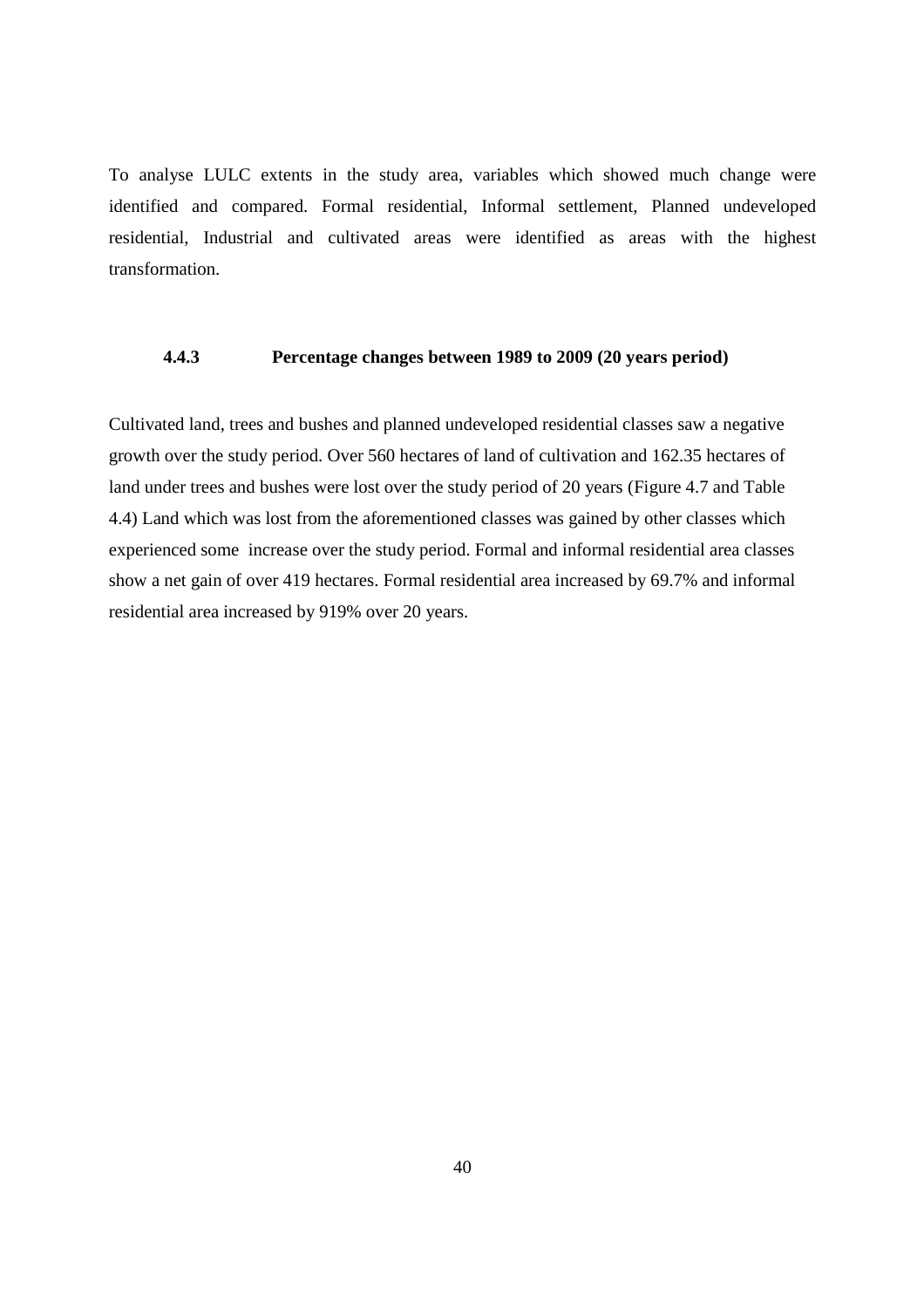

Figure 4.7 Land use land cover change map 1989 to 2009 (20 year period)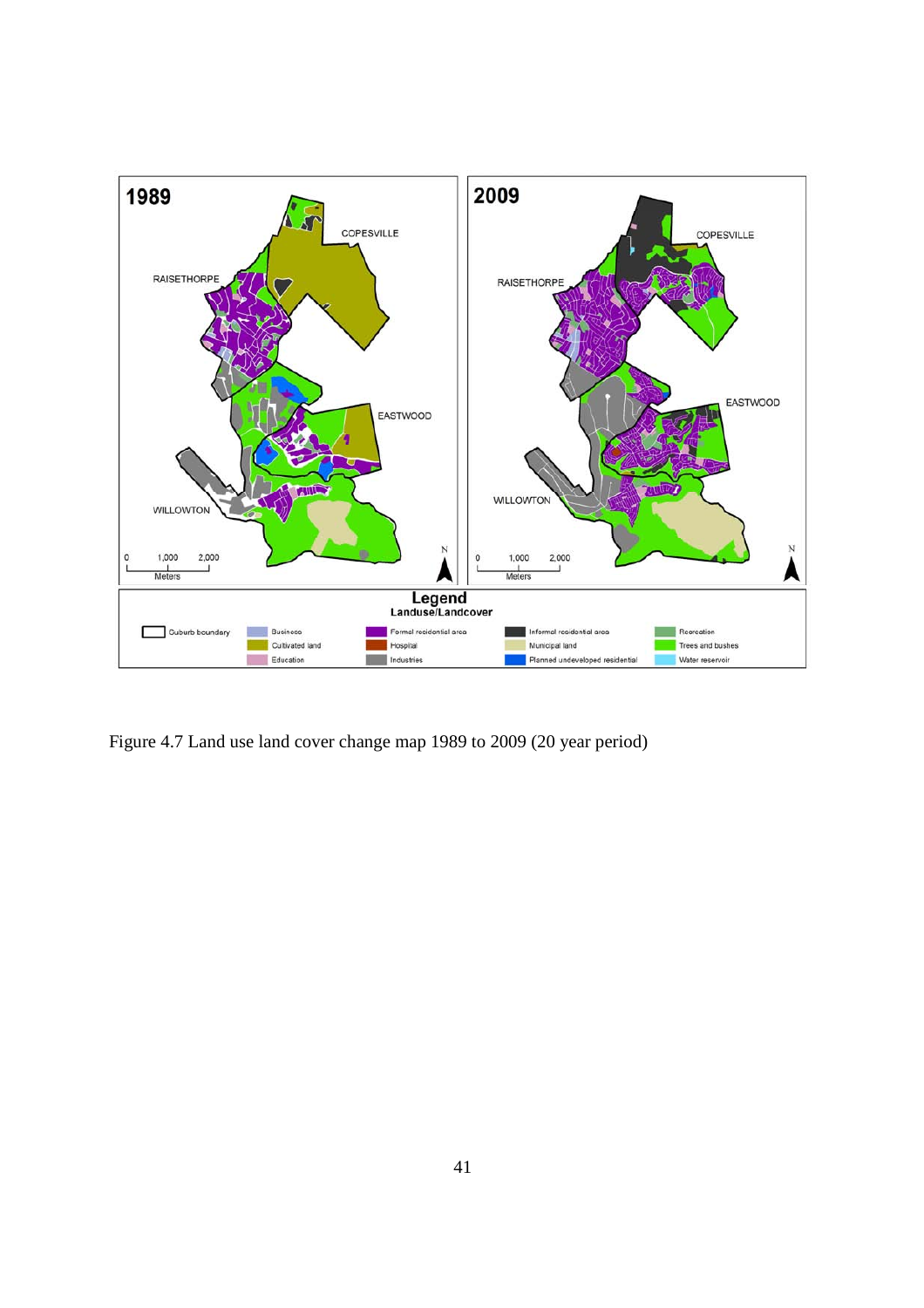|                                      |                |                |            | %       |
|--------------------------------------|----------------|----------------|------------|---------|
| Land use/land cover type             | Area 1989 (ha) | Area 2009 (ha) | Change(ha) | change  |
| <b>Business</b>                      | 10             | 21             | 11         | 110     |
| Cultivated land                      | 571.5          | 11.01          | $-560.49$  | -98     |
| Education                            | 16.9           | 33.52          | 16.62      | 98.3    |
| Hospital                             | 0              | 2.95           | 2.95       | 100     |
| Industry                             | 219.5          | 374.26         | 154.76     | 70.5    |
| Form Residential area                | 380            | 644.7          | 264.70     | 69.7    |
| Informal residential area            | 26             | 264.97         | 238.97     | 919.1   |
| Municipal                            | 100.5          | 140.1          | 39.6       | 39.4    |
| Recreation                           | 32             | 57.08          | 25.08      | 78.4    |
| Trees & bushes                       | 756.1          | 583.65         | $-162.35$  | $-21.4$ |
| Planned undeveloped residential area | 25.1           | 5.68           | $-19.32$   | 77      |
| Water                                | 0              | 1.1            | 1.1        | 100     |

Table 4.5: Areas (hectares) and change for 1989 to 2009 LULC.

### **4.5 Spatial extents of residential area per suburb over the study period**

### **4.5.1 Land use land cover changes in Copesville 1989 to 2009**

Figure 4.7 shows the spatial extents of major LULC types that had the most significant changes followed by a breakdown of suburb by suburb.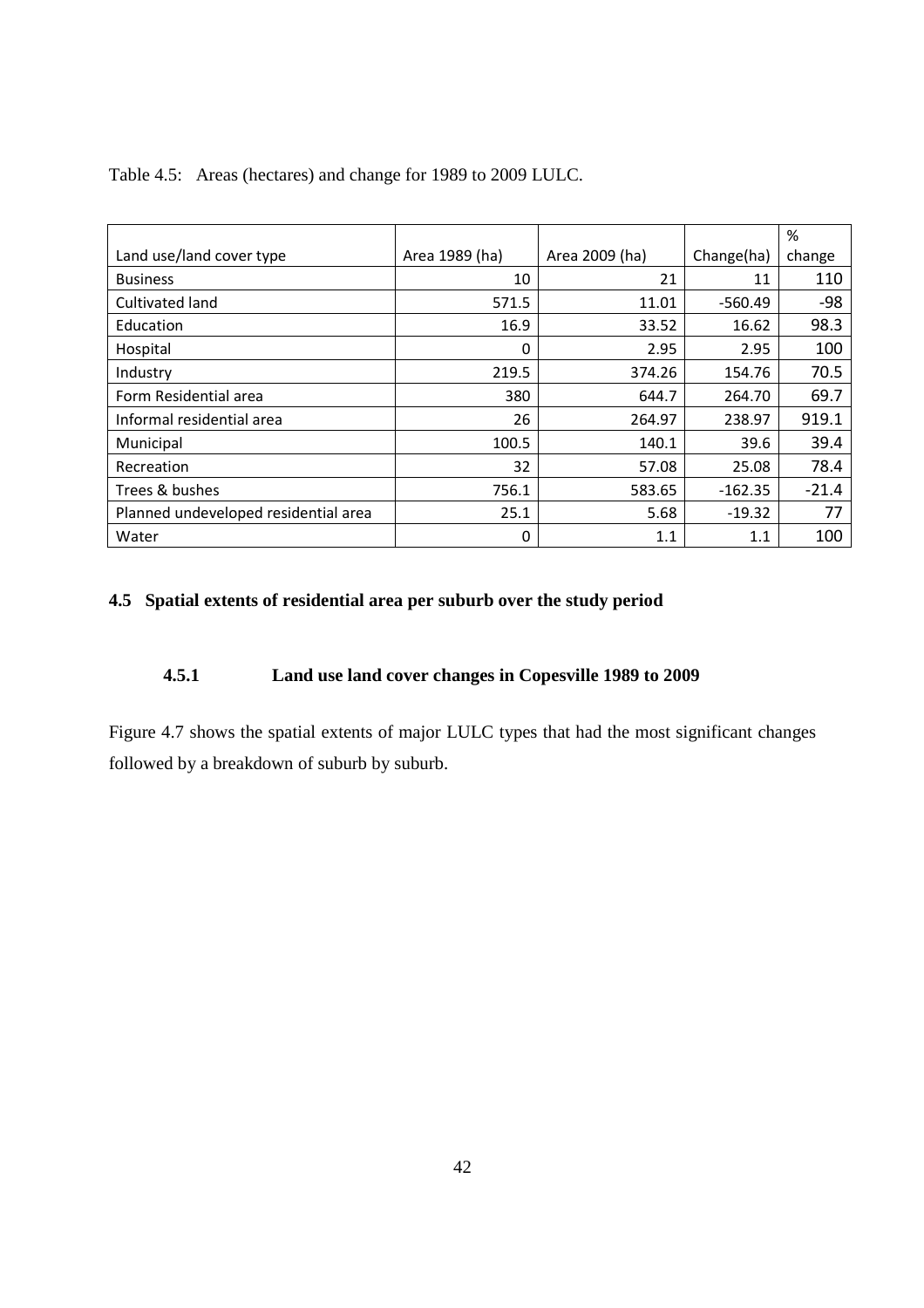

Figure 4.8: The extent of the formal, informal and planned undeveloped residential area (residential areas) between 1989 and 2009.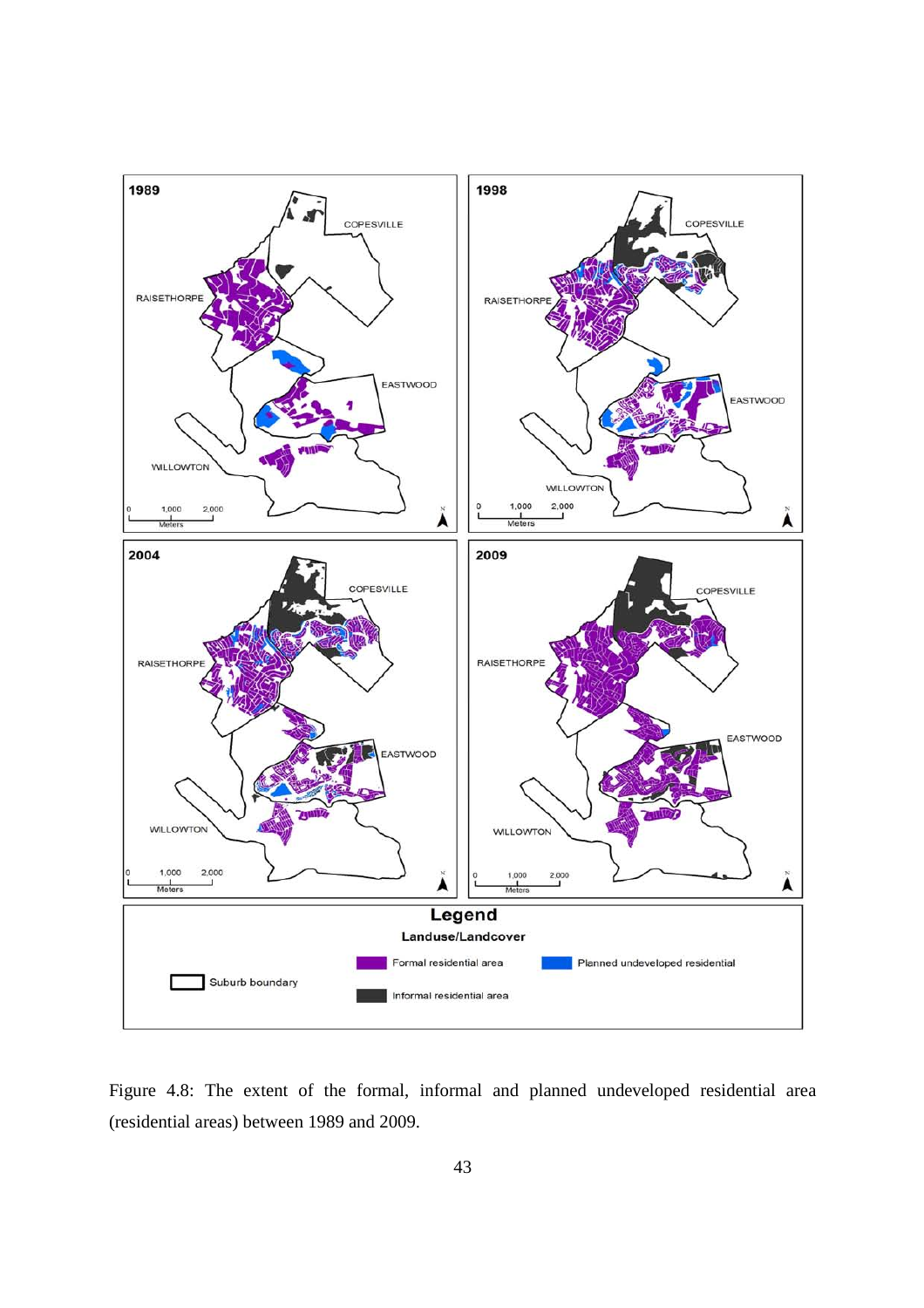#### **4.6 Discussion**

Results show that a major part of the area in 1989 in Copesville suburb was under cultivation. This LULC constituted 472.1 hectares (89.8%) (Appendix 1). There was no formal residential area, school or recreational area in the area in 1989. There were few scattered homesteads, about 5% of the total area of the suburb (Appendix 1).

In 1998 to 2004 cultivated LULC decreased while residential area (formal and informal combined) increased. Planned undeveloped residential plots increased from 3.3% in 1998 to 4.1% in 2004, however there was a decrease from 2004 to 2009. The increase followed by a slight decrease of planned undeveloped residential plots can be attributed to government intervention in 1994. According to (Cronje 2009) these changes can be attributed to a number of factors; firstly, the influx of rural-urban migration and secondly, the collapse of apartheid. The increase of planned undeveloped residential plots between 1989 and 1998, and then a gradual decrease of planned undeveloped residential stands between 1998 and 2009, was due to the RDP programme adopted by the democratic government in 1994. A lot of undeveloped plots were planned under this programme to provide decent accommodation for the previously disadvantaged residents in the area.

#### **4.6.1 Land use land cover changes in Eastwood**

In Eastwood, Trees and bushes, cultivated land and Formal residential areas were the dominant LULC in 1989. Trees and bushes constituted 41.3% of the total area while cultivated area and formal residential area constituted 27.7% and 27.7% respectively. Cultivation decreased from 13.7% in 1998 to 6.7% in 2004 and land covered by trees and bushes increased. This change can be attributed to the fact that as a farm is acquired for residential development for the first time it may be left fallow (unused) before development takes place. The planned undeveloped residential areas increased from 0% in 1989 to 13.6% in 1998 and then decreases to 7.1% in 2004. This was due to government interventions in 1994. The introduction of Reconstruction Development Programme (RDP) heralded a massive increase in planned accommodation, hence this increase. The planned undeveloped residential stands gradually decreased from 13.7% in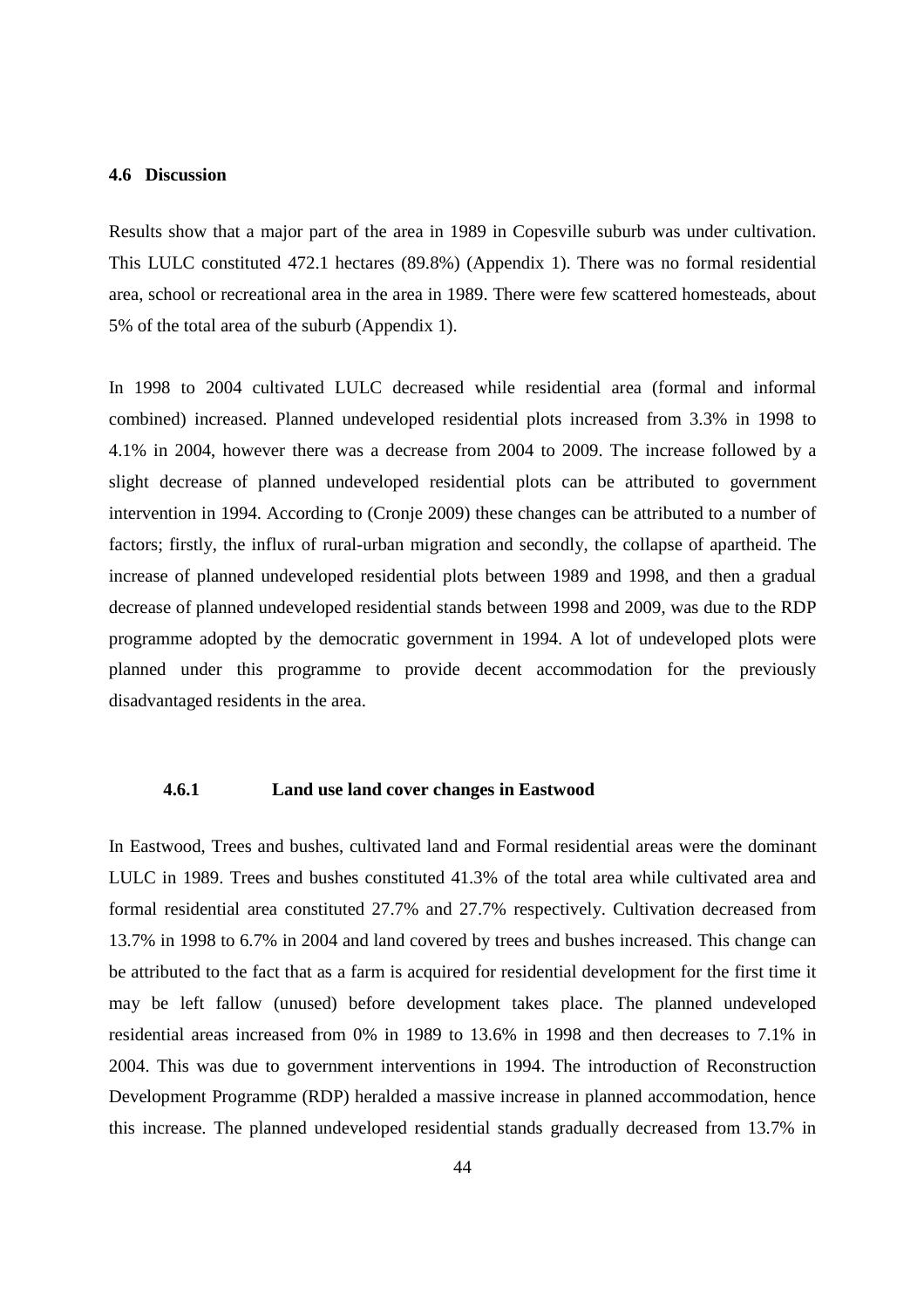1998 to 7.1% in 2004 to 2.4% in 2009. On the other hand formal residential class increased. As planned undeveloped residential areas decreased, formal residential area class land increased. The LULC lost to the planned undeveloped residential stand and informal residential classes were gained by the formal residential area (Appendix 1).

#### **4.6.2 Land use land cover changes in Raisethorpe**

The LULCs changes in the Raisethorpe in 1989 to 1998 were not significant. Formal residential class did not change much. There was a gradual increase with 230 hectares in 1989, 235 hectares in 1998, 236 hectares in 2004 and 259 hectares in 2009 (Appendix 1). The slight fluctuation may have been due to inconsistency of orthophotos maps used to make the thematic maps.

In general, Raisethorpe did not experience significant changes over the study period; this suburb does not border farming areas. Furthermore, this observation can be attributed to the nature and status of the suburb. The suburb is more affluent than the other suburbs under study. It is a common fact that suburbs of a low income experience a larger influx of rural-urban migration than the high income areas. Poor rural-urban migrant people often first settle in low income residential areas before moving into high income areas (Harvey, 1996; Pacione 2005).

#### **4.6.3 Land use land cover changes in Willowton suburb**

The dominant LULC in Willowton was industrial. The multi-temporal analysis shows that the industrial LULC steadily increased over the study period (Appendix 1). The highest increase occurred between 1989 and 1998 (6%). The decrease noticed between 2004 and 2009 was attributed to inconsistency in digitisation by the researcher. It can therefore be concluded that many industries increased between 1989 and 1998 while the 1998 and 2009 period saw minimal growth. This can be attributed to the opening of new industrial areas within the city such as Mkondeni at around the same time.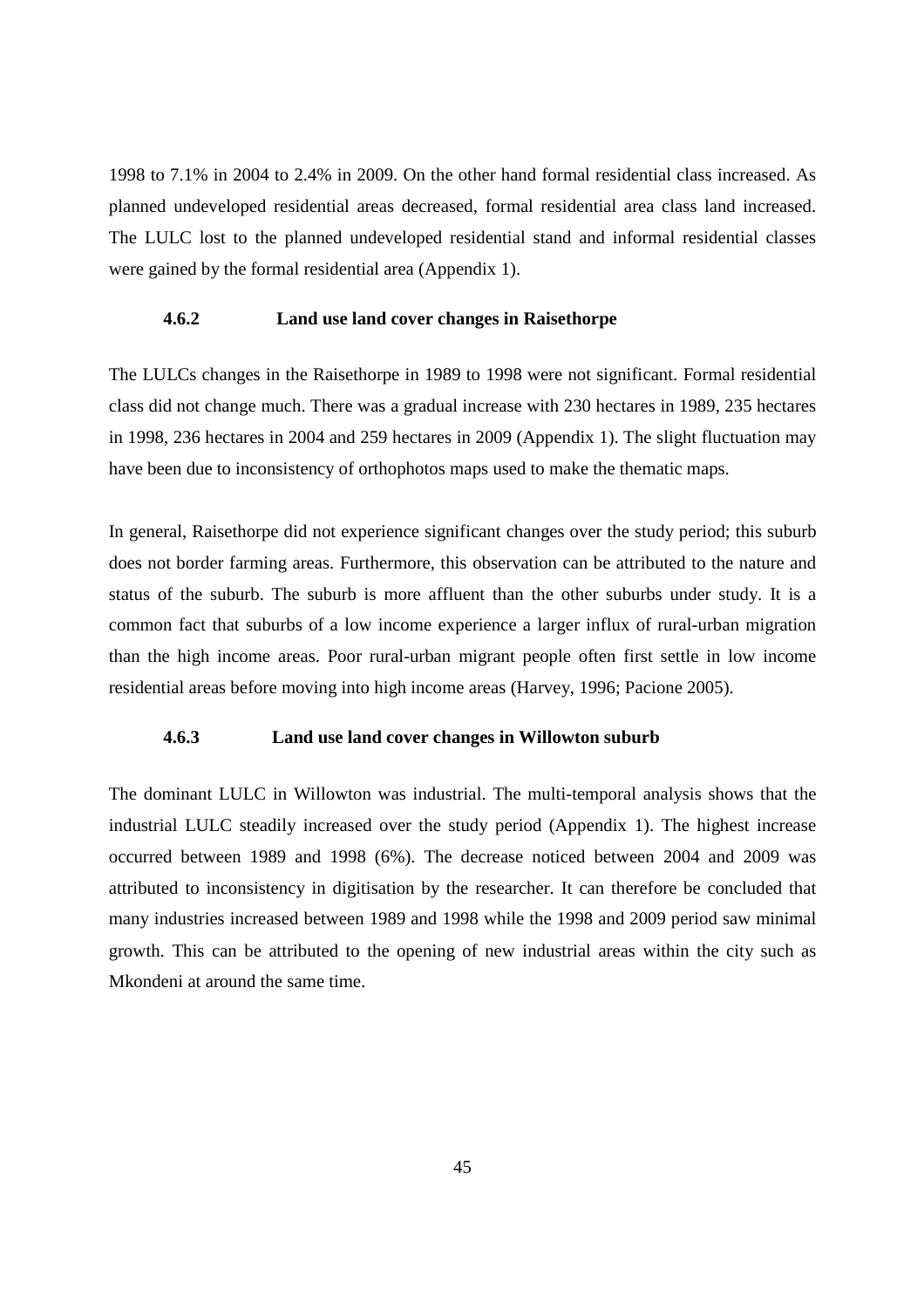#### **4.7 Possible causes of urban growth in the study area**

#### **4.7.1 Economic theory**

 The expansion of the study area over the years was a result of a number of factors. Pietermaritzburg city, which falls under Msunduzi municipality, is surrounded by six municipalities. These municipalities play a critical role in "importing" goods, services and human capital to the city. As a result the city is bound to expand both in space and services. Based on spatial trends already discussed, it can be concluded that the city has expanded due to economic factors which further attracts people into the area of study. The transformation of LULC in the study area can be explained by the economic base theory. The theory hypothesises that the size of an urban area depends on the amount of goods and services that is supplied to "outsiders". The income derived from "out-supply" generate purchasing power which sustains internal demand. The increased internal demand driven by higher purchasing power will increase population inflow to the urban centre (Harvey, 1996).

This might be true as more and more people migrate to urban areas, in this case into Pietermaritzburg, more goods and services will be consumed and the income generated from these activities are used to expand the business in the study area and attracts more people.

#### **4.7.2 Laws, politics and the past history**

The pass law during the apartheid regime made it illegal for black people to live in white areas. Black people were not allowed to rent formal houses and were restricted to informal dwellings. When these restrictions and other racial restrictions were repealed in 1994, as in the case of many other urban settlements in South Africa, there was unprecedented rural urban migration (Cronje, 2009). The shifting of provincial capital status from Ulundi to Pietermaritzburg in 2004 triggered the city's urban expansion. This had a spiral demand on residential and associated services. It can be concluded that there was an influx of people who wanted to exploit opportunities offered by the city's new status.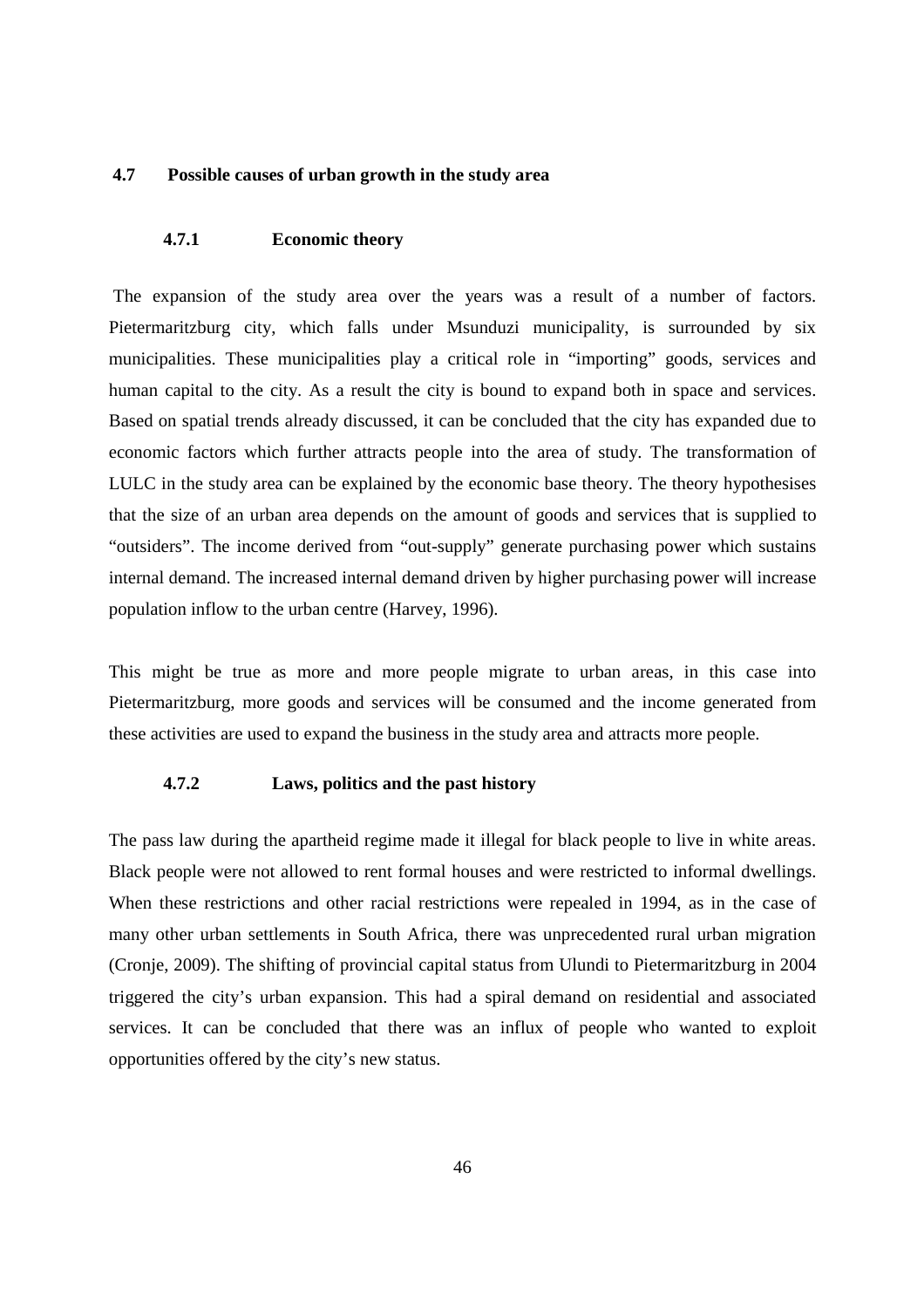### **4.8 Summary**

In this chapter, results from the four suburbs have been identified and discussed. The chapter further provided a detailed explanation of the results obtained from tables and change maps for a change pattern analysis. Possible reasons for LULC changes have also been highlighted.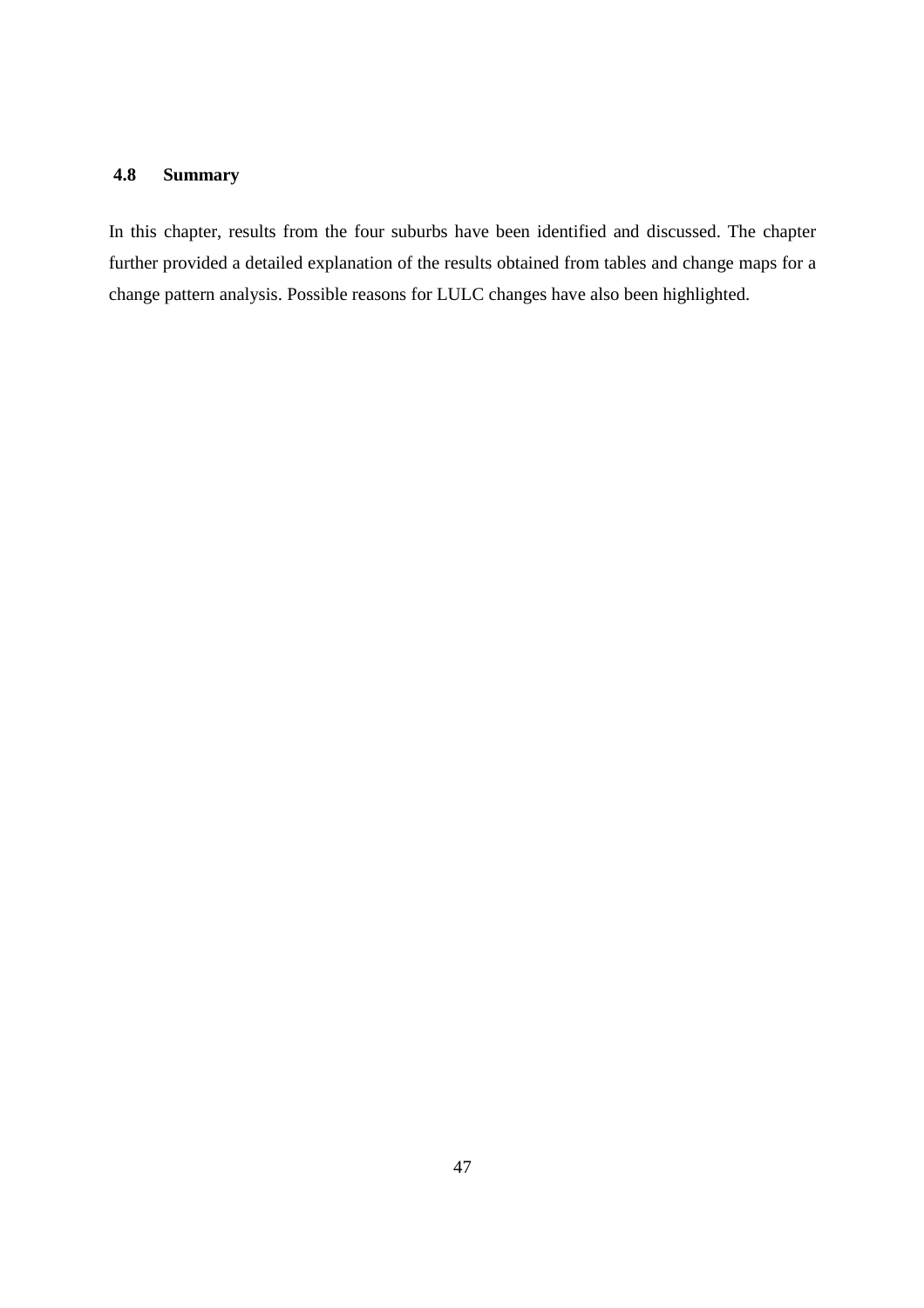### **Chapter 5**

### **Conclusion**

The main objective of this research was to establish spatio-temporal change patterns that took place in the study area using GIS and aerial photograph maps. It went on to investigate the capability of GIS in effectively and accurately analysing LULC and, LULC trends using maps generated from aerial photograph. It was assumed from the outset that the spatial approach using aerial photographs and GIS would provide better insight and understanding of the LULC dynamics in the eastern suburbs of Pietermaritzburg.

Research questions that met the main objective are:

-How has land use land cover changed between 1989, 1998, 2004 and 2009 of the selected area?

-What are the present land use types of the study area?

-What was the previous land uses land covers?

These questions under the set objectives were achieved by a multi-temporal LULC change analysis using a series of aerial photographs of Pietermaritzburg of 1989, 1998, 2004 and 2009.

The processes to achieve the objectives followed a multi-temporal change detection process outlined. These processes were to;

- 1. Create maps that show how the study area has been growing over the years
- 2. Use aerial photographs to map and analyse the extent of spatio-temporal of the study area from 1989 to 2009.
- 3. Explain the changes in LULC patterns within the study area.
- 4. Produce maps of the study area which indicates different temporal periods (1989, 1998, 2004 and 2009).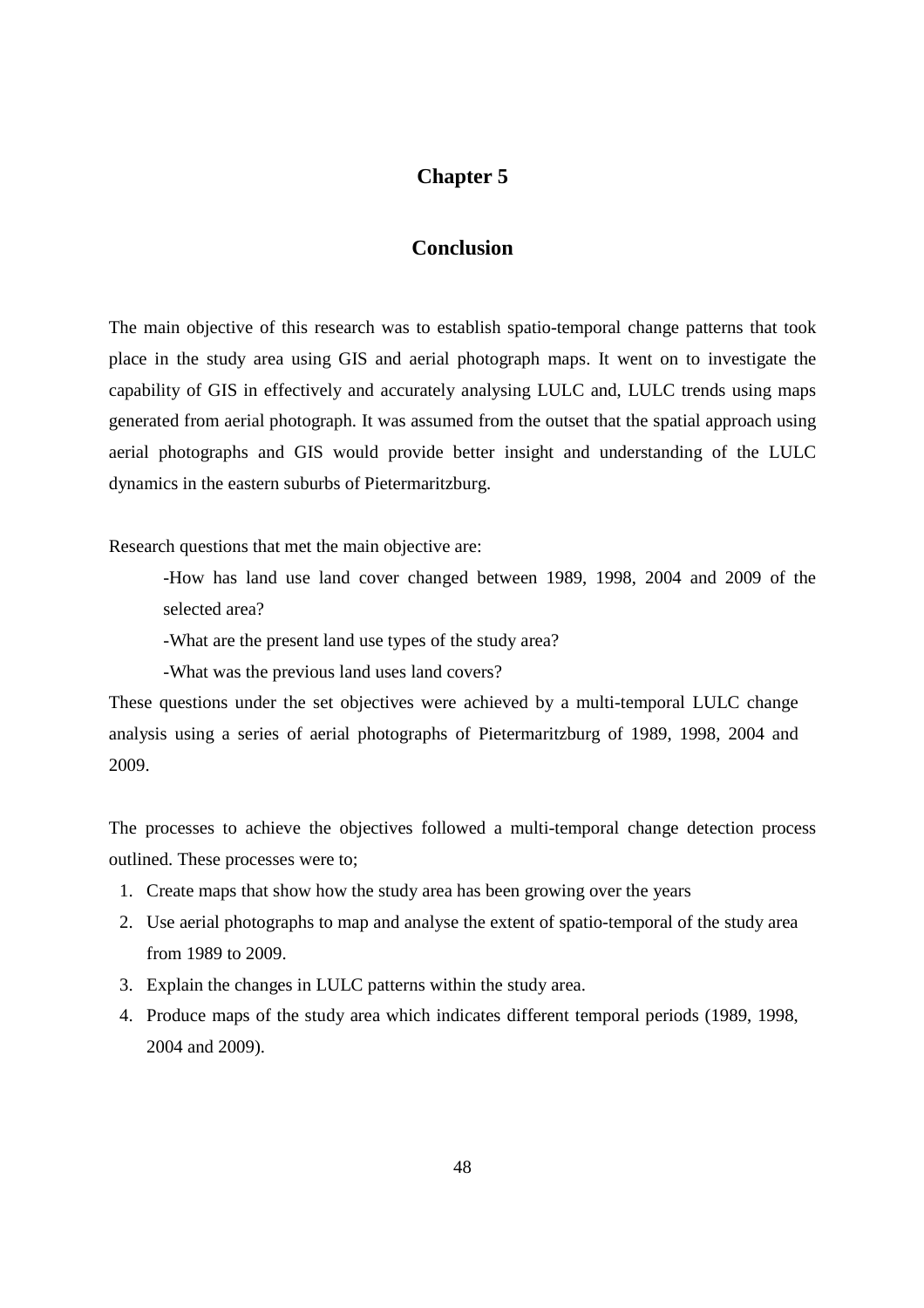The information generated in this project can assist in answering the following questions: why is LULC in its current state? Has it changed and why? How do these changes occur and what factors contributed to these changes? Furthermore the information generated has potential for use by the municipality for spatial planning and mitigation of urban sprawl. The following conclusions can be drawn from this study. During the study period (1989 to 2009), there was a significant LULC change, particularly in Copesville,Eastwood and Willowton suburbs. The land which was mainly used for agriculture in 1989 in Copesville suburb changed into residential in subsequent years. Cultivated land decreased while formal residential and informal residential LULC increased. Undeveloped planned areas increased from 1989 to 1998 but decreased from 2004 and 2009. Industrial areas increased by 4.4% in 1989 to 1998 and 1.7% from 1998 to 2009. Informal residential areas increased in 1989, 1998, 2004 and 2009.

The significant increase in residential area (formal and informal) can be attributed to the influx of rural-urban migration from the surrounding areas. Understanding the changes in the use and cover of land resources is critical for land management and planning. This study validates aerial photographs and GIS techniques as effective tools for mapping heterogeneous and dynamic urban landscapes. Such a process is valuable for assessing, monitoring and planning urban physical, social and natural resources.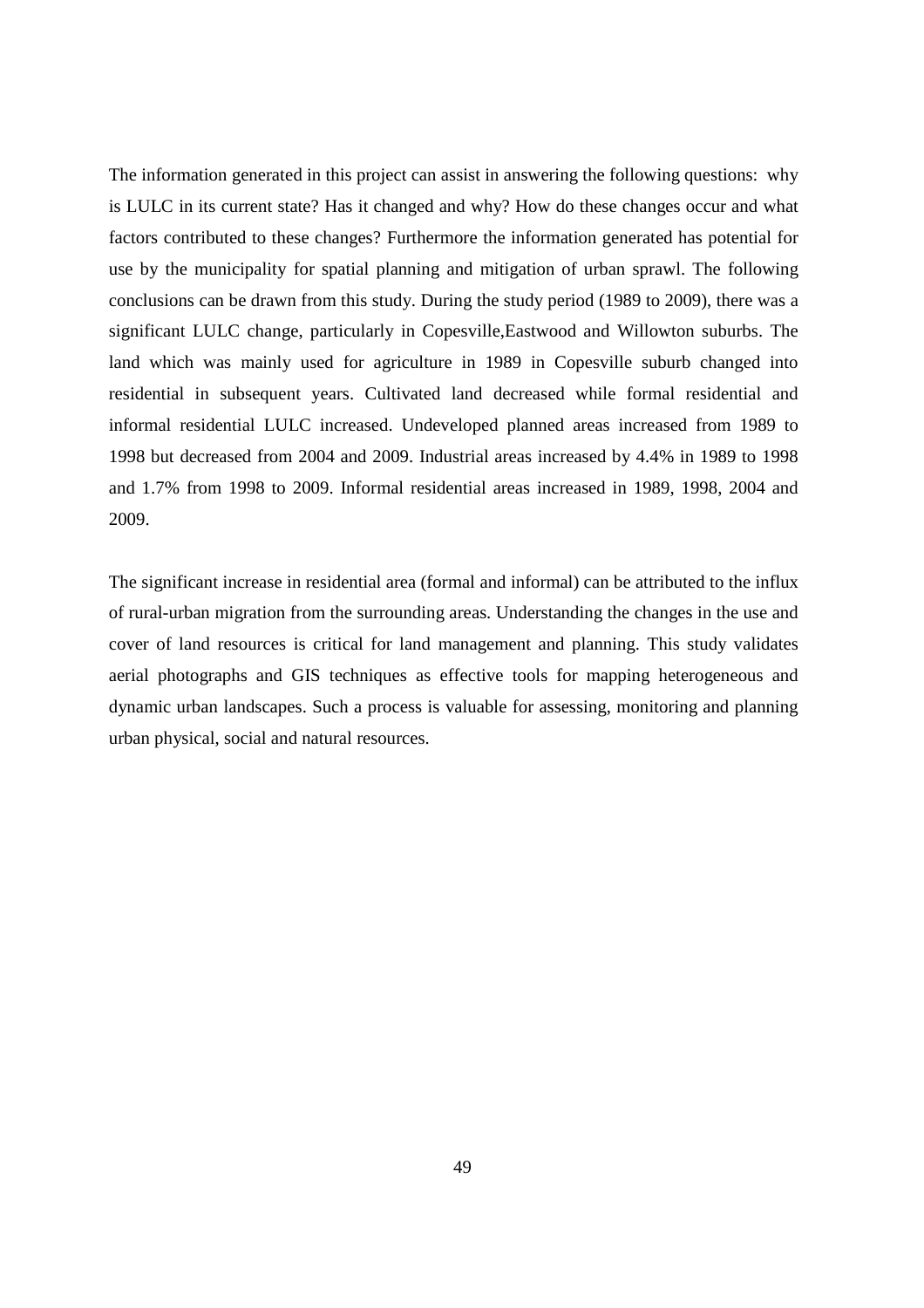### **References**

- Asubonteng, K. O., 2007: *Identification of land use/cover transfer hotspots in the Ejisu-Juabeng District,* Published MSc thesis, International Institute for Geo-information Science and Earth observersation, Enschede.
- Baudot, Y., 2001: Geographical analysis of the population of fast-growing cities in the third world in Donny, J.P., Barnsley M, J and Longley P.A., 2001: (eds) *Remote Sensing and Urban analysis,* Taylor and Francis, London.
- Boone, R. B., Lackett, J.M., Galvin, K.A., Ojima, D. S. and Tucker III, C.J., 2007: Links and Broken chains: evidence of human-caused changes in land cover in remotely sensed images, Environmental Science and Policy, 10, 135 – 149.
- Bretts, J., Gellings, A., Marmuthu, K., Muntyre, S. and Vlok, C., 2006: Geography for all. Macmillan, Pretoria.
- Botttomley, R. B., 1998: *Mapping rural and urban land cover change in Carol County*: *Arkansas utilizing Multi-Temporal Landsat Thematic Mapper satellite imagery.* Published MSc thesis, Centre for Advanced Spatial Technologies, University of Arkansas, Arkansas.
- Campbell, J., B., 1983: Introduction to remote sensing, Taylor and Francis, New York.
- Campbell, J. B., 2007: Introduction to Remote Sensing 4<sup>th</sup> edn. Taylor and Francis, New York.
- Cann, J., 1997: Principles of classification: Suggestions for a Procedure to be used by ICIS in developing International classification tables for the construction industry.www.icis.org/siteadmin/ridoc/images/5.pdf (Accessed November 2012)
- Chou, Y., 1996: Exploring Spatial Analysis in Geographic Information Systems. Onword Press, Santa Fe.
- Cilliers, E. J., 2010: *Thinking Sustainable development: The economic value of green space*, Unpublished Msc thesis, North-West University, Potchefstroom Campus.
- Congalton, R., G. and Green, K., 1999: Assessing the accuracy of remotely sensed data: Principles and practices, Lewis Publishers, New York.
- Cots-Folch, R., Aitkenhead, M. J. and Martínez-Casasnovas, J. A., 2007: Mapping land cover from detailed aerial photography data using textural and neural network analysis, *International Journal of Remote Sensing*, 28 (7), 1625-1642.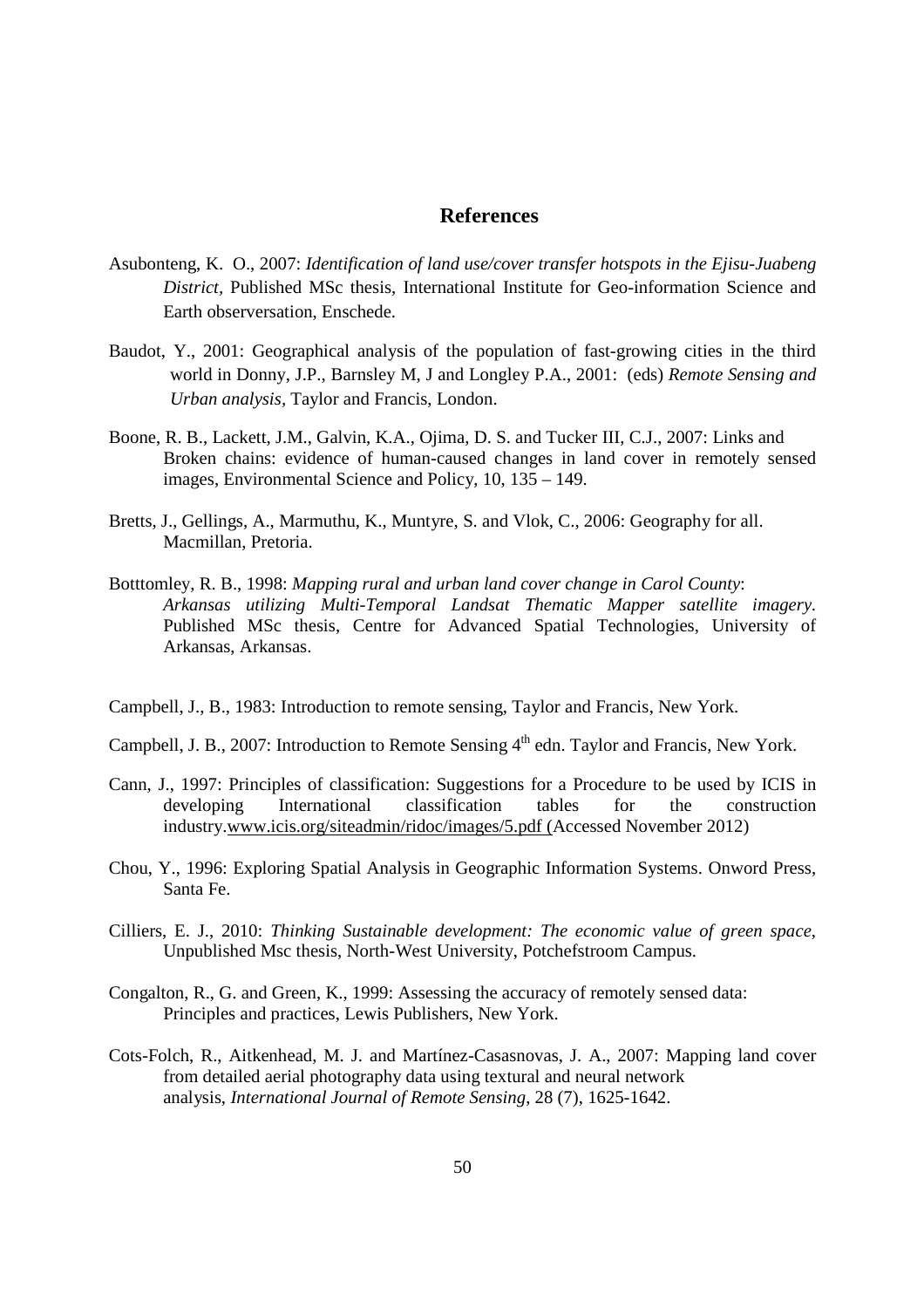- Cowen, D. J. and Jensen, J. R., 1998: Extraction and Modelling of Urban Attributes Using Remote Sensing Technology, People and Pixels: Linking Remote Sensing and Social Science, National Academy Press, Washington.
- Cronje I., Finance MEC, "Expectations of a Capital City", on the occasion of Msunduzi Innovation and Development Institute strategic summit, Three Cities Hotel Conference Centre, Golden House Complex, Pietermaritzburg, *Department of Finance, KwaZulu-Natal Provincial Governmen*t 20 October 2009.
- Deguchi, C. and Sugio, S., 1994: Estimation for percentage of Impervious Area by the use of satellite Remote sensing Imagery*, IWA Publishing Journal*, 29 (2), 135-144.
- Dimitrakopoulos, K., Gitas. I., Polychronaki, A., Katagis, T. and Minakou, C., 2010: Land cover/use mapping using Object Based classification of SPOT Imagery. Remote sensing for science Education and Natural and Cultural heritage. [Online] Available at: www.earsel.org/?=publications/proceedings/symposium*,* (Accessed November 2012].
- Drake, N., A. and Vafeidis, A.; 2004: A review of European Union funded research in to the Monitoring and mapping of Mediterranean desertification. *Advances in Environmental Monitoring and Modelling*, 1, 1-51
- Dunn, C.P., Sharpe, D. M., Guntenspergen, G. R. and Yang, Z., 1991: Methods for Analyzing Temporal Changes in Landscape Pattern, in Turner, M.G.and Gardner, R. H. (eds) Quantitative Methods in Landscape Ecology, Springer,Dordrecht.
- Erle, E., and Pontius, R., 2007: Land-use and land-cover change. In: Encyclopaedia of Earth (Eds.). Cutler J. Cleveland (Washington, D.C.: Environmental Information Coalition, National Council for Science and the Environment). Last Retrieved January 19, 2008. [On line] Available at: http://www.eoearth.org/article/Land-use\_and\_land-cover\_change (Accessed August 2010).
- Ernani, Z. M. and Gabriels, D., 2006: Detection of land cover changes using Landsat MSS, TM, and ETM+ Sensors in Yazd-Ardkan basin, Iran. *Proceedings of Agro Environ*, 513- 519.
- Estes, J. E., 2001: Air Photo Interpretation and Photogrammetery. [Online] Available at: htt://umbc.7.umbc/ (Accessed June 2010).
- ESRI, 2007: ArcGIS Desktop Help. [Online] Available at: webhelp.esri.com/arcgisdesktop/9.2/index.cfm?topicname=tutorials. Accessed November 2012)
- ER mapper, 1998, Earth Resources mapper Tutorial, Cartograpia. [Online] Available at: www.cartografia.cl/download/manuales/ermapper6pdf. (Accessed November 2012)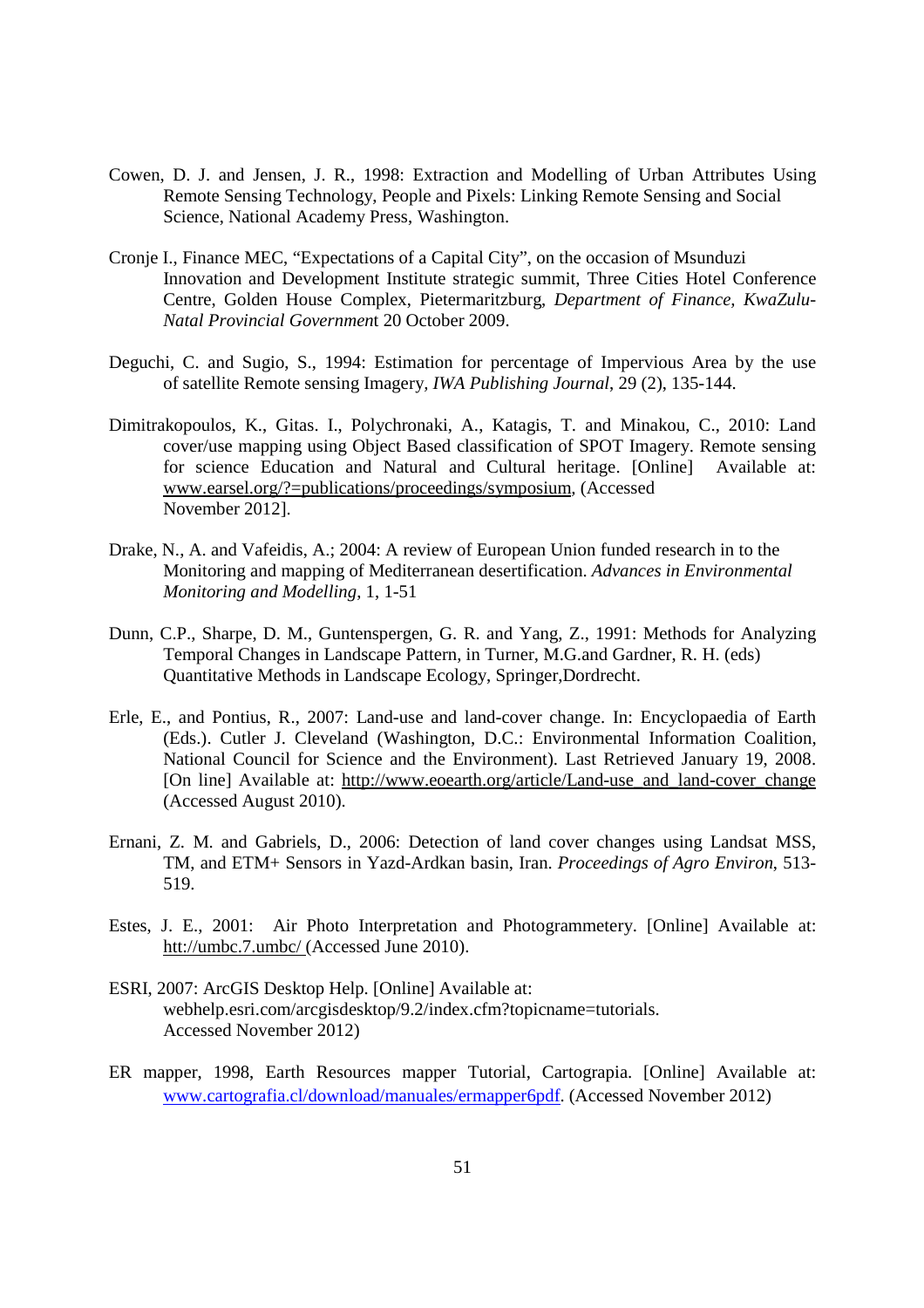- FAO, 1977: Agro-ecological assessment for national planning: the example of Kenya. FAO Soils Bulletin, 67, Rome. [Online] Available at: www.**fao**.org/docrep/W2962S/w2962s0m.htm (Accessed October 2012)
- FAO, 2005: Land covers classification system-Classification concepts and user manual: Natural Resources Management and Environment Department. [Online] Available at: www.**fao**.org/docrep/008/y7220e/y7220e00.htm (Accessed November 2011)
- Fraizer, P. S. and Pag, K. J., 2000: Water Body Detection and Delineation with Landsat TM Data. *Photogrammetric Engineering and Remote Sensing*, 66(12) 1461-1467.

.

- Ghaffar, A., 2005: Monitoring land use change: Use of Remote Sensing and GIS. Department of Geography, University of the Punab Lahore, Pakistan Geographical Review, 60, (1), 19-26.
- Goodchild, M., 1992: Integrating GIS and Spatial Data Analysis: Problems and Possibilities *International Journal of Geographical Information Systems,* 6(5), 407-423.
- Gillings, M., Halls, P., Lock, G. and Miller, P., 1998: GIS guide to good Practice. [On-line] Available:http://ads.ahds.ac.uk/project/goodguides/gis/sect.html (Accessed November 2010).
- Green, K., Kemka, D. and Lackey, L., 1994: Using remote sensing to detect and monitor land cover and land-use change. *Photogrammetric Engineering and Remote Sensing*, 60, 331-337.
- Hara, Y., Takeuchi, K. and Okubo, S., 2005: Urbanization linked with past agricultural Landuse patterns in the urban fringe of a deltaic Asian mega-city: A case studying of Bangkok, Landscience *Urban Plann,* 73, 16–28.
- Harvey, D., 1996: Justice, Nature and Geography of Difference, *American Geographical Society*, 84 (4), 555-557.
- Harvey, K. R. and Hill, G. E., 2001: Vegetation mapping of a tropical freshwater swamp in the Northern Territory, Australia: A comparison of aerial photography, Landsat TM and SPOT satellite imagery, *International Journal Remote Sensing*, 22, (15) 2911-2625
- Haddock, G., 2001: On-Screen Digitising. [On-line] Available at: http://www.ncgia.ucsb.edu/education/curricula/acctp/units/unit14/14html (Accessed October 2010).
- Heyde, M., 1998: Basic of Air photo interpretation.[Online] Available at: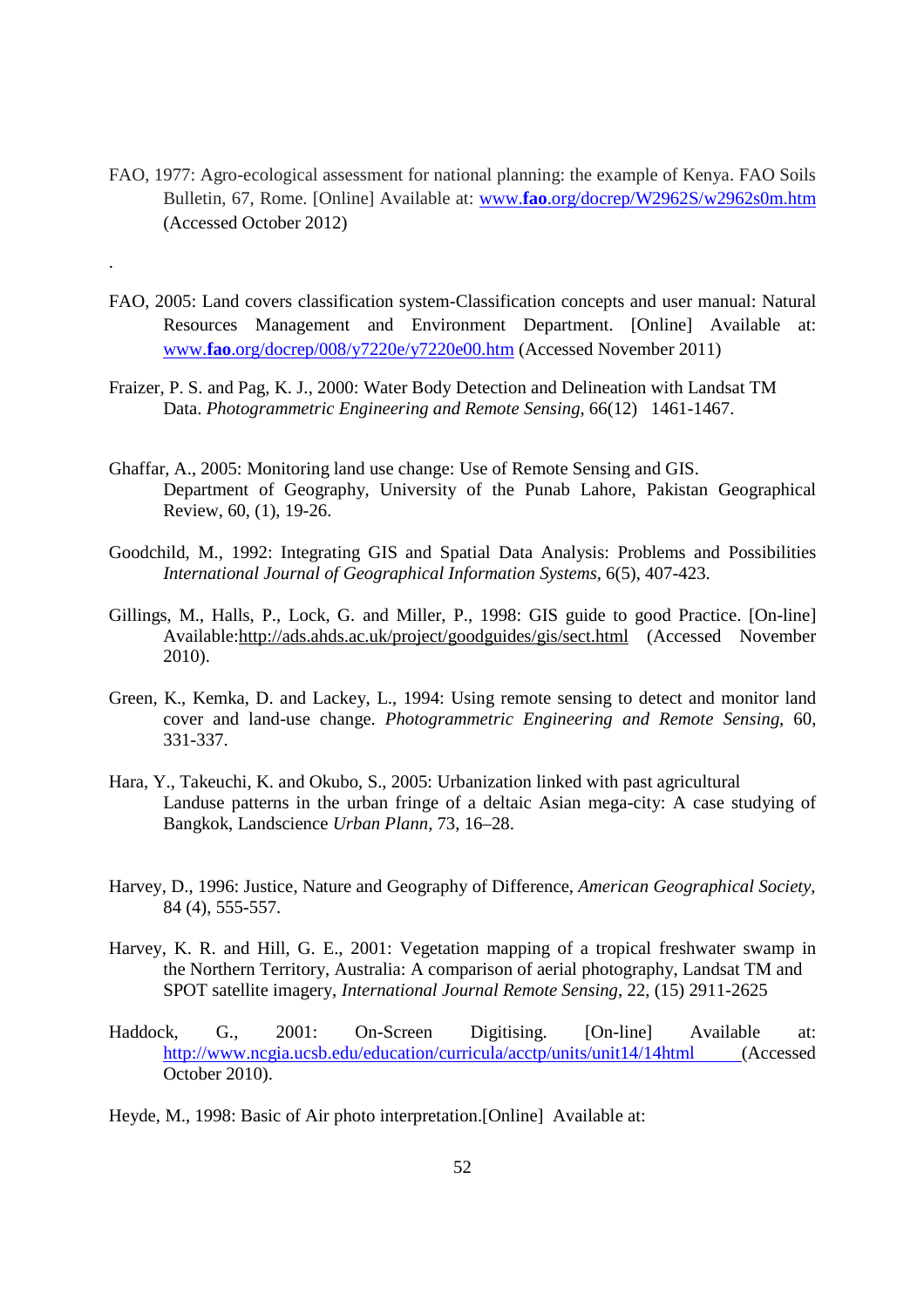htt://www.dnr.state-wi-us/org/land/forestry/airphoto/overview/interp.htmIntegrated (Accessed on November 2011)

- Huang, H. and Hsiao, C., 2000: Post-classification and detection of simulated change for natural grass. [Online] Available at: .http://www.gisdevelopment.net p.p.1-3. (Accessed November 2011).
- Hughes, M. L., McDowell, P. F. and Marcus, W. A., 2006: Accuracy assessment of georectified aerial photographs: Implications for measuring lateral channel movement in a GIS, *Geomorphology*, 74, (6), 1 – 16.
- Inglis-Smith, C., 2006: *Satellite imagery based classification mapping for spatially analyzing West Virginia Corridor H Urban development*, Unpublished MSc thesis. The College of Graduate Marshall University, South Charleston.
- Irwin, E. G. and Geoghegan, J., 2001: Theory, data, and methods: developing spatially explicit economic models of land use change. *Agriculture Ecosystems & Environment*, 85, (1-3) 7-23.
- Iwao, K., 1998: Landuse study for South Asia. [Online] Available at: http://Shiba.iis.utokyo.ac.jp/maber/current/koki/WAOE.htm/ (Accessed Novermber 2011)
- Lillesand, T. M., Kiefer, R.W. and Chipman, J. W., 2004: Remote sensing and Image Interpretation. John and Sons, New York.
- Longley, P. A., Michael, F. G., David, M. and David, W. R., 2005: Geographical Information Systems and Science, John Wiley and Sons Ltd, England.
- Lo, C.P., 1976: Geographical application of Aerial Photography, Russak and Company, New York.
- Lo, C. P. and Faber, B., 1996: Integrated of Landsat Thematic Mapper and census Data for quality of life assessment. *Remote Sensing of Environment*, 62, (3), 143-157.
- Lu, D. Mausel, P., Brondizio, E. and Moran, E., 2004: Change detection techniques, *International Journal of Remote Sensing*, 25, (12), 2365–2407.
- Macleod, R. D. and Congalton, R. G., 1998: A quantitative comparison of change detection algorithms for monitoring Eelgrass from remotely sensed data, *Photogrammetric Engineering and Remote Sensing.* 64, (3), 207-216.
- Maharaj, B., 1997: "Urban Governance and management of Cities in Post-Apartheid South Africa Rencontres, Innovation territorial" Paper presented in the IASTE conference, The tensions of borders and regions, in Honk-Kong, December 2002.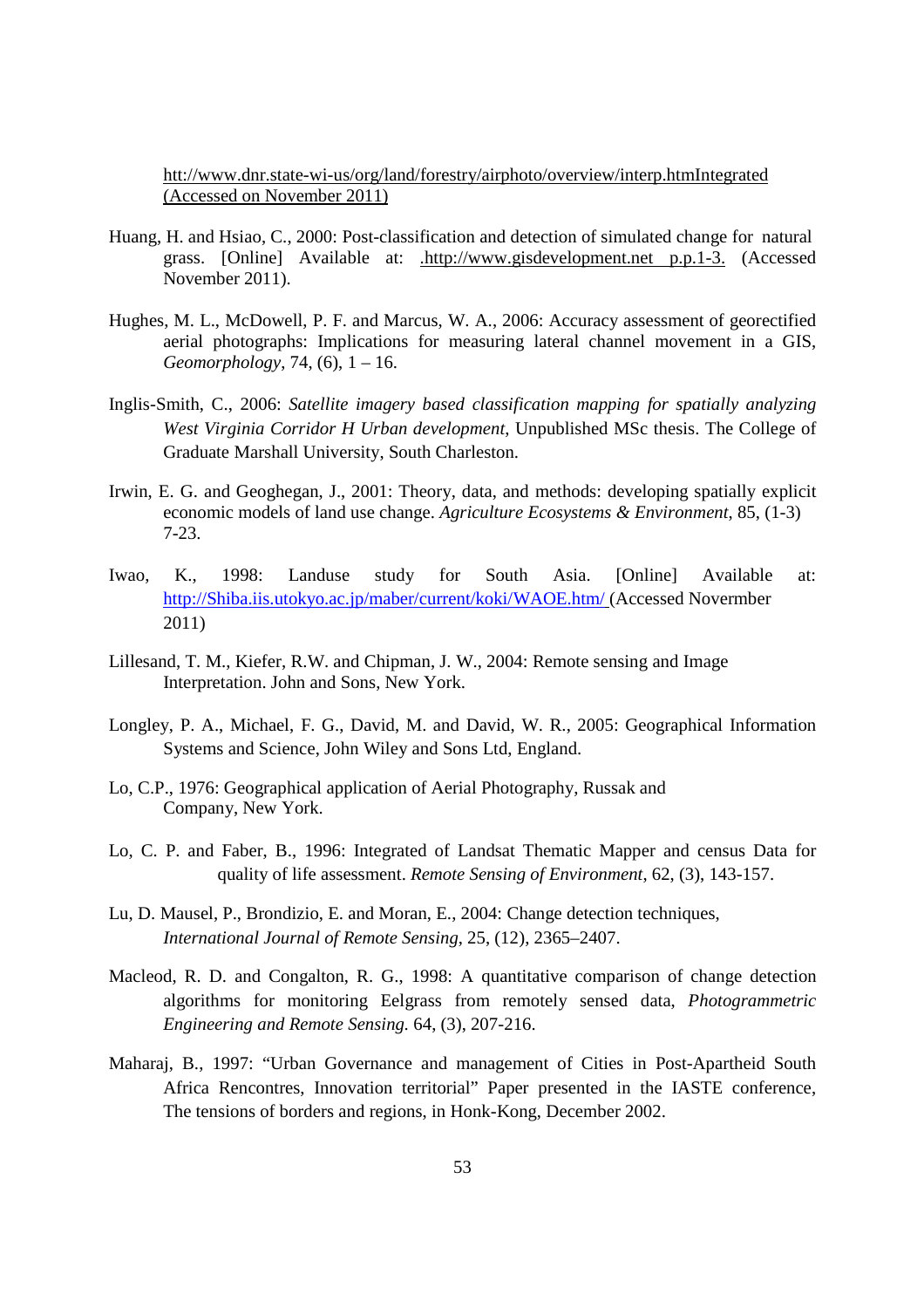- Mahmoodzabeh, J., 2006: Digital Change Detection Using Remotely Sensed data for monitoring Green space Destruction in Tabriz, *International Journal Environmental Remote sensing*, 1, (1), 35-41.
- Mas, J. F., 2003: Monitoring land covers changes: A comparison of detection Techniques. *International journal of remote sensing*, 20,139-152.
- Mather, A. S., 1986: Land use, *Land Use Policy ,* 5, (1), 158-159.
- McConnnachie, 1999: *Geographic Information Systems in South African Local Planning-A Case Study of Mountain Rise*, Unpublished MSc thesis, University of KwaZulu-Natal, Pietermaritzburg.
- Meyer, W. B., 1995: Changes in land use and land cover: A Global Perspective. Cambridge University Press, London.
- Meyer, W. B. and Turner, B. L., 1996: land-use/Land cover Change: Challenges for St Geographers, *Geojournal* 9, (3):237-240).
- Misakova, L., 2006: Mapping of Urban Green Cover using different image processing techniques on VHR Satellite data, University of agriculture and Forestry, Mendel.
- Mohamed, A. B., 2003: "Urban-Rural land use change detection and Analysis using GIS and Remote Sensing Technologies", 2nd FIG Regional Conference Marrakech, Morocco, December 2-5, 2003.
- Moore, N. A., 1997: *The use of geographic Information System to examine changes in land use patterns in the Midmar catchment*, Unpublished MSc thesis, University of Natal, Pietermaritzburg.
- Moser, S. C., 1996: A Partial instructional Module on Global and regional Land Use/Cover Change: Assessing the Data and Searching for General Relationships. *Geojournal* 39, (3):241-283.
- Mumby, P. J. Green, E. P. Edwards, A. J. and Clark, C. D., 1999: The cost- effective of remote sensing for tropical coastal resources assessment and management, *Journal of Environmental Management*, 53, (3), 157-166.
- Msunduzi IDP 2003-2010 Land Reform Programme KwaZulu-Natal District Plan: Final Report Draft Status QuoReport Urban and Rural Planning and Development Consultants, [Online] at: Available at: http://devplan.kzntl.gov.za/idp\_reviewed\_2008\_9/IDP/kz2225/adopted/musunduzi% 20IDP%202 (Accessed on June 2012)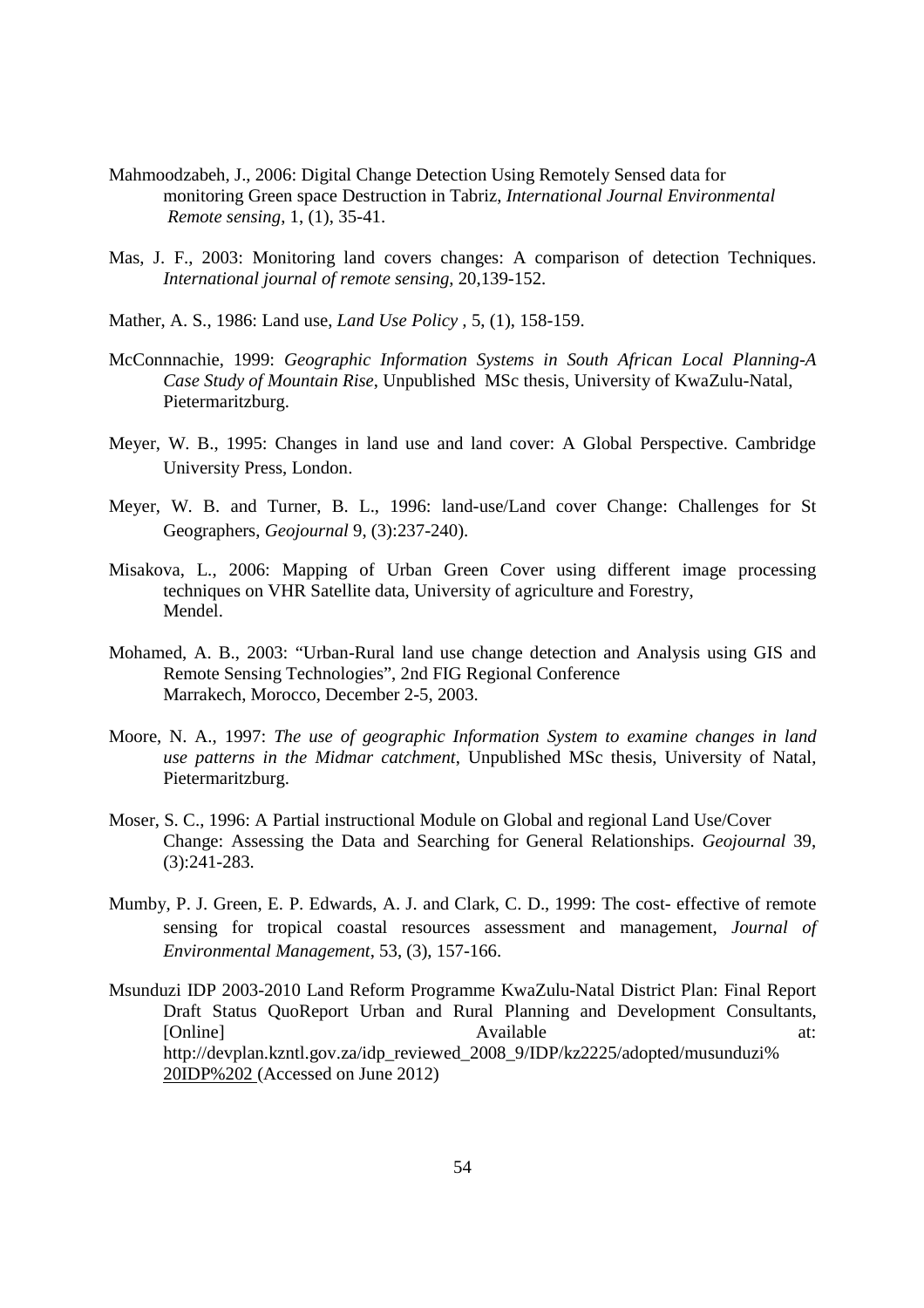Msunduzi IDP 2008-2012 Land Reform Programme KwaZulu-Natal District Plan: Final Report, [Online] Available at: http://devplan.kzntl.gov.za/idp\_reviewed\_2008\_9/IDP/kz2225/adopted/musunduzi%20I DP%202 (Accessed July 2012)

- Okeke, F. and Karnieli, A., 2006: Methods for fuzzy classification and accuracy assessment of historical aerial photographs for vegetation change analyses. Part II: Practical application, International Journal of Remote Sensing, 27, (9), 1825-1838.
- Opeyemi, Z. A., 2008: Monitoring the growth of settlements in Ilorin, Nigeria: A GIS and Remote sensing approach, The International archives of the photogrammetric, *remote sensing and spatial information sciences*, xxxvii, (b6b), 225-235.
- Pacione, M., 2001: Urban Geography: A global Perspective. Routledge, London.
- Pacione, M., 2005: Urban Geography: A global Perspective 2<sup>nd</sup> edn. Routledge, London.
- Ramesh, B., 1989: Urban land use and change detection using sequential Aerial photographs and Spot Image case study: Chiangmai, Thailand Human settlement Analysis Group, India Institute of Remote Sensing, Dehradur. *Journal of the Indian Society of Remote Sensing*, 17, (3), 101-108.
- Read, J. M. and Lam, N. S. M., 2002*: Spatial methods for characterizing land cover and detecting land cover-changes for tropics.* In: Edgar, E.; 2004: Monitoring land use and land cover changes in Belize, 1993-2003: a digital change detection approach. Published MSc, thesis, The College of Arts and Sciences, Ohio.
- Rembold, F., Carnicelli, S., Nor, M. and Ferrari, G. A., 2000: Use of aerial photographs, Landsat TM imagery and multidisciplinary field survey for land-cover change analysis in the lakes region Ethiopia, *International Journal of Applied earth observation and Geo information,* 2, (3-4) 181-189.
- Rhind, D. W., 1993: Policy on the supply and availability of ordinance survey information over the next five years. *Mapping Awareness* 7, (1), 37-41
- Riebsame, W. E., Meyer, W. B. and Turner II, B. L., 1994: Modeling land use and cover as part of global environmental change, Climatic Change, George Perkins marsh Institute, Worcester.
- Robbins, B. D. (1997): Quantifying temporal change in sea grass area1 coverage: the use of GIS and low resolution aerial photography. *Aquatic Botany*, 58, (3–4), 259-267.
- Roblin, H. S., 1969: Geographic Coordinates Systems and Map projections. Fletcher and Sons, Norwich.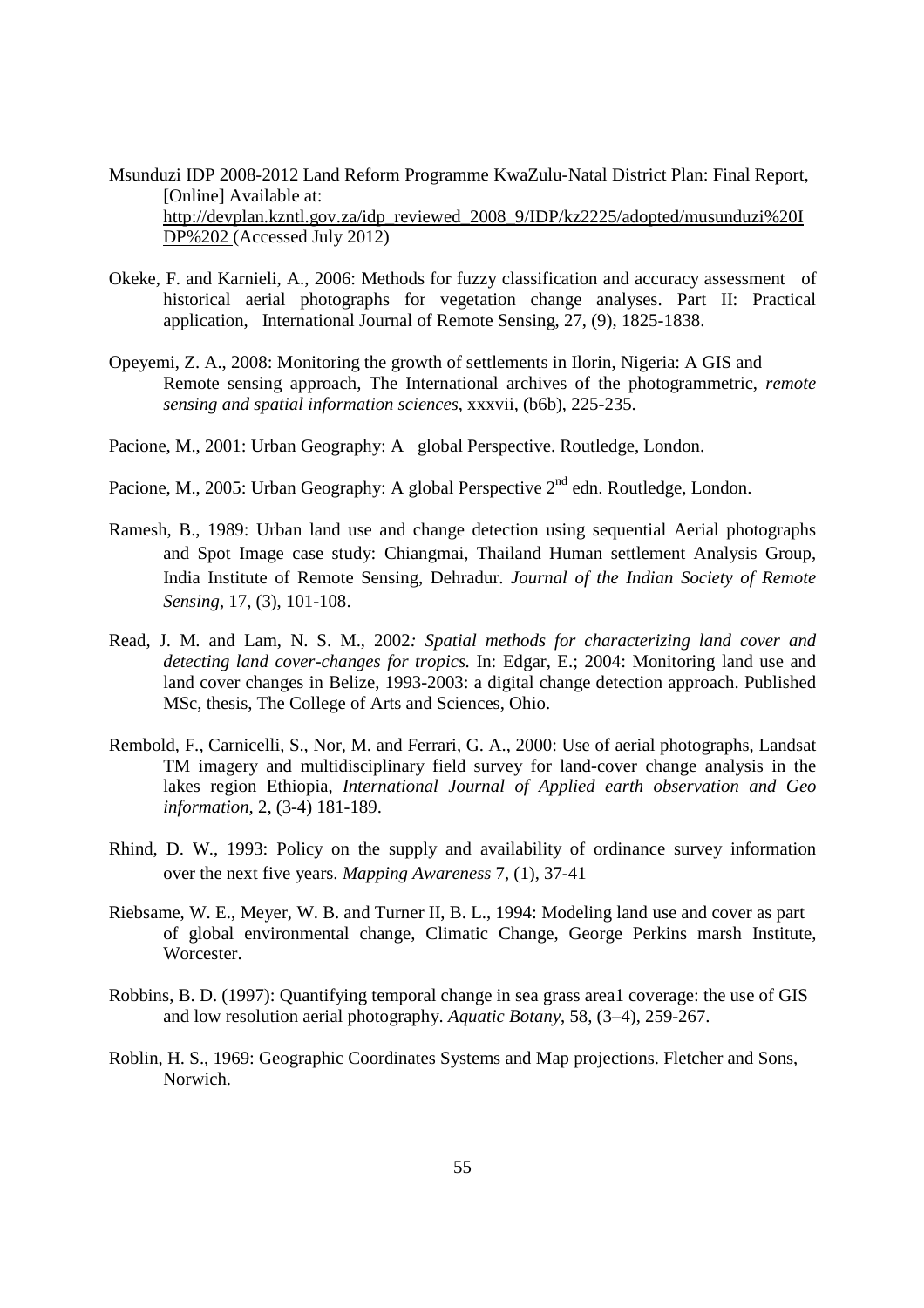- Rochinia, D. and Di Rita, A., 2005: Relief effects on aerial photos geometric correction, *Applied Geography*, 25, (2) 159-168.
- Saipothog, P., Weyer, H. and Thomas, D., 2000: Potential of GIS for local land use planning, a case study in Mae Chaem, Northern Tailand [on-line] Available at: http://www.mekonginfo.org/mrc=en/doclib.nsf/0/637B400DA096107C72/568 1800323CD7 (Accessed November 2010).
- Singh, A., 1998. Digital Change detection techniques using Remotely-sensed data, *International Journal of Remote Sensing,* 10, (6), 989-1003.
- Sutton, C. M., 2008: Urban Open Space: Case study of Msunduzi Municipality, South Africa. [Online] Available at: htt://qspace.library.quensu.ca/btstream (Accessed October 2010).
- Tony, B. and Etienne, N., 2002: Devolving Development: Integrated Development planning and Developmental l local government in Post-apartheid South Africa. *Regional Studies* 36, (8), 921-945.
- Turner II, B. L., Skole, D. L., Sanderson, S., Fischer, G., Fresco, L. O. and Leemans, R., 1995: Land use and Land cover Change -Science/Research Plan. Join publication of the International Geosphere-Biosphere Program (Report No. 35) and the Human Dimensions of Global Environmental Change Program (Report. 7). Stockholm and Geneva: Royal Swedish Academy of Sciences.
- Thompson, M. W., 1996: A standard land-cover classification scheme for remote-sensing applications in South Africa. *South African Journal of Science,* 92, 34-43.
- Thompson, M. W., Van Den Berg, H. M. and Newby, T. S., 2001: Guide Procedures for National Land cover mapping and change monitoring, version 2. Terrestrial Resources and Environmental Management, CSIR and Agricultural Research Council. [Online] Available at: http//www.csir.co.za/websource/pt10002/images/environmentek/nlc2000/appendices /25558-1pdf. (Accessed June 2011).
- USGS, 2004: Analysing land use change in urban Environments: Science for a changing World, Available at: http//www.nwrc.usgs.gov./about/sab/handely.htm (Accessed October 2008)
- Ventura, S., J. and Harris, P., 1994: A comparison of classification techniques and data sources for urban land use mapping. *Geo-cart International*, 9, 5-14.
- Verburg, P. H., Veldkamp, T. A. and Bouman, J., 1999: Land use change under conditions of high population pressure: Case study of Java. *Global Environmental change*, 9, 303-312.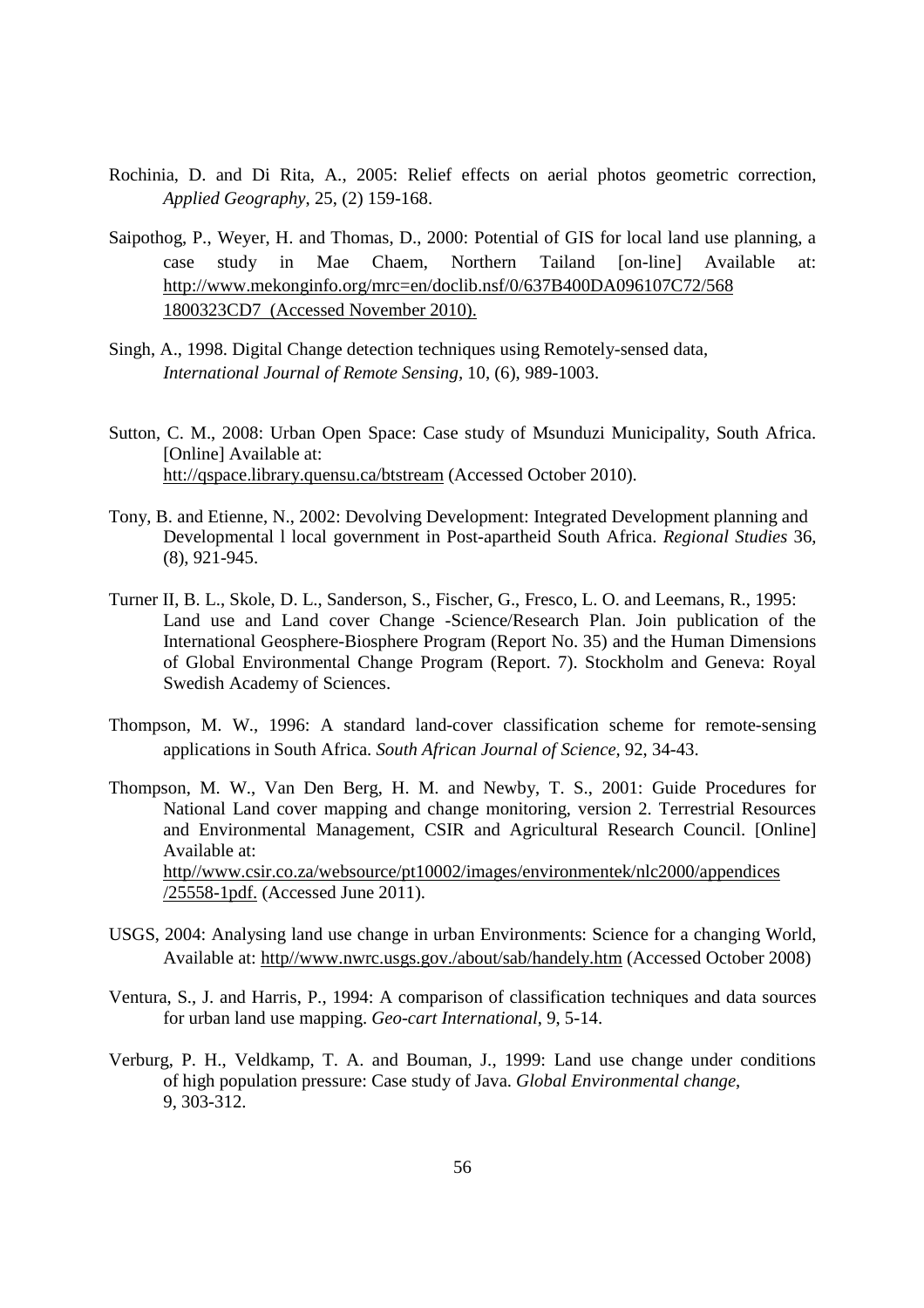- Walford, N., 1999: Making more maps: *Geography and Geographic Information Systems.*  84, (2), 129-138.
- Walsh, S. J., Lightfoot, D. R. and Butler, D. R., 1987: Recognition and assessment of error in Geographic Information systems. *Photogrammetric Engineering and Remote Sensing* 53, (14), 23-1430.
- Weng, F., 1990: Improving remote sensing image analysis through fuzzy information representation. *Photogrammetric Engineering and Remote Sensing,* 56 (8), 1163-1168.
- Wentz, E. A., Stefanov, W., Gries, C. and Hope, D., 2006: Land use and land cover mapping Diverse, data sources for an arid urban environments: Department of Geography, Arizona University,Tempe,:Image Science and analysis Laboratory: *Computers, Environment and Urban Systems*, 30, 320-346.
- Wood, L., 2000: Residential Real Estate Transfers in Pietermaritzburg-Msunduzi, South Africa, *Journal of Economic and Social Geography*, 91, (3), 263-277.
- Yanalak, M., Ipbuker, C., Coskun, M. Z. and Bildirici, I. O., 2005: New Local Transformation Method: Non-Sibsonian Transformation, *Journal of Surveying Engineering*, 131:1 (1), 1-8.
- Yesserie, A. G., 2006: *Spatio-Temporal land use/land use changes Analysis and Jaumer monitoring in the Valencial Municipality*, MSc. thesis, Geospatio Technologies, University of Jaume.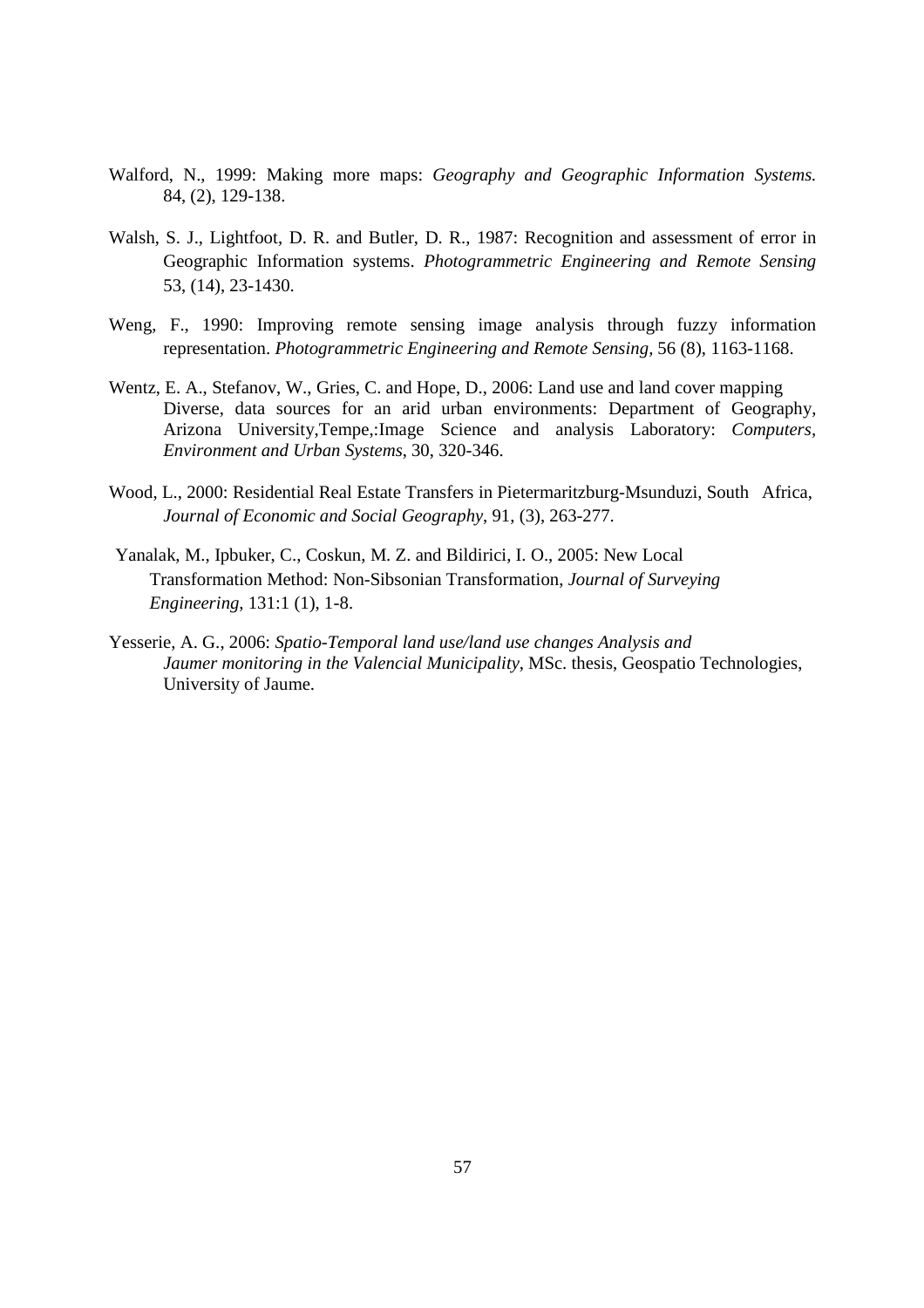**APPENDIX 1: Area and percentage of each land use class in the eastern suburb over the time series.** 

|                                                            | 1989              |                  |                 |             |                    |                |                  |             |
|------------------------------------------------------------|-------------------|------------------|-----------------|-------------|--------------------|----------------|------------------|-------------|
| <b>LULC</b>                                                | <b>Copesville</b> |                  | <b>Eastwood</b> |             | <b>Raisethorpe</b> |                | <b>Willowton</b> |             |
|                                                            | Area<br>(ha)      | Area<br>(%)      | Area<br>(ha)    | Area<br>(%) | Area (ha)          | Area<br>$(\%)$ | Area<br>(ha)     | Area<br>(%) |
| <b>Business</b>                                            | $\theta$          | $\overline{0}$   | 0.2             | 0.1         | 9.1                | 2.6            | 0.7              | 0.1         |
| <b>Cultivated land</b>                                     | 472.1             | 89.92381         | 99.4            | 27.5        | $\Omega$           | 0.0            | $\boldsymbol{0}$ | 0.0         |
| <b>Education</b>                                           | $\mathbf{0}$      | $\boldsymbol{0}$ | 3.4             | 0.9         | 8.5                | 2.4            | 5                | 0.6         |
| <b>Formal residential area</b>                             | $\overline{0}$    | $\overline{0}$   | 100.2           | 27.7        | 230.8              | 65.5           | 49               | 5.5         |
| <b>Industries</b>                                          | $\theta$          | $\Omega$         | $\overline{0}$  | 0.0         | 34.6               | 9.8            | 184.8            | 20.6        |
| Informal residential area                                  | 26                | 4.952381         | $\theta$        | 0.0         | $\overline{0}$     | 0.0            | $\Omega$         | 0.0         |
| <b>Municipal land</b>                                      | $\overline{0}$    | $\overline{0}$   | $\theta$        | 0.0         | $\overline{0}$     | 0.0            | 100.5            | 11.2        |
| <b>Recreation</b>                                          | $\overline{0}$    | $\overline{0}$   | 9.3             | 2.6         | 21.8               | 6.2            | 1                | 0.1         |
| <b>Trees and bushes</b>                                    | 27.6              | 5.257143         | 149.3           | 41.3        | 47.8               | 13.5           | 531.4            | 59.2        |
| <b>Undeveloped</b><br><b>Planned</b><br>residential stands | $\Omega$          | $\theta$         | $\Omega$        | 0.0         | $\overline{0}$     | 0.0            | 25.1             | 2.8         |
| <b>Water reservior</b>                                     | $\theta$          | $\boldsymbol{0}$ | $\overline{0}$  | 0.0         | $\overline{0}$     | 0.0            | $\theta$         | 0.0         |
| <b>Total</b>                                               | 525.8             | 100              | 361.8           | 100.0       | 352.6              | 100            | 897.4            | 100.0       |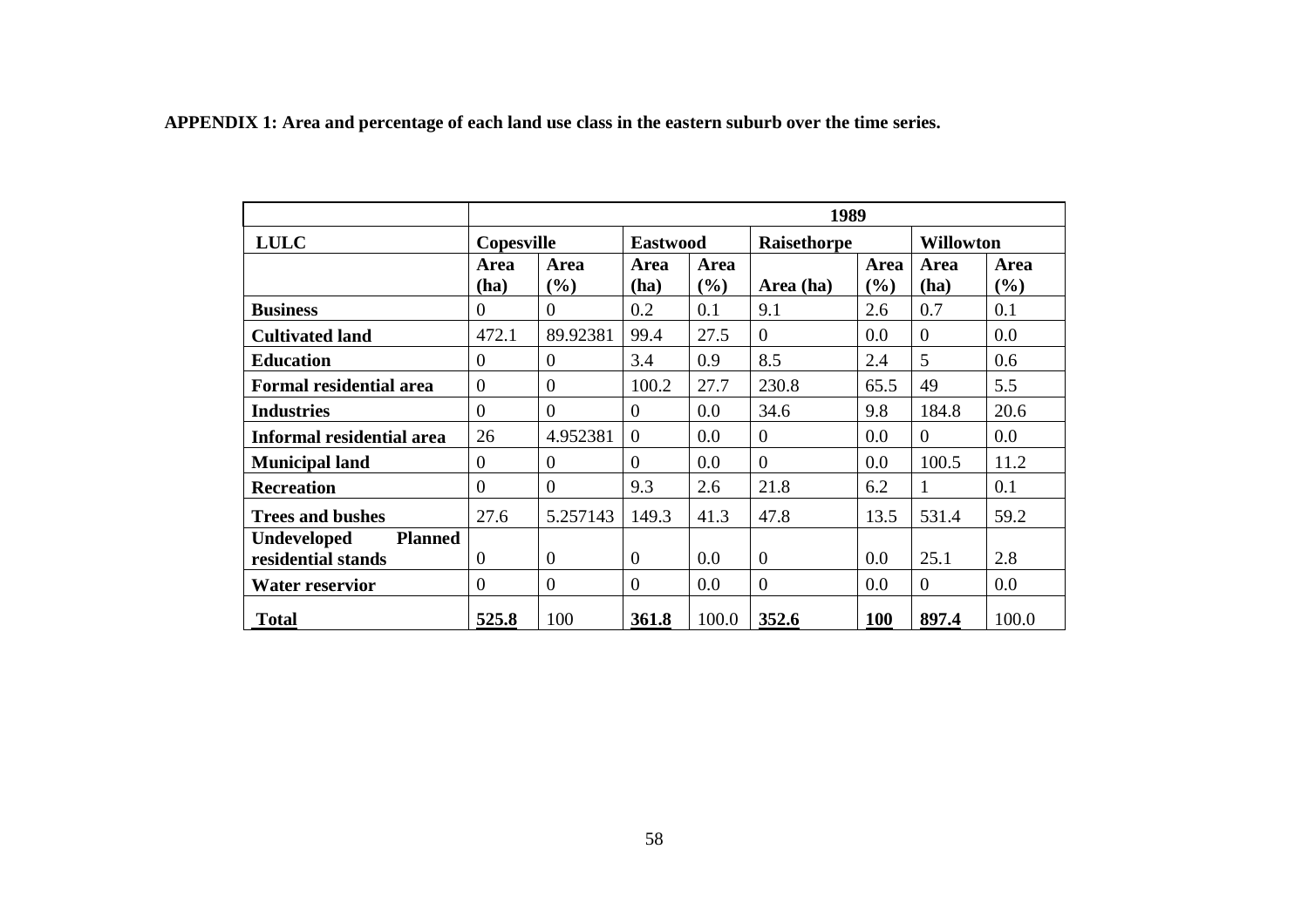|                                                            | 1998           |                |                 |                      |              |                    |                  |                    |
|------------------------------------------------------------|----------------|----------------|-----------------|----------------------|--------------|--------------------|------------------|--------------------|
|                                                            | Copesville     |                | <b>Eastwood</b> |                      | Raisethorpe  |                    | <b>Willowton</b> |                    |
|                                                            | Area (ha)      | Area<br>(%)    | Area (ha)       | <b>Area</b><br>(9/0) | Area (ha)    | <b>Area</b><br>(%) | Area (ha)        | <b>Area</b><br>(%) |
| <b>Business</b>                                            | $\overline{0}$ | $\overline{0}$ | $\overline{0}$  | 0.0                  | 8.1          | 2.6                | 34.8             | 3.9                |
| <b>Cultivated land</b>                                     | 125            | 25.5           | 39.4            | 13.4                 | $\theta$     | $0.0\,$            | 7                | 0.8                |
| <b>Education</b>                                           | 7.3            | 1.5            | 12.9            | 4.4                  | 14.8         | 4.7                | 3.5              | 0.4                |
| <b>Formal residential area</b>                             | 53.6           | 10.9           | 128.9           | 43.8                 | 235          | 74.5               | 56.3             | 6.4                |
| <b>Industries</b>                                          | $\theta$       | 0.0            | $\overline{0}$  | 0.0                  | 37.1         | 11.8               | 238.5            | 27.0               |
| Informal residential area                                  | 164            | 33.4           | $\theta$        | 0.0                  | $\theta$     | 0.0                | $\Omega$         | 0.0                |
| <b>Municipal land</b>                                      | $\overline{0}$ | 0.0            | $\overline{0}$  | 0.0                  | $\mathbf{0}$ | 0.0                | 140              | 15.8               |
| <b>Recreation</b>                                          | $\Omega$       | 0.0            | 16.9            | 5.7                  | 16.3         | 5.2                | $\overline{0}$   | 0.0                |
| <b>Trees and bushes</b>                                    | 158.3          | 32.3           | 56.4            | 19.2                 | 21.2         | 6.7                | 393.2            | 44.5               |
| <b>Planned</b><br><b>Undeveloped</b><br>residential stands | 16.1           | 3.3            | 40              | 13.6                 | 14.6         | 4.6                | 10.8             | 1.2                |
| Water reservoir                                            | 1.2            | 0.2            | $\theta$        | $\theta$             | $\theta$     | $0.0\,$            | $\theta$         | 0.0                |
| <b>Total</b>                                               | 525.5          | 107.1356       | 294.5           | 100                  | 315.4        | 100.0              | 884              | 100.0              |
|                                                            |                |                |                 |                      |              |                    |                  |                    |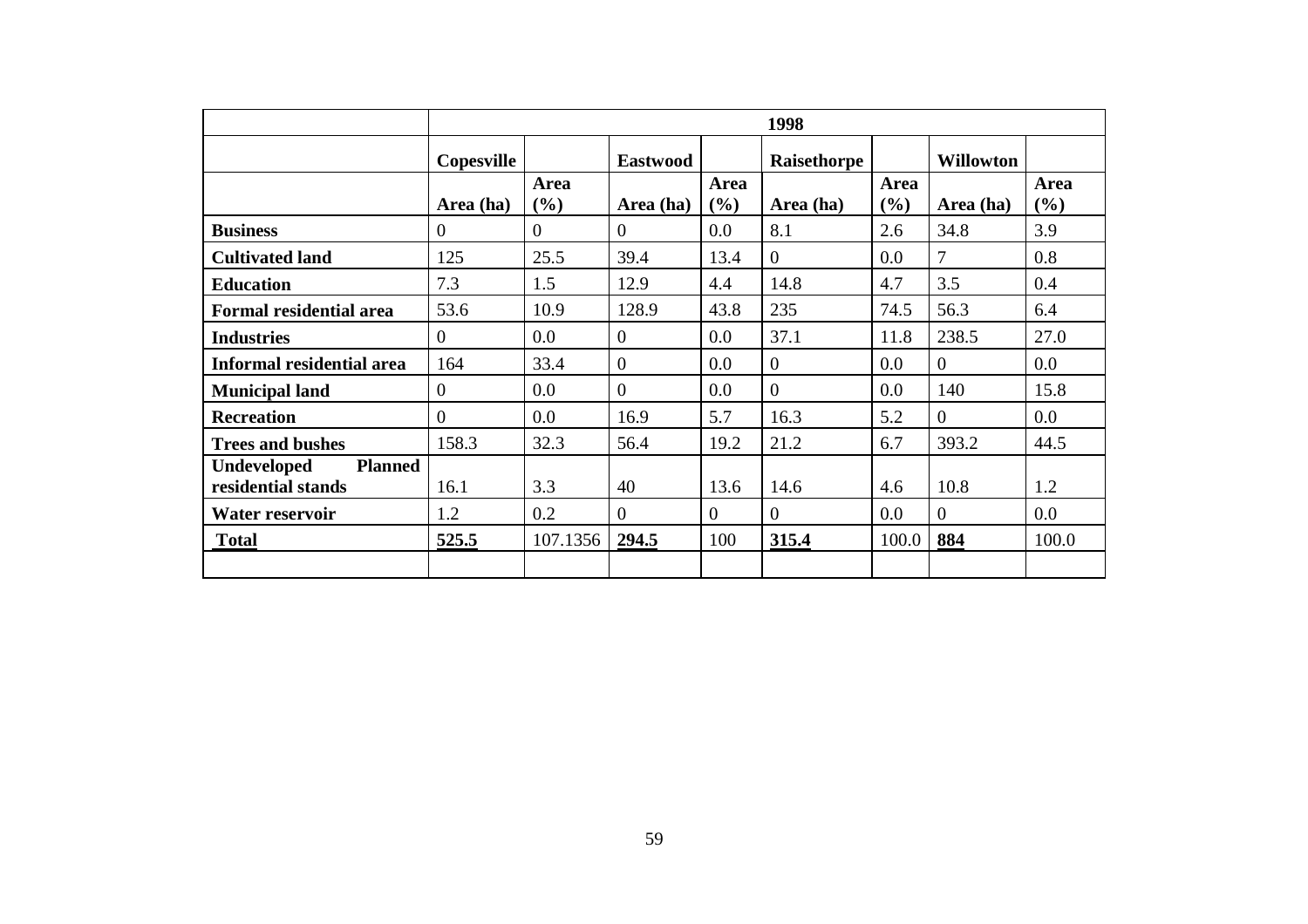|                                                            | 2004           |                |                 |                |                |                    |                  |                |
|------------------------------------------------------------|----------------|----------------|-----------------|----------------|----------------|--------------------|------------------|----------------|
|                                                            | Copesville     |                | <b>Eastwood</b> |                | Raisethorpe    |                    | <b>Willowton</b> |                |
|                                                            | Area (ha)      | Area<br>$(\%)$ | Area (ha)       | Area<br>$($ %) | Area (ha)      | <b>Area</b><br>(%) | Area (ha)        | Area<br>(%)    |
| <b>Business</b>                                            | $\overline{0}$ | $\Omega$       | $\theta$        | 0.0            | 17.2           | 5.1714             | 2.7              | 0.3            |
| <b>Cultivated land</b>                                     | 42             | 8.0            | 20              | 6.7            | $\overline{0}$ | $\theta$           | 4.8              | 0.6            |
| <b>Education</b>                                           | 4.7            | 1.0            | 12.7            | 4.2            | 11             | 3.3073             | 9.7              | 1.1            |
| <b>Formal residential area</b>                             | 100.4          | 20.7           | 100.8           | 33.7           | 236            | 70.956             | 76.7             | 8.9            |
| <b>Industries</b>                                          | $\overline{0}$ | $0.0\,$        | $\overline{0}$  | 0.0            | 36.5           | 10.974             | 281              | 32.8           |
| Informal residential area                                  | 180            | 34.5           | 37.7            | 12.6           | $\overline{0}$ | $\overline{0}$     | 3.6              | 0.4            |
| <b>Municipal land</b>                                      | $\theta$       | 0.0            | $\theta$        | 0.0            | $\overline{0}$ | $\theta$           | 140.1            | 16.3           |
| <b>Recreation</b>                                          | 3.7            | 0.8            | 12.8            | 4.3            | 23.6           | 7.0956             | 3.9              | 0.5            |
| <b>Trees and bushes</b>                                    | 170            | 32.6           | 93.7            | 31.3           | 22.4           | 6.7348             | 350.3            | 40.9           |
| <b>Planned</b><br><b>Undeveloped</b><br>residential stands | 20.1           | 4.1            | 21.3            | 7.1            | 23.7           | 7.1257             | 4.3              | 0.5            |
| Water reservoir                                            | 1.2            | 0.2            | $\theta$        | $\theta$       | $\overline{0}$ | $\overline{0}$     | $\Omega$         | $\overline{0}$ |
| <b>Total</b>                                               | 522.1          | <b>100</b>     | 299             | 100.0          | 332.6          | <b>100</b>         | 857              | <b>100</b>     |
|                                                            |                |                |                 |                |                |                    |                  |                |